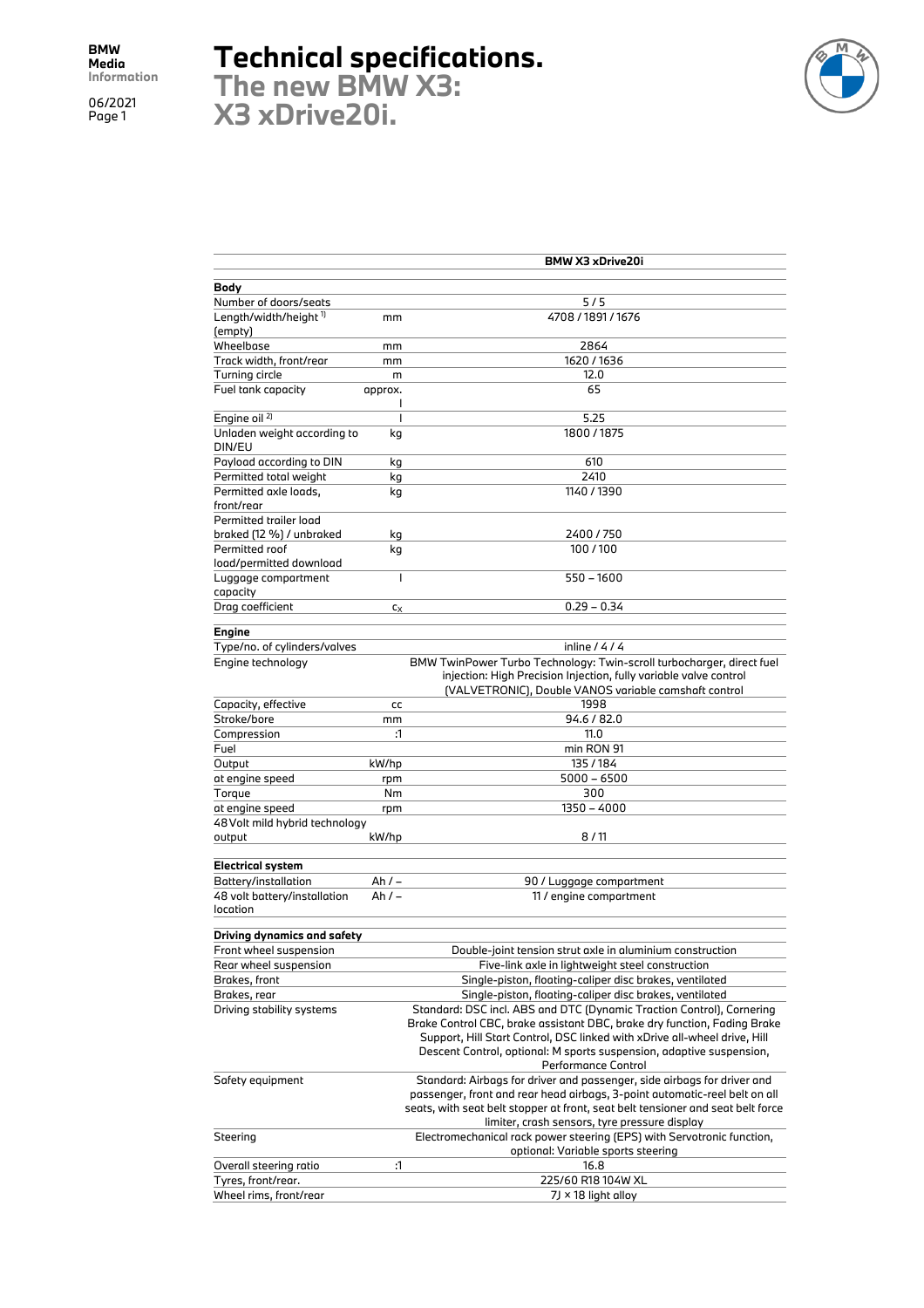|                                    |                | <b>BMW X3 xDrive20i</b>                                                     |
|------------------------------------|----------------|-----------------------------------------------------------------------------|
| <b>Transmission</b>                |                |                                                                             |
| <b>Transmission type</b>           |                | 8-speed Steptronic transmission                                             |
| $\mathbf{I}$<br>Gear ratio         | :1             | 5.250                                                                       |
| $\mathbf{I}$                       | $\mathbf{1}$   | 3.360                                                                       |
| III                                | :1             | 2.172                                                                       |
| IV                                 | :1             | 1.720                                                                       |
| V                                  | $\mathfrak{a}$ | 1.316                                                                       |
| VI                                 | :1             | 1.000                                                                       |
| VII                                | $\mathbf{1}$   | 0.822                                                                       |
| VIII                               | :1             | 0.640                                                                       |
| R                                  | :1             | 3.712                                                                       |
| Rear axle ratio                    | :1             | 3.385                                                                       |
| <b>Driving performance figures</b> |                |                                                                             |
| Weight-to-power ratio (DIN)        | kg/kW          | 13.3                                                                        |
| Power output per litre             | kW/I           | 67.6                                                                        |
| Acceleration<br>0-100 km/h         | s              | 8.4                                                                         |
| Top speed                          | km/h           | 215                                                                         |
| <b>Offroad properties</b>          |                |                                                                             |
| Overhang angle front/rear          | $\mathsf{o}$   | 25.0/23.3                                                                   |
| Ramp angle                         | $\mathsf{o}$   | 20.0                                                                        |
| Ground clearance, empty            | mm             | 204                                                                         |
| Wading depth (at 7 km/h)           | mm             | 500                                                                         |
| <b>BMW EfficientDynamics</b>       |                |                                                                             |
| <b>BMW EfficientDynamics</b>       |                | Mild hybrid technology with 48-volt starter generator, brake energy         |
| measures as standard               |                | recuperation with recuperation indicator, electromechanical power           |
|                                    |                | steering, Auto Start Stop function, shift display, ECO PRO and COMFORT      |
|                                    |                | modes with coasting function, BMW EfficientLightweight, optimised           |
|                                    |                | aerodynamic properties, active air flap control, auxiliary units controlled |
|                                    |                | according to demand, map-controlled oil pump, efficiency and weight-        |
|                                    |                | optimised all-wheel drive, rear axle and transfer case with optimised       |
|                                    |                | efficiency, tyres with reduced rolling resistance                           |
| Fuel consumption in EU cycle       |                |                                                                             |
| total (WLTP)                       | I/100 km       | $8.4 - 7.6$                                                                 |
| CO <sub>2</sub> (WLTP)             | g/km           | $192 - 172$                                                                 |
| Emission rating                    |                | Euro 6d                                                                     |
| <b>Insurance rating</b>            |                |                                                                             |
| 3rd party/fully                    |                | 18/25/23                                                                    |
| comprehensive/3rd party fire       |                |                                                                             |

+ theft

Technical specifications valid for ACEA markets / registration-related data only relevant to Germany in some cases (weights)

1) Height including roof fin

2) Oil change amount

Official figures for fuel consumption, CO2 emissions and power consumption were measured using the stipulated method and comply with Regulation VO (EC) 715/2007 as amended. With regard to ranges, the NEDC figures take into account differences in the selected wheel and tyre size, while the WLTP figures allow for the effects of all optional extras. WLTP figures are used to assess taxes and other vehiclerelated duties which are (also) based on CO2 emissions and, where applicable, for the purpose of vehicle-specific subsidies. The NEDC figures shown here were calculated using the new WLTP measurement method and adapted to the NEDC method for comparison purposes. For vehicles which have been newly type-approved since 01.01.2021, official figures are only available according to WLTP. For further details of the NEDC and WLTP measurement methods, see www.bmw.de/wltp.

For further details of the official fuel consumption figures and official specific CO<sub>2</sub> emissions of new cars, please refer to the "Manual on the fuel consumption, CO2 emissions and power consumption of new cars", available at sales outlets, from Deutsche Automobil Treuhand GmbH (DAT), Hellmuth-Hirth-Str. 1, 73760 Ostfildern-Scharnhausen and at https://www.dat.de/co2/ free of charge.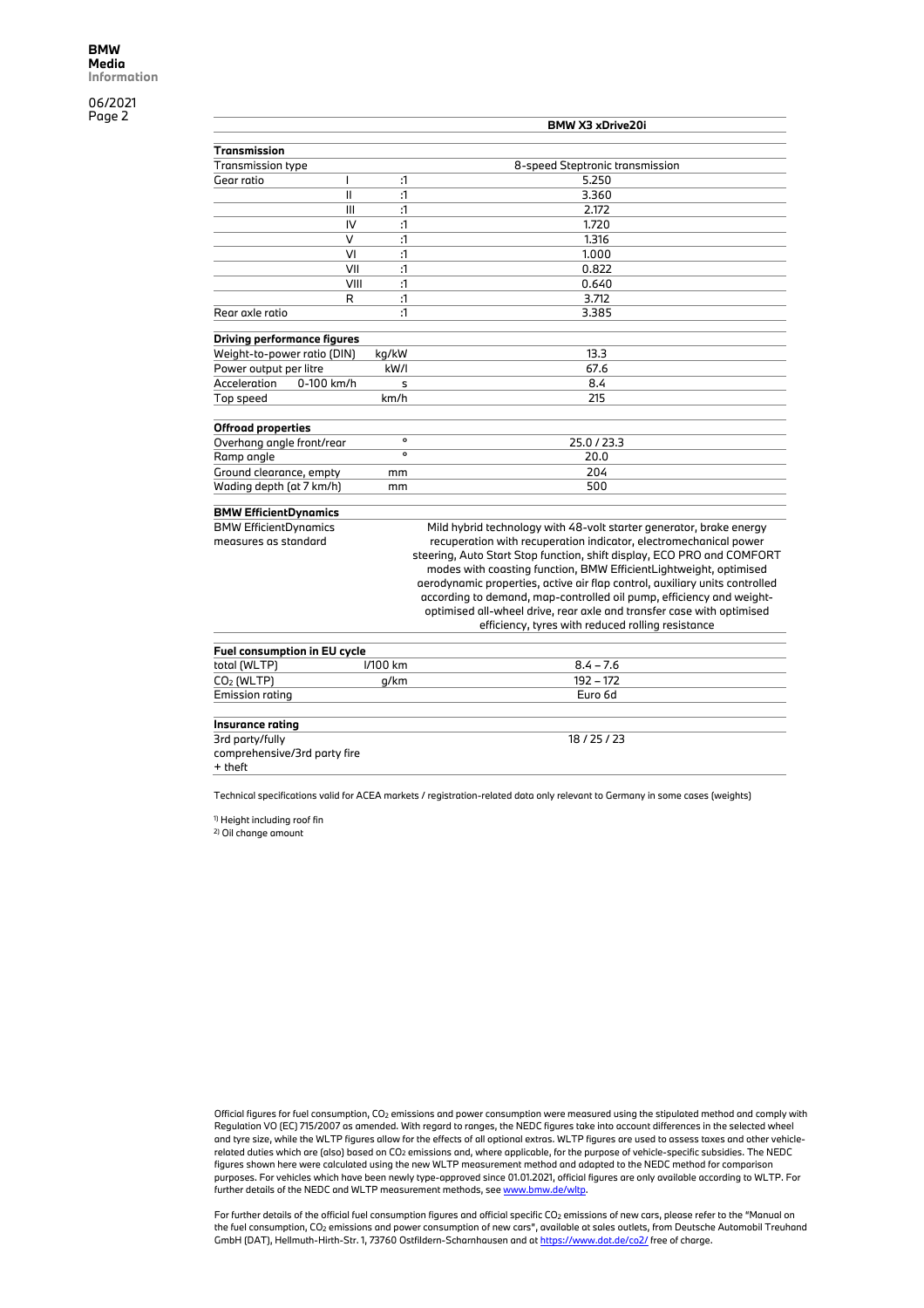## **BMW X3. X3 xDrive30i.**

|                                   |           | BMW X3 xDrive30i                                                                |
|-----------------------------------|-----------|---------------------------------------------------------------------------------|
| Body                              |           |                                                                                 |
| Number of doors/seats             |           | 5/5                                                                             |
| Length/width/height <sup>1)</sup> | mm        | 4708 / 1891 / 1676                                                              |
| (empty)                           |           |                                                                                 |
| Wheelbase                         | mm        | 2864                                                                            |
| Track width, front/rear           | mm        | 1620 / 1636                                                                     |
| Turning circle                    | m         | 12.0                                                                            |
| Fuel tank capacity                | approx.   | 65                                                                              |
|                                   | I         |                                                                                 |
| Engine oil <sup>2)</sup>          | I         | 5.75                                                                            |
| Unladen weight according to       | kg        | 1810 / 1885                                                                     |
| DIN/EU                            |           |                                                                                 |
| Payload according to DIN          | kg        | 640                                                                             |
| Permitted total weight            | kg        | 2450                                                                            |
| Permitted axle loads,             | kg        | 1160/1400                                                                       |
| front/rear                        |           |                                                                                 |
| Permitted trailer load            |           |                                                                                 |
| braked (12 %) / unbraked          | kg        | 2400/750                                                                        |
| Permitted roof                    | kg        | 100/100                                                                         |
| load/permitted download           |           |                                                                                 |
| Luggage compartment               | I         | $550 - 1600$                                                                    |
| capacity                          |           |                                                                                 |
| Drag coefficient                  | Cx        | $0.29 - 0.34$                                                                   |
|                                   |           |                                                                                 |
| Engine                            |           |                                                                                 |
| Type/no. of cylinders/valves      |           | inline $/4/4$                                                                   |
| Engine technology                 |           | BMW TwinPower Turbo Technology: Twin-scroll turbocharger, direct fuel           |
|                                   |           | injection: High Precision Injection, fully variable valve control               |
|                                   |           | (VALVETRONIC), Double VANOS variable camshaft control                           |
| Capacity, effective               | cc        | 1998                                                                            |
| Stroke/bore                       | mm        | 94.6 / 82.0                                                                     |
| Compression                       | :1        | 10.2                                                                            |
| Fuel                              |           | min RON 91                                                                      |
| Output                            | kW/hp     | 180/245                                                                         |
| at engine speed                   |           | $5000 - 6500$                                                                   |
|                                   | rpm<br>Nm | 350                                                                             |
| Torque                            |           | 1460 - 4800                                                                     |
| at engine speed                   | rpm       |                                                                                 |
| 48 Volt mild hybrid technology    |           |                                                                                 |
| output                            | kW/hp     | 8/11                                                                            |
| <b>Electrical system</b>          |           |                                                                                 |
| Battery/installation              | $Ah/-$    | 90 / Luggage compartment                                                        |
| 48 volt battery/installation      | Ah $/ -$  | 11 / engine compartment                                                         |
| location                          |           |                                                                                 |
|                                   |           |                                                                                 |
| Driving dynamics and safety       |           |                                                                                 |
| Front wheel suspension            |           | Double-joint tension strut axle in aluminium construction                       |
| Rear wheel suspension             |           | Five-link axle in lightweight steel construction                                |
| Brakes, front                     |           | Single-piston, floating-caliper disc brakes, ventilated                         |
| Brakes, rear                      |           | Single-piston, floating-caliper disc brakes, ventilated                         |
| Driving stability systems         |           | Standard: DSC incl. ABS and DTC (Dynamic Traction Control), Cornering           |
|                                   |           | Brake Control CBC, brake assistant DBC, brake dry function, Fading Brake        |
|                                   |           | Support, Hill Start Control, DSC linked with xDrive all-wheel drive, Hill       |
|                                   |           | Descent Control, optional: M sports suspension, adaptive suspension,            |
|                                   |           | <b>Performance Control</b>                                                      |
| Safety equipment                  |           | Standard: Airbags for driver and passenger, side airbags for driver and         |
|                                   |           | passenger, front and rear head airbags, 3-point automatic-reel belt on all      |
|                                   |           | seats, with seat belt stopper at front, seat belt tensioner and seat belt force |
|                                   |           | limiter, crash sensors, tyre pressure display                                   |
| Steering                          |           | Electro-mechanical rack power steering (EPS) with Servotronic function,         |
|                                   |           | optional: Variable sports steering                                              |
| Overall steering ratio            | :1        | 16.8                                                                            |
| Tyres, front/rear.                |           | 225/60 R18 104W XL                                                              |
| Wheel rims, front/rear            |           | 7J × 18 light alloy                                                             |
|                                   |           |                                                                                 |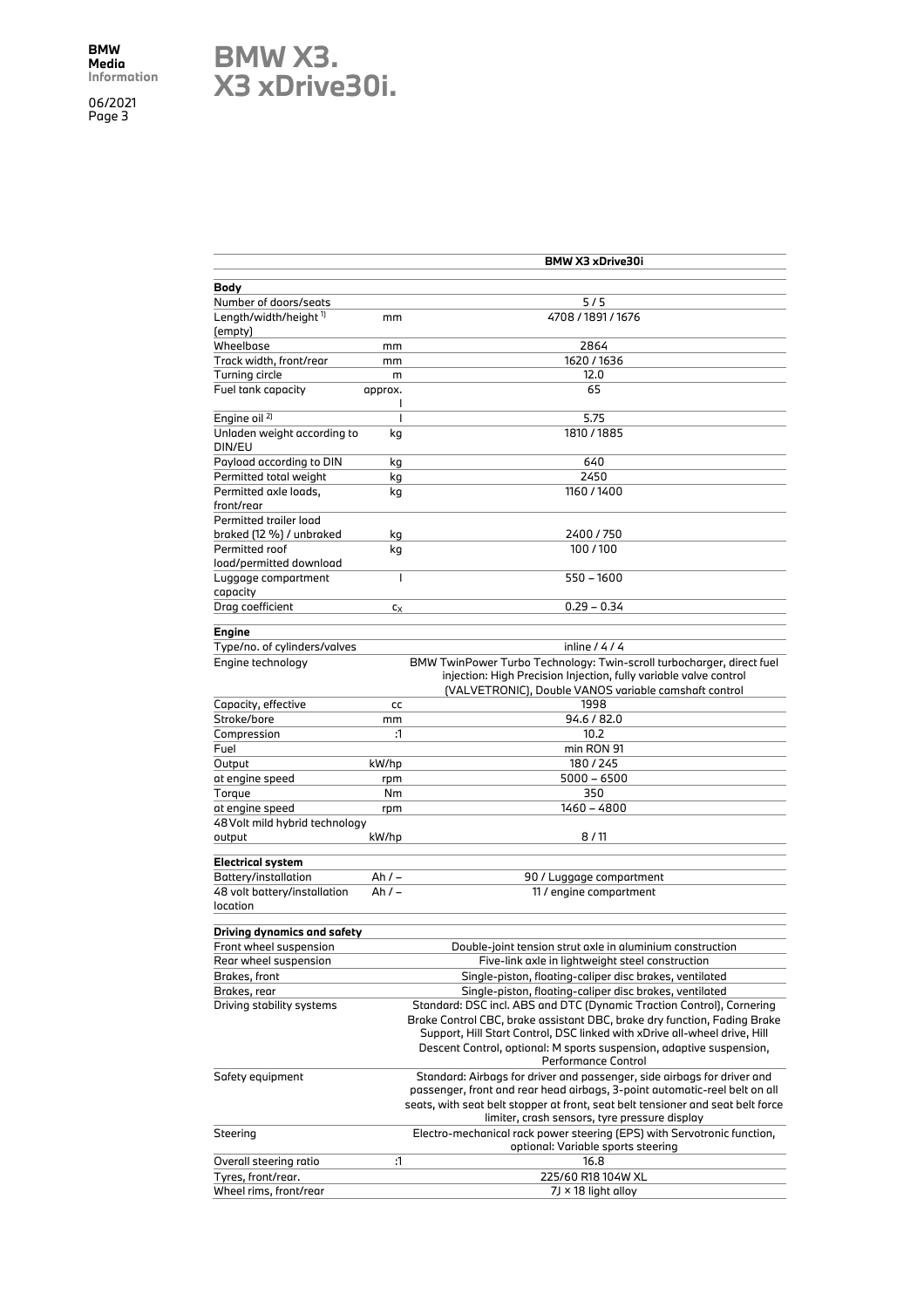|                                     |               |              | BMW X3 xDrive30i                                                            |
|-------------------------------------|---------------|--------------|-----------------------------------------------------------------------------|
| <b>Transmission</b>                 |               |              |                                                                             |
| <b>Transmission type</b>            |               |              | 8-speed Steptronic transmission                                             |
| Gear ratio                          | ı             | :1           | 5.250                                                                       |
|                                     | $\mathbf{II}$ | :1           | 3.360                                                                       |
|                                     | III           | :1           | 2.172                                                                       |
|                                     | IV            | :1           | 1,720                                                                       |
|                                     | $\vee$        | $\mathbf{1}$ | 1.316                                                                       |
|                                     | VI            | $\mathbf{1}$ | 1.000                                                                       |
|                                     | VII           | :1           | 0.822                                                                       |
|                                     | VIII          | $\mathbf{1}$ | 0.640                                                                       |
|                                     | R             | $\mathbf{1}$ | 3.712                                                                       |
| Rear axle ratio                     |               | $\mathbf{1}$ | 3.385                                                                       |
| <b>Driving performance figures</b>  |               |              |                                                                             |
| Weight-to-power ratio (DIN)         |               | kg/kW        | 10.1                                                                        |
| Power output per litre              |               | kW/I         | 90.1                                                                        |
| 0-100 km/h<br>Acceleration          |               | s            | 6.6                                                                         |
| Top speed                           |               | km/h         | 235                                                                         |
| <b>Offroad properties</b>           |               |              |                                                                             |
| Overhang angle front/rear           |               | $\circ$      | 25.0 / 23.3                                                                 |
| Ramp angle                          |               | $\circ$      | 20.0                                                                        |
| Ground clearance, empty             |               | mm           | 204                                                                         |
| Wading depth (at 7 km/h)            |               | mm           | 500                                                                         |
| <b>BMW EfficientDynamics</b>        |               |              |                                                                             |
| <b>BMW EfficientDynamics</b>        |               |              | Mild hybrid technology with 48-volt starter generator, brake energy         |
| measures as standard                |               |              | recuperation with recuperation indicator, electromechanical power           |
|                                     |               |              | steering, Auto Start Stop function, shift display, ECO PRO and COMFORT      |
|                                     |               |              | modes with gliding function, BMW EfficientLightweight, optimised            |
|                                     |               |              | aerodynamic properties, active air flap control, auxiliary units controlled |
|                                     |               |              | according to demand, map-controlled oil pump, efficiency and weight-        |
|                                     |               |              | optimised all-wheel drive, rear axle and transfer case with optimised       |
|                                     |               |              | efficiency, tyres with reduced rolling resistance                           |
| <b>Fuel consumption in EU cycle</b> |               |              |                                                                             |
| total (WLTP)                        |               | I/100 km     | $8.5 - 7.6$                                                                 |
| $CO2$ (WLTP)                        |               | g/km         | $194 - 173$                                                                 |

| total (WLTP)                 | 1/100 km | $8.5 - 7.6$ |  |
|------------------------------|----------|-------------|--|
| $CO2$ (WLTP)                 | g/km     | 194 – 173   |  |
| <b>Emission rating</b>       |          | Euro 6d     |  |
|                              |          |             |  |
| Insurance rating             |          |             |  |
| 3rd party/fully              |          | 19/26/23    |  |
| comprehensive/3rd party fire |          |             |  |
| + theft                      |          |             |  |

Technical specifications valid for ACEA markets / registration-related data only relevant to Germany in some cases (weights)

1) Height including roof fin

2) Oil change amount

Official figures for fuel consumption, CO2 emissions and power consumption were measured using the stipulated method and comply with Regulation VO (EC) 715/2007 as amended. With regard to ranges, the NEDC figures take into account differences in the selected wheel and tyre size, while the WLTP figures allow for the effects of all optional extras. WLTP figures are used to assess taxes and other vehiclerelated duties which are (also) based on CO2 emissions and, where applicable, for the purpose of vehicle-specific subsidies. The NEDC figures shown here were calculated using the new WLTP measurement method and adapted to the NEDC method for comparison purposes. For vehicles which have been newly type-approved since 01.01.2021, official figures are only available according to WLTP. For further details of the NEDC and WLTP measurement methods, see www.bmw.de/wltp.

For further details of the official fuel consumption figures and official specific CO<sub>2</sub> emissions of new cars, please refer to the "Manual on the fuel consumption, CO2 emissions and power consumption of new cars", available at sales outlets, from Deutsche Automobil Treuhand GmbH (DAT), Hellmuth-Hirth-Str. 1, 73760 Ostfildern-Scharnhausen and at https://www.dat.de/co2/.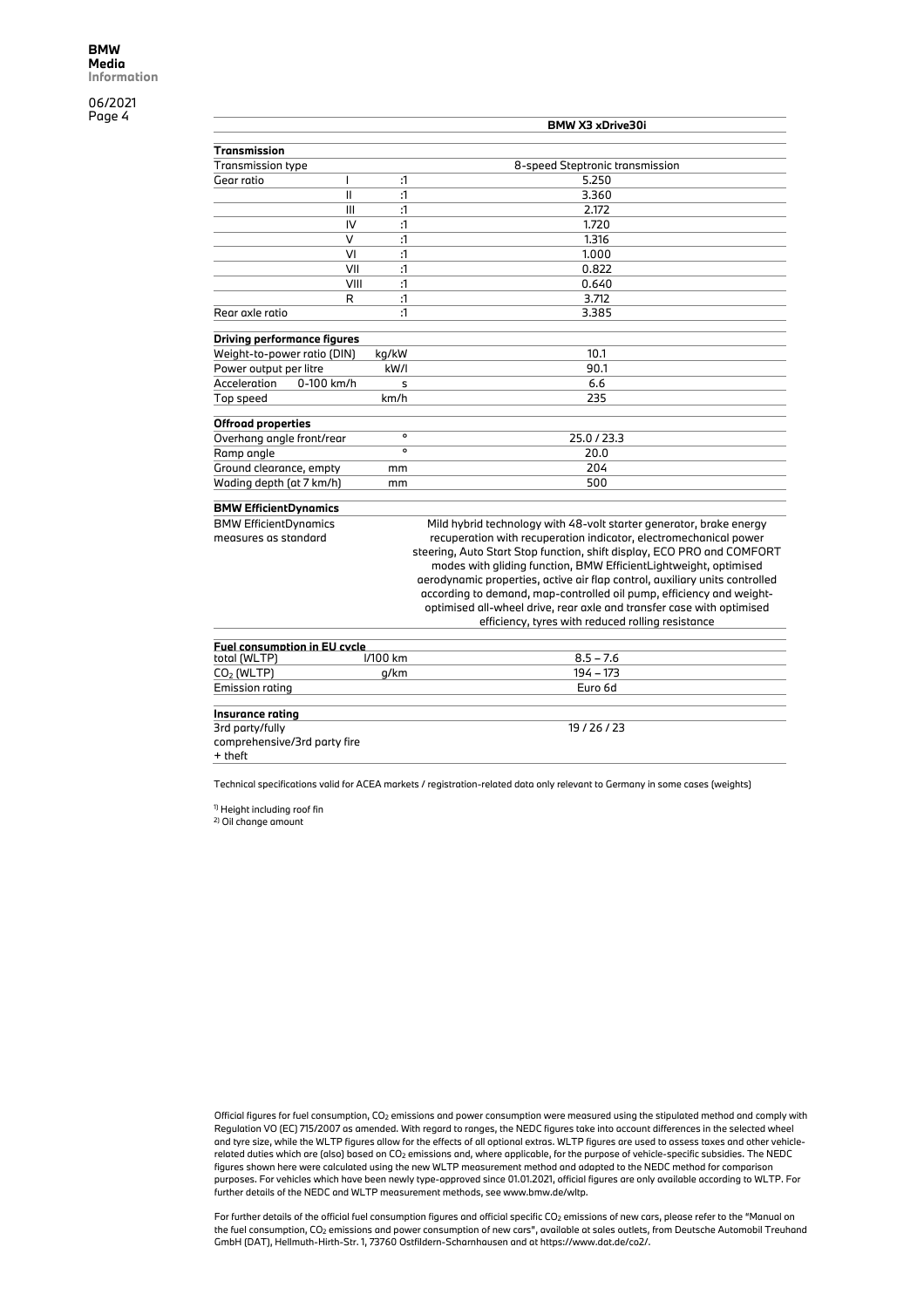**BMW X3. X3 M40i.**

**BMW X3 M40i Body** Number of doors/seats 5/5 Length/width/height<sup>1)</sup> (empty) mm 4713 / 1897 / 1676 Wheelbase mm 2864 Track width, front/rear mm 1615 / 1594 Turning circle m m 12.0 Fuel tank capacity **approx.** l 65 Engine oil<sup>2)</sup> and  $\overline{z}$  and  $\overline{z}$  7.2 Unladen weight according to DIN/EU kg 1910 / 1985 Payload according to DIN kg 675 Permitted total weight kg kg 2485 Permitted axle loads, front/rear kg 1200 / 1390 Permitted trailer load braked (12 %) / unbraked kg 2400 / 750 Permitted roof load/permitted download kg 100 / 100 Luggage compartment capacity l 550 – 1600  $\frac{1}{2}$ Drag coefficient cx cx 0.33 – 0.35 **Engine** Type/no. of cylinders/valves inline / 6 / 4 Engine technology M Performance TwinPower Turbo Technology: Twin-scroll turbocharger, direct fuel injection: High Precision Injection, fully variable valve control VALVETRONIC, Double VANOS variable camshaft control Capacity, effective cc contract contract contract contract contract contract contract contract contract contract contract contract contract contract contract contract contract contract contract contract contract contract c Stroke/bore mm 94.6 / 82.0 Compression :1 10.2 Fuel min RON 91 Output kW/hp 265 / 360 at engine speed rpm 5200 – 6500 Torque Nm 500 at engine speed rpm rpm 1900 – 5000 48Volt mild hybrid technology output kW/hp 8 / 11 **Electrical system** Battery/installation Ah / – 2012 Ah / – 90 / Luggage compartment 48 volt battery/installation location Ah / – 11 / engine compartment **Driving dynamics and safety** Front wheel suspension Double-joint tension strut axle in aluminium construction Rear wheel suspension **Five-link axle in lightweight steel construction** Brakes, front Four-piston, fixed-caliper disc brakes, ventilated Brakes, rear Two-piston, floating-caliper disc brakes, ventilated Standard: DSC incl. ABS and DTC (Dynamic Traction Control), Cornering Brake Control CBC, brake assistant DBC, brake dry function, Fading Brake Support, Hill Start Control, Hill Descent Control, Performance Control, M sports suspension, M sports differential, DSC linked with xDrive all-wheel drive, optional: Adaptive M suspension Safety equipment Standard: Airbags for driver and passenger, side airbags for driver and passenger, front and rear head airbags, 3-point automatic-reel belt on all seats, with seat belt stopper at front, seat belt tensioner and seat belt force limiter, crash sensors, tyre pressure display Steering Electromechanical rack power steering (EPS); variable sports steering with Servotronic function Overall steering ratio :1 Tyres, front/rear. 245/45 R20 103W XL 275/40 R20 106W XL Wheel rims, front/rear  $8J \times 20$  light alloy 9.5J × 20 light alloy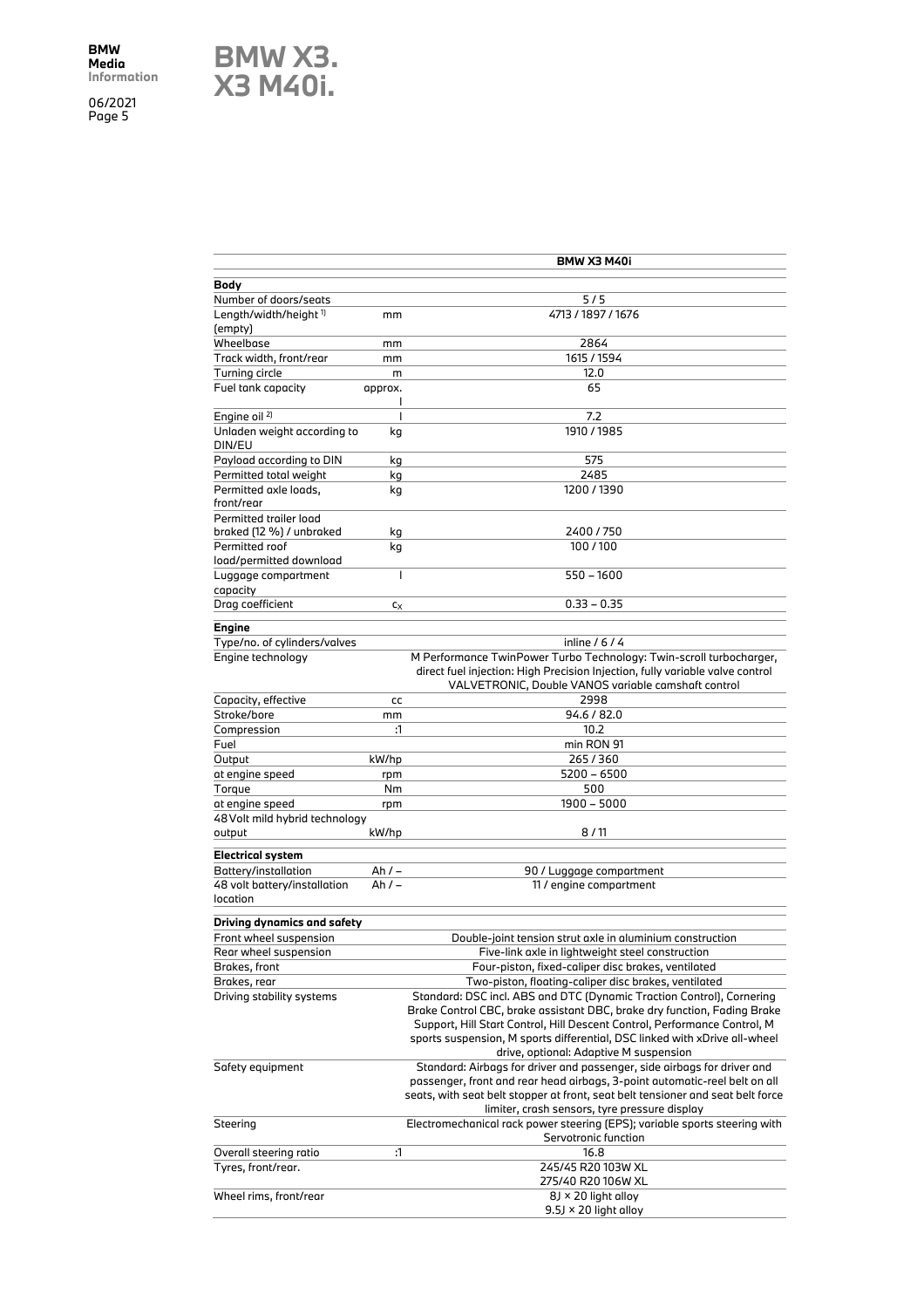|                                    |                        | <b>BMW X3 M40i</b>                                                          |
|------------------------------------|------------------------|-----------------------------------------------------------------------------|
| <b>Transmission</b>                |                        |                                                                             |
| <b>Transmission type</b>           |                        | 8-speed Steptronic Sport transmission                                       |
| Gear ratio<br>I                    | ĭ1                     | 5.250                                                                       |
| $\mathbf{I}$                       | $\mathbf{1}$           | 3.360                                                                       |
|                                    | $\mathbf{1}$<br>III    | 2.172                                                                       |
|                                    | IV<br>$\mathbf{1}$     | 1.720                                                                       |
|                                    | $\vee$<br>$\mathbf{1}$ | 1.316                                                                       |
|                                    | VI<br>:1               | 1.000                                                                       |
|                                    | VII<br>$\mathbf{1}$    | 0.822                                                                       |
|                                    | VIII<br>$\mathbf{1}$   | 0.640                                                                       |
|                                    | $\mathbf{1}$<br>R      | 3.712                                                                       |
| Rear axle ratio                    | $\mathbf{1}$           | 3.385                                                                       |
|                                    |                        |                                                                             |
| <b>Driving performance figures</b> |                        |                                                                             |
| Weight-to-power ratio (DIN)        | kg/kW                  | 7.1                                                                         |
| Power output per litre             | kW/I                   | 88.4                                                                        |
| Acceleration<br>0-100 km/h         | s                      | 4.9                                                                         |
| Top speed                          | km/h                   | 250                                                                         |
| <b>Offroad properties</b>          |                        |                                                                             |
| Overhang angle front/rear          | $\circ$                | 25.0 / 23.1                                                                 |
| Ramp angle                         | $\circ$                | 20.0                                                                        |
| Ground clearance, empty            | mm                     | 204                                                                         |
| Wading depth (at 7 km/h)           | mm                     | 500                                                                         |
|                                    |                        |                                                                             |
| <b>BMW EfficientDynamics</b>       |                        |                                                                             |
| <b>BMW EfficientDynamics</b>       |                        | Mild hybrid technology with 48-volt starter generator, brake energy         |
| measures as standard               |                        | recuperation with recuperation indicator, electromechanical power           |
|                                    |                        | steering, Auto Start Stop function, shift display, ECO PRO and COMFORT      |
|                                    |                        | modes with coasting function, BMW EfficientLightweight, optimised           |
|                                    |                        | aerodynamic properties, active air flap control, auxiliary units controlled |
|                                    |                        | according to demand, map-controlled oil pump, efficiency and weight-        |
|                                    |                        | optimised all-wheel drive, rear axle and transfer case with optimised       |
|                                    |                        | efficiency                                                                  |
|                                    |                        |                                                                             |
| Fuel consumption in EU cycle       |                        |                                                                             |
| total (WLTP)                       | I/100 km               | $9.5 - 8.8$                                                                 |
| $CO2$ (WLTP)                       | g/km                   | $216 - 199$                                                                 |
| <b>Emission rating</b>             |                        | Euro 6d                                                                     |

**Insurance rating** 3rd party/fully comprehensive/3rd party fire  $+$  theft 21 / 27 / 28

Technical specifications valid for ACEA markets / registration-related data only relevant to Germany in some cases (weights)

1) Height including roof fin

2) Oil change amount

Official figures for fuel consumption, CO2 emissions and power consumption were measured using the stipulated method and comply with Regulation VO (EC) 715/2007 as amended. With regard to ranges, the NEDC figures take into account differences in the selected wheel and tyre size, while the WLTP figures allow for the effects of all optional extras. WLTP figures are used to assess taxes and other vehiclerelated duties which are (also) based on CO2 emissions and, where applicable, for the purpose of vehicle-specific subsidies. The NEDC figures shown here were calculated using the new WLTP measurement method and adapted to the NEDC method for comparison purposes. For vehicles which have been newly type-approved since 01.01.2021, official figures are only available according to WLTP. For further details of the NEDC and WLTP measurement methods, see www.bmw.de/wltp.

For further details of the official fuel consumption figures and official specific CO2 emissions of new cars, please refer to the "Manual on<br>the fuel consumption, CO2 emissions and power consumption of new cars", available GmbH (DAT), Hellmuth-Hirth-Str. 1, 73760 Ostfildern-Scharnhausen and at https://www.dat.de/co2/.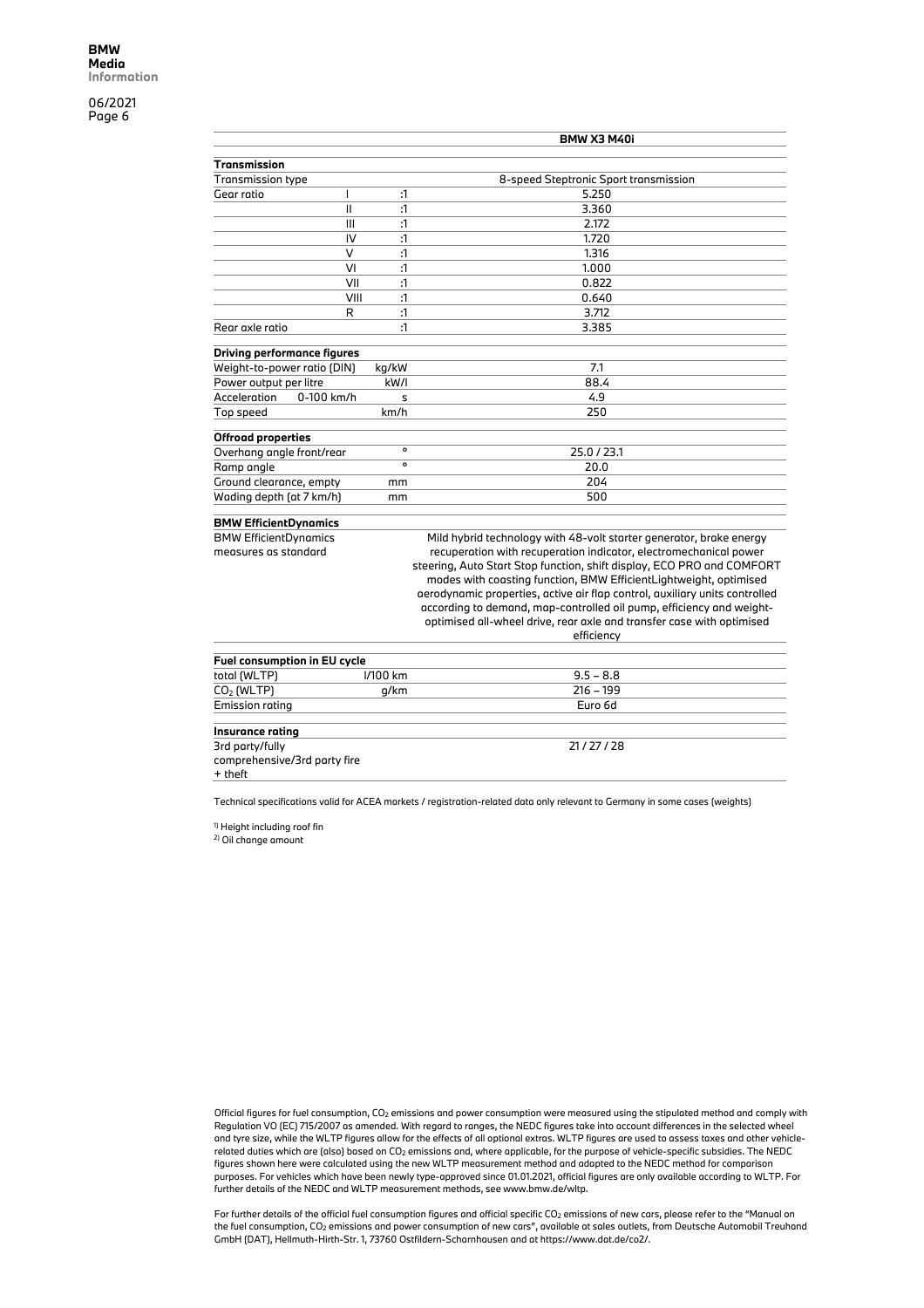# **BMW X3. X3 xDrive30e.**

|                                                            |                | <b>BMW X3 xDrive30e</b>                                                                                                                                                                 |
|------------------------------------------------------------|----------------|-----------------------------------------------------------------------------------------------------------------------------------------------------------------------------------------|
| Body                                                       |                |                                                                                                                                                                                         |
| Number of doors/seats                                      |                | $5/5$                                                                                                                                                                                   |
| Length/width/height <sup>1)</sup> (empty)                  | mm             | 4708 / 1891 / 1676                                                                                                                                                                      |
| Wheelbase                                                  | mm             | 2864                                                                                                                                                                                    |
| Track width, front/rear                                    | mm             | 1620 / 1636                                                                                                                                                                             |
| Turning circle                                             | m              | 12.0                                                                                                                                                                                    |
| Fuel tank capacity                                         | approx. I      | 50                                                                                                                                                                                      |
| Engine oil <sup>2)</sup>                                   |                | 5.25                                                                                                                                                                                    |
| Unladen weight according to<br>DIN/EU                      | kg             | 1990 / 2065                                                                                                                                                                             |
| Payload according to DIN                                   | kg             | 610                                                                                                                                                                                     |
| Permitted total weight                                     | kg             | 2600                                                                                                                                                                                    |
| Permitted axle loads, front/rear                           | kg             | 1200 / 1515                                                                                                                                                                             |
| Permitted trailer load<br>braked (12 %) / unbraked         |                | 2000/750                                                                                                                                                                                |
| Permitted roof load/permitted                              | kg<br>kg       | 100/100                                                                                                                                                                                 |
| download                                                   |                |                                                                                                                                                                                         |
| Luggage compartment capacity                               | $\overline{1}$ | 450 - 1500                                                                                                                                                                              |
| Drag coefficient                                           | $c_X$          | $0.29 - 0.34$                                                                                                                                                                           |
|                                                            |                |                                                                                                                                                                                         |
| <b>Drive</b>                                               |                | Full hybrid drive, transmission of engine torque of one or both                                                                                                                         |
| Drive concept                                              |                | motors to all four wheels via BMW xDrive                                                                                                                                                |
| System performance                                         | kW/hp          | 215 / 292                                                                                                                                                                               |
| System torque                                              | Nm             | 420                                                                                                                                                                                     |
| System weight-to-power ratio                               |                |                                                                                                                                                                                         |
| (DIN)                                                      | kg/kW          | 9.3                                                                                                                                                                                     |
| Petrol engine                                              |                |                                                                                                                                                                                         |
| Type/no. of cylinders/valves                               |                | inline $/4/4$                                                                                                                                                                           |
| Engine technology                                          |                | BMW TwinPower Turbo Technology: Twin-scroll turbocharger,                                                                                                                               |
|                                                            |                | direct fuel injection: High Precision Injection, fully variable valve<br>control (VALVETRONIC), Double VANOS variable camshaft control                                                  |
| Capacity, effective                                        | cc             | 1998                                                                                                                                                                                    |
| Stroke/bore                                                | mm             | 94.6 / 82.0                                                                                                                                                                             |
| Compression                                                | :1             | 11.0                                                                                                                                                                                    |
| Fuel                                                       |                | min RON 91                                                                                                                                                                              |
| Output                                                     | kW/hp          | 135/184                                                                                                                                                                                 |
| at engine speed                                            | rpm            | $5000 - 6500$                                                                                                                                                                           |
| Torque                                                     | Nm             | 300                                                                                                                                                                                     |
| at engine speed                                            | rpm            | $1350 - 4000$                                                                                                                                                                           |
| Power output per litre                                     | kW/I           | 67.6                                                                                                                                                                                    |
| Electric motor                                             |                |                                                                                                                                                                                         |
| Motor technology                                           |                | BMW eDrive Technology: Synchronous electric motor integrated<br>into 8-speed Steptronic transmission, generator function for<br>recuperating energy for the high-voltage storage system |
| Top performance                                            | kW/hp          | 80/109                                                                                                                                                                                  |
| at engine speed                                            | rpm            | 3140                                                                                                                                                                                    |
| Torque                                                     | Nm             | 265                                                                                                                                                                                     |
| at engine speed                                            | rpm            | $100 - 2500$                                                                                                                                                                            |
| Recuperation performance                                   | kW             | 20                                                                                                                                                                                      |
| High voltage storage system<br>Storage system technology / |                | Lithium ion / under rear seat                                                                                                                                                           |
| installation location                                      |                |                                                                                                                                                                                         |
| Voltage                                                    | V              | 354<br>12.0                                                                                                                                                                             |
| Energy content (gross)                                     | kWh            | 2.4 h at 3.7 kW (16 A / 230 V)                                                                                                                                                          |
| Charging time for 80% charge                               |                |                                                                                                                                                                                         |
| <b>Transmission</b><br><b>Transmission type</b>            |                | 8-speed Steptronic transmission                                                                                                                                                         |
| Gear ratio                                                 | :1             | 4.714                                                                                                                                                                                   |
| Ш                                                          | :1             | 3.143                                                                                                                                                                                   |
| Ш                                                          | :1             | 2.106                                                                                                                                                                                   |
| IV                                                         | $\mathbf{1}$   | 1.667                                                                                                                                                                                   |
| V                                                          | :1             | 1.285                                                                                                                                                                                   |
| VI                                                         | :1             | 1.000                                                                                                                                                                                   |
| VII                                                        | $\Lambda$      | 0.839                                                                                                                                                                                   |
| VIII                                                       | :1             | 0.667                                                                                                                                                                                   |
| R                                                          | :1             | 3.317                                                                                                                                                                                   |
| Final drive ratio I                                        | :1             | 3.385                                                                                                                                                                                   |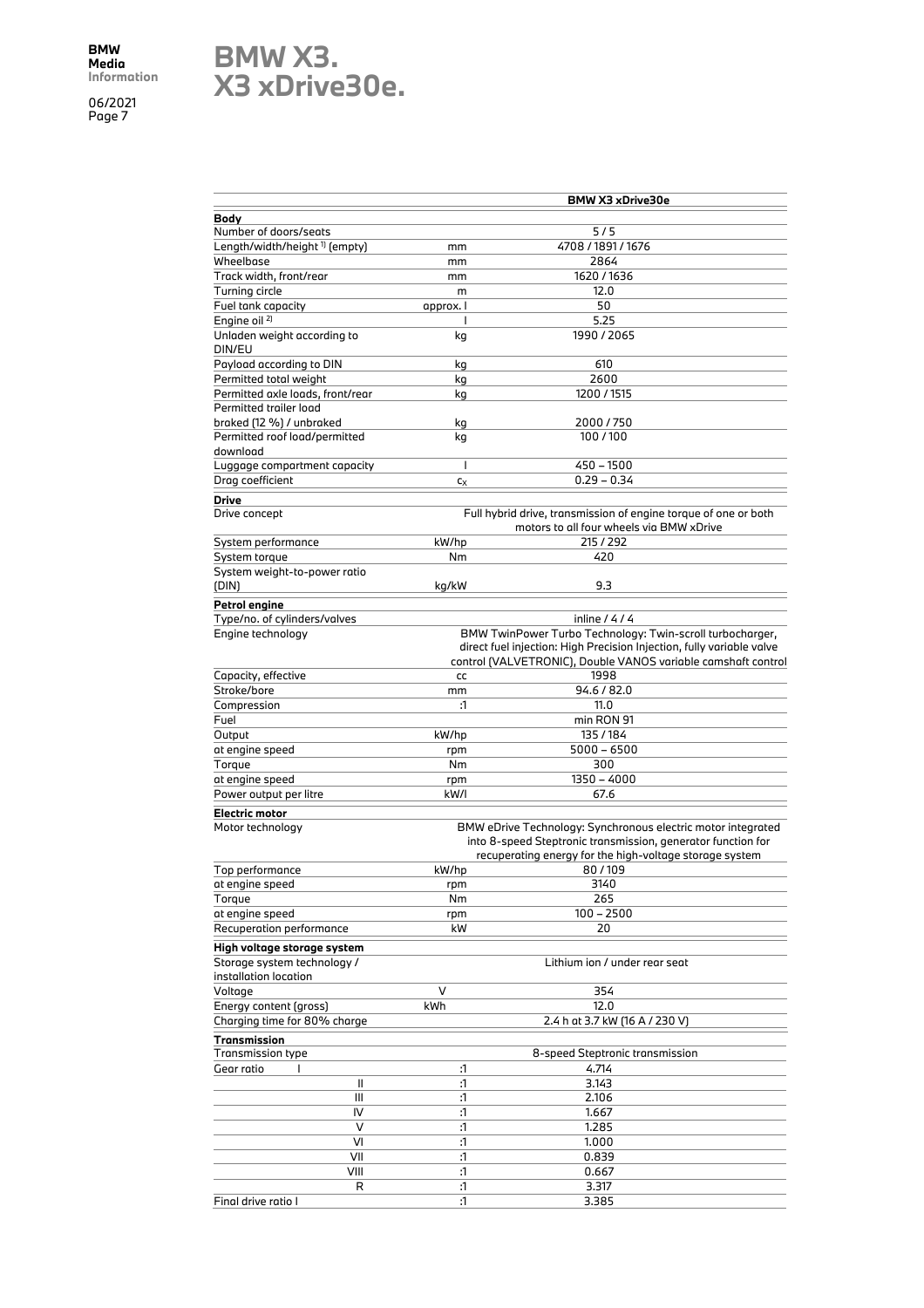|                                                      |                                                           | BMW X3 xDrive30e                                                                                                                                                                                                                                                                                                                                                                                                                                                                                                       |  |  |  |
|------------------------------------------------------|-----------------------------------------------------------|------------------------------------------------------------------------------------------------------------------------------------------------------------------------------------------------------------------------------------------------------------------------------------------------------------------------------------------------------------------------------------------------------------------------------------------------------------------------------------------------------------------------|--|--|--|
|                                                      |                                                           |                                                                                                                                                                                                                                                                                                                                                                                                                                                                                                                        |  |  |  |
| <b>Driving dynamics and safety</b>                   |                                                           |                                                                                                                                                                                                                                                                                                                                                                                                                                                                                                                        |  |  |  |
| Front wheel suspension                               | Double-joint tension strut axle in aluminium construction |                                                                                                                                                                                                                                                                                                                                                                                                                                                                                                                        |  |  |  |
| Rear wheel suspension                                |                                                           | Five-link axle in lightweight steel construction                                                                                                                                                                                                                                                                                                                                                                                                                                                                       |  |  |  |
| Brakes, front                                        |                                                           | Single-piston, floating-caliper disc brakes, ventilated                                                                                                                                                                                                                                                                                                                                                                                                                                                                |  |  |  |
| Brakes, rear                                         |                                                           | Single-piston, floating-caliper disc brakes, ventilated                                                                                                                                                                                                                                                                                                                                                                                                                                                                |  |  |  |
| Driving stability systems                            |                                                           | Standard: DSC incl. ABS and DTC (Dynamic Traction Control), Cornering<br>Brake Control CBC, brake assistant DBC, brake dry function, Fading Brake<br>Support, Hill Start Control, DSC linked with xDrive all-wheel drive, Hill<br>Descent Control, optional: Adaptive suspension, Performance Control                                                                                                                                                                                                                  |  |  |  |
| Safety equipment                                     |                                                           | Standard: Airbags for driver and passenger, side airbags for driver and<br>passenger, front and rear head airbags, 3-point automatic-reel belt on all<br>seats, with seat belt stopper at front, seat belt tensioner and seat belt force<br>limiter, crash sensors, tyre pressure display                                                                                                                                                                                                                              |  |  |  |
| Steering                                             |                                                           | Electromechanical rack power steering (EPS) with Servotronic<br>function, optional: Variable sports steering                                                                                                                                                                                                                                                                                                                                                                                                           |  |  |  |
| Overall steering ratio                               | $\cdot$ 1                                                 | 16.8                                                                                                                                                                                                                                                                                                                                                                                                                                                                                                                   |  |  |  |
| Tyres, front/rear.                                   |                                                           | 225/60 R18 104W XL                                                                                                                                                                                                                                                                                                                                                                                                                                                                                                     |  |  |  |
| Wheel rims, front/rear                               |                                                           | $7J \times 18$ light alloy                                                                                                                                                                                                                                                                                                                                                                                                                                                                                             |  |  |  |
|                                                      |                                                           |                                                                                                                                                                                                                                                                                                                                                                                                                                                                                                                        |  |  |  |
| <b>Driving performance figures</b>                   |                                                           |                                                                                                                                                                                                                                                                                                                                                                                                                                                                                                                        |  |  |  |
| Acceleration<br>0-100 km/h                           | s                                                         | 6.1                                                                                                                                                                                                                                                                                                                                                                                                                                                                                                                    |  |  |  |
| Top speed                                            | km/h                                                      | 210                                                                                                                                                                                                                                                                                                                                                                                                                                                                                                                    |  |  |  |
| Maximum speed electric                               | km/h                                                      | 135                                                                                                                                                                                                                                                                                                                                                                                                                                                                                                                    |  |  |  |
| Electric range (WLTP)                                | km                                                        | 42-50                                                                                                                                                                                                                                                                                                                                                                                                                                                                                                                  |  |  |  |
|                                                      |                                                           |                                                                                                                                                                                                                                                                                                                                                                                                                                                                                                                        |  |  |  |
| <b>Offroad properties</b>                            |                                                           |                                                                                                                                                                                                                                                                                                                                                                                                                                                                                                                        |  |  |  |
| Overhang angle front/rear                            | $\mathbf{o}$                                              | 25.0 / 23.3                                                                                                                                                                                                                                                                                                                                                                                                                                                                                                            |  |  |  |
| Ramp angle                                           | $\overline{\bullet}$                                      | 20.0                                                                                                                                                                                                                                                                                                                                                                                                                                                                                                                   |  |  |  |
| Ground clearance, empty                              | mm                                                        | 204                                                                                                                                                                                                                                                                                                                                                                                                                                                                                                                    |  |  |  |
| Wading depth (at 7 km/h)                             | mm                                                        | 500                                                                                                                                                                                                                                                                                                                                                                                                                                                                                                                    |  |  |  |
|                                                      |                                                           |                                                                                                                                                                                                                                                                                                                                                                                                                                                                                                                        |  |  |  |
| <b>BMW EfficientDynamics</b>                         |                                                           |                                                                                                                                                                                                                                                                                                                                                                                                                                                                                                                        |  |  |  |
| <b>BMW EfficientDynamics measures</b><br>as standard |                                                           | BMW eDrive technology, electromechanical power steering, hybrid<br>specific Auto Start Stop function, shift point display, ECO PRO model<br>with coasting function, Forward View Assist, BMW<br>EfficientLightweight, optimised areodynamic properties, active air<br>flap control, needs-based control of ancillary components, map-<br>controlled oil pump, electric air-conditioning compressor, rear axle<br>differential and transfer gearbox with optimised efficiency, tyres with<br>reduced rolling resistance |  |  |  |
| Fuel consumption in EU cycle                         |                                                           |                                                                                                                                                                                                                                                                                                                                                                                                                                                                                                                        |  |  |  |
| Fuel consumption weighted combined<br>(WLTP)         | I/100 km                                                  | $2.6 - 2.0$                                                                                                                                                                                                                                                                                                                                                                                                                                                                                                            |  |  |  |
| CO <sub>2</sub> emissions from fuel (WLTP)           | g/km                                                      | $59 - 45$                                                                                                                                                                                                                                                                                                                                                                                                                                                                                                              |  |  |  |
| Electric power consumption<br>combined (WLTP)        | kWh/100 km                                                | $20.5 - 18.9$                                                                                                                                                                                                                                                                                                                                                                                                                                                                                                          |  |  |  |
| <b>Emission rating</b>                               |                                                           | Euro 6d                                                                                                                                                                                                                                                                                                                                                                                                                                                                                                                |  |  |  |
| Insurance rating                                     |                                                           |                                                                                                                                                                                                                                                                                                                                                                                                                                                                                                                        |  |  |  |
| 3rd party/fully                                      |                                                           | 19/26/23                                                                                                                                                                                                                                                                                                                                                                                                                                                                                                               |  |  |  |
| comprehensive/3rd party fire<br>+ theft              |                                                           |                                                                                                                                                                                                                                                                                                                                                                                                                                                                                                                        |  |  |  |

Technical specifications valid for ACEA markets / registration-related data only relevant to Germany in some cases (weights)

<sup>1)</sup> Height including roof fin<br><sup>2)</sup> Oil change amount

Official figures for fuel consumption, CO2 emissions and power consumption were measured using the stipulated method and comply with Regulation VO (EC) 715/2007 as amended. With regard to ranges, the NEDC figures take into account differences in the selected wheel and tyre size, while the WLTP figures allow for the effects of all optional extras. WLTP figures are used to assess taxes and other vehiclerelated duties which are (also) based on CO2 emissions and, where applicable, for the purpose of vehicle-specific subsidies. The NEDC figures shown here were calculated using the new WLTP measurement method and adapted to the NEDC method for comparison purposes. For vehicles which have been newly type-approved since 01.01.2021, official figures are only available according to WLTP. For further details of the NEDC and WLTP measurement methods, see www.bmw.de/wltp.

For further details of the official fuel consumption figures and official specific CO2 emissions of new cars, please refer to the "Manual on the fuel consumption, CO2 emissions and power consumption of new cars", available at sales outlets, from Deutsche Automobil Treuhand GmbH (DAT), Hellmuth-Hirth-Str. 1, 73760 Ostfildern-Scharnhausen and at https://www.dat.de/co2/ free of charge.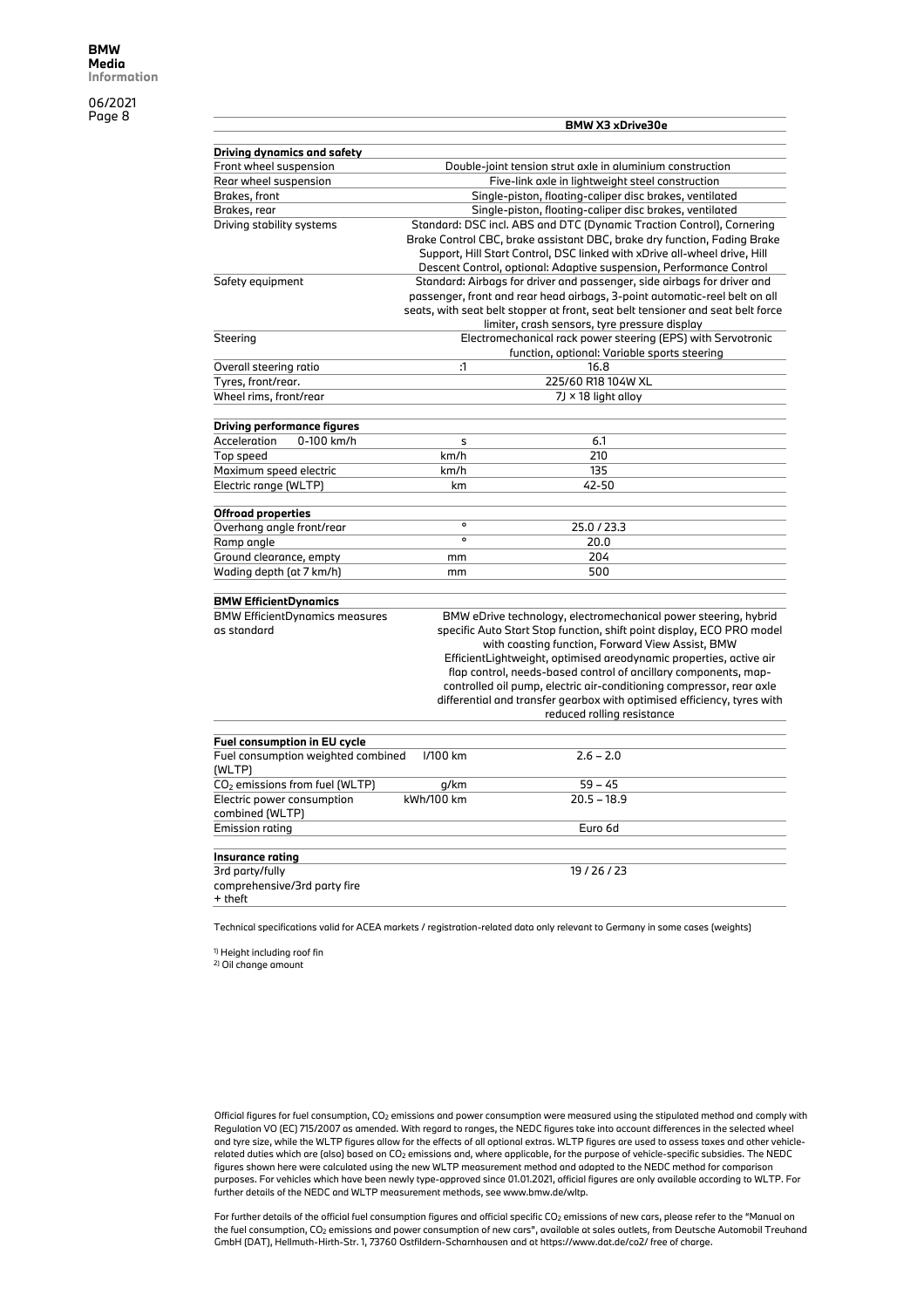### **BMW X3. X3 xDrive20d.**

|                                          |              | BMW X3 xDrive20d                                                                |
|------------------------------------------|--------------|---------------------------------------------------------------------------------|
| Body                                     |              |                                                                                 |
| Number of doors/seats                    |              | 5/5                                                                             |
| Length/width/height <sup>1)</sup>        | mm           | 4708 / 1891 / 1676                                                              |
| (empty)                                  |              |                                                                                 |
| Wheelbase                                |              | 2864                                                                            |
|                                          | mm           |                                                                                 |
| Track width, front/rear                  | mm           | 1620 / 1636                                                                     |
| Turning circle                           | m            | 12.0                                                                            |
| Fuel tank capacity                       | approx.<br>ı | 68                                                                              |
| Engine oil <sup>2)</sup>                 | T            | 5.5                                                                             |
| Unladen weight according to<br>DIN/EU    | kg           | 1840 / 1915                                                                     |
| Payload according to DIN                 | kg           | 660                                                                             |
| Permitted total weight                   | kg           | 2500                                                                            |
| Permitted axle loads,                    |              | 1200/1430                                                                       |
| front/rear                               | kg           |                                                                                 |
|                                          |              |                                                                                 |
| Permitted trailer load                   |              |                                                                                 |
| braked (12 %) / unbraked                 | kg           | 2400 / 750                                                                      |
| Permitted roof                           | kg           | 100/100                                                                         |
| load/permitted download                  |              |                                                                                 |
| Luggage compartment<br>capacity          | I            | $550 - 1600$                                                                    |
| Drag coefficient                         | $c_X$        | $0.29 - 0.35$                                                                   |
|                                          |              |                                                                                 |
| <b>Engine</b>                            |              |                                                                                 |
| Type/no. of cylinders/valves             |              | inline $/4/4$                                                                   |
| Engine technology                        |              | BMW TwinPower Turbo Technology: Multi-stage turbocharging, low-                 |
|                                          |              | pressure charger with variable inlet geometry, common-rail direct injection     |
|                                          |              | with solenoid valve injectors (max. injection pressure: 2500 bar)               |
| Capacity, effective                      | cc           | 1995                                                                            |
| Stroke/bore                              |              | 90.0 / 84.0                                                                     |
|                                          | mm           |                                                                                 |
| Compression                              | :1           | 16.5                                                                            |
| Fuel                                     |              | Diesel                                                                          |
| Output                                   | kW/hp        | 140/190                                                                         |
| at engine speed                          | rpm          | 4000                                                                            |
| Torque                                   | Nm           | 400                                                                             |
| at engine speed                          | rpm          | 1750 - 2500                                                                     |
| 48 Volt mild hybrid technology           |              |                                                                                 |
| output                                   | kW/hp        | 8/11                                                                            |
|                                          |              |                                                                                 |
| <b>Electrical system</b>                 |              |                                                                                 |
| 12 volt battery/installation             | Ah / –       | 80 / Luggage compartment                                                        |
| location                                 |              |                                                                                 |
| 48 volt battery/installation<br>location | Ah $/ -$     | 11 / engine compartment                                                         |
|                                          |              |                                                                                 |
| Driving dynamics and safety              |              |                                                                                 |
| Front wheel suspension                   |              | Double-joint tension strut axle in aluminium construction                       |
| Rear wheel suspension                    |              | Five-link axle in lightweight steel construction                                |
| Brakes, front                            |              | Single-piston, floating-caliper disc brakes, ventilated                         |
| Brakes, rear                             |              | Single-piston, floating-caliper disc brakes, ventilated                         |
| Driving stability systems                |              | Standard: DSC incl. ABS and DTC (Dynamic Traction Control), Cornering           |
|                                          |              | Brake Control CBC, brake assistant DBC, brake dry function, Fading Brake        |
|                                          |              | Support, Hill Start Control, DSC linked with xDrive all-wheel drive, Hill       |
|                                          |              | Descent Control, optional: M sports suspension, adaptive suspension,            |
|                                          |              | Performance Control                                                             |
| Safety equipment                         |              | Standard: Airbags for driver and passenger, side airbags for driver and         |
|                                          |              |                                                                                 |
|                                          |              | passenger, front and rear head airbags, 3-point automatic-reel belt on all      |
|                                          |              | seats, with seat belt stopper at front, seat belt tensioner and seat belt force |
|                                          |              | limiter, crash sensors, tyre pressure display                                   |
| Steering                                 |              | Electro-mechanical rack power steering (EPS) with Servotronic function,         |
|                                          |              | optional: Variable sports steering                                              |
| Overall steering ratio                   | :1           | 16.8                                                                            |
| Tyres, front/rear.                       |              | 225/60 R18 104W XL                                                              |
| Wheel rims, front/rear                   |              | $7J \times 18$ light alloy                                                      |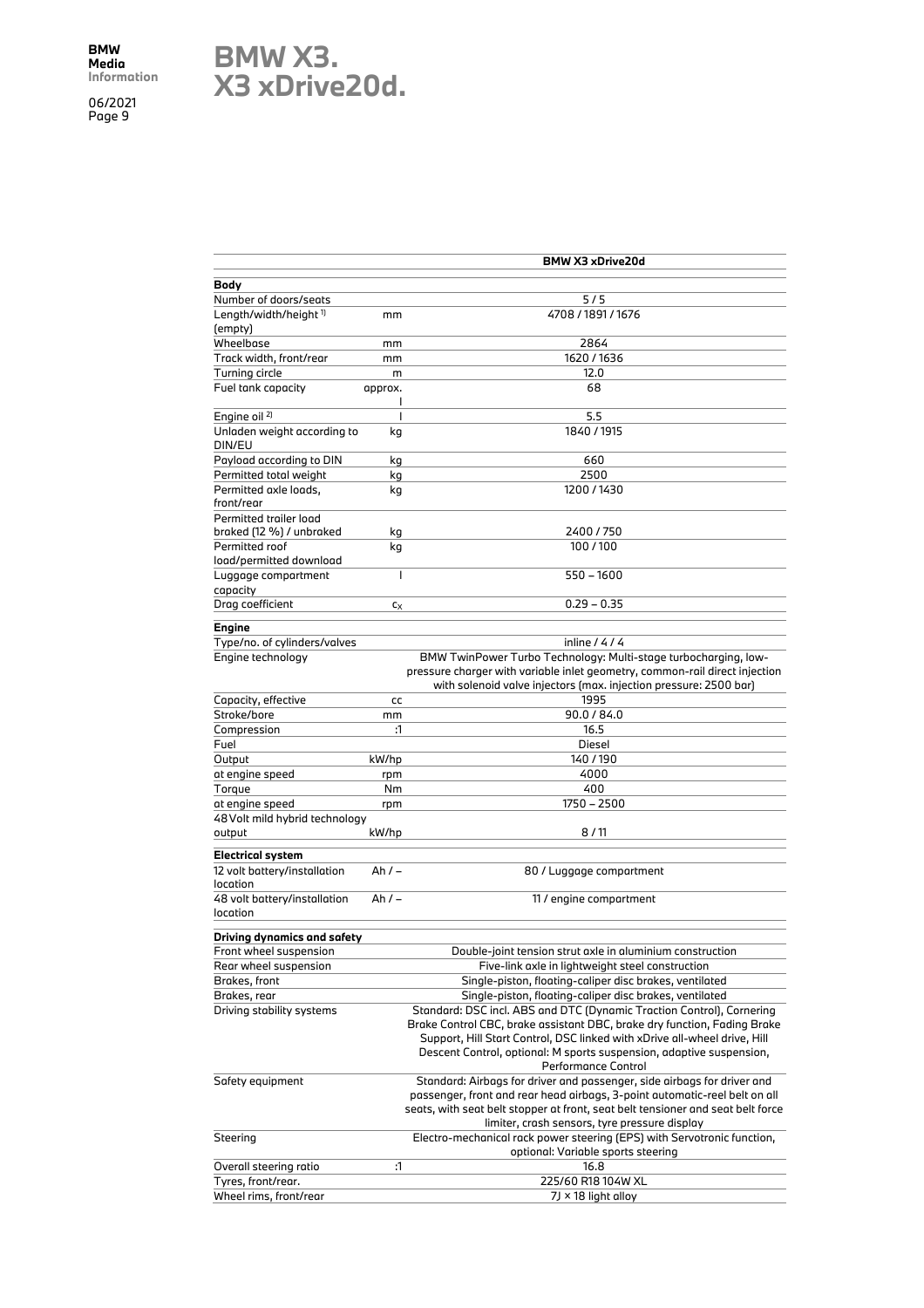|                                    |                |              | BMW X3 xDrive20d                |
|------------------------------------|----------------|--------------|---------------------------------|
|                                    |                |              |                                 |
| Transmission                       |                |              |                                 |
| <b>Transmission type</b>           |                |              | 8-speed Steptronic transmission |
| Gear ratio                         |                | $\mathbf{1}$ | 5.250                           |
|                                    | $\mathsf{II}$  | :1           | 3.360                           |
|                                    | $\mathbf{III}$ | $\cdot$ 1    | 2.172                           |
|                                    | IV             | :1           | 1.720                           |
|                                    | $\vee$         | $\mathbf{1}$ | 1.316                           |
|                                    | VI             | :1           | 1.000                           |
|                                    | VII            | $\cdot$ 1    | 0.822                           |
|                                    | VIII           | :1           | 0.640                           |
|                                    | R              | :1           | 3.712                           |
| Rear axle ratio                    |                | :1           | 3.231                           |
| <b>Driving performance figures</b> |                |              |                                 |
| Weight-to-power ratio (DIN)        |                | kg/kW        | 13.1                            |
| Power output per litre             |                | kW/I         | 70.2                            |
| Acceleration                       | 0-100 km/h     |              | 7.9                             |
|                                    |                | s            |                                 |
| Top speed                          |                | km/h         | 213                             |
| <b>Offroad properties</b>          |                |              |                                 |
| Overhang angle front/rear          |                | $\circ$      | 25.0/23.3                       |
| Ramp angle                         |                | $\Omega$     | 20.0                            |
| Ground clearance, empty            |                | mm           | 204                             |
| Wading depth (at 7 km/h)           |                | mm           | 500                             |
|                                    |                |              |                                 |

#### **BMW EfficientDynamics**

BMW EfficientDynamics measures as standard

Mild hybrid technology with 48-volt starter generator, brake energy recuperation with recuperation indicator, Auto Start Stop function, ECO PRO and COMFORT modes with coasting function, Forward View Assist. Shift display, electromechanical power steering, BMW EfficientLightweight, active air flap control, optimised aerodynamic properties, auxiliary units controlled according to demand, map-controlled oil pump, efficiency and weight optimised all-wheel drive, rear axle and transfer gearbox with optimised efficiency, tyres with reduced rolling resistance, BMW BluePerformance technology with SCR catalytic converter

| Fuel consumption in EU cycle |          |             |  |  |  |
|------------------------------|----------|-------------|--|--|--|
| total (WLTP)                 | I/100 km | $6.5 - 5.8$ |  |  |  |
| CO <sub>2</sub> (WLTP)       | q/km     | $171 - 151$ |  |  |  |
| Emission rating              |          | Euro 6d     |  |  |  |
|                              |          |             |  |  |  |
| Insurance rating             |          |             |  |  |  |
| 3rd party/fully              |          | 17/25/24    |  |  |  |
| comprehensive/3rd party fire |          |             |  |  |  |
| + theft                      |          |             |  |  |  |
|                              |          |             |  |  |  |

Technical specifications valid for ACEA markets / registration-related data only relevant to Germany in some cases (weights)

1) Height including roof fin

2) Oil change amount

Official figures for fuel consumption, CO2 emissions and power consumption were measured using the stipulated method and comply with Regulation VO (EC) 715/2007 as amended. With regard to ranges, the NEDC figures take into account differences in the selected wheel and tyre size, while the WLTP figures allow for the effects of all optional extras. WLTP figures are used to assess taxes and other vehiclerelated duties which are (also) based on CO2 emissions and, where applicable, for the purpose of vehicle-specific subsidies. The NEDC figures shown here were calculated using the new WLTP measurement method and adapted to the NEDC method for comparison purposes. For vehicles which have been newly type-approved since 01.01.2021, official figures are only available according to WLTP. For further details of the NEDC and WLTP measurement methods, see www.bmw.de/wltp.

For further details of the official fuel consumption figures and official specific CO<sub>2</sub> emissions of new cars, please refer to the "Manual on the fuel consumption, CO2 emissions and power consumption of new cars", available at sales outlets, from Deutsche Automobil Treuhand GmbH (DAT), Hellmuth-Hirth-Str. 1, 73760 Ostfildern-Scharnhausen and at https://www.dat.de/co2/.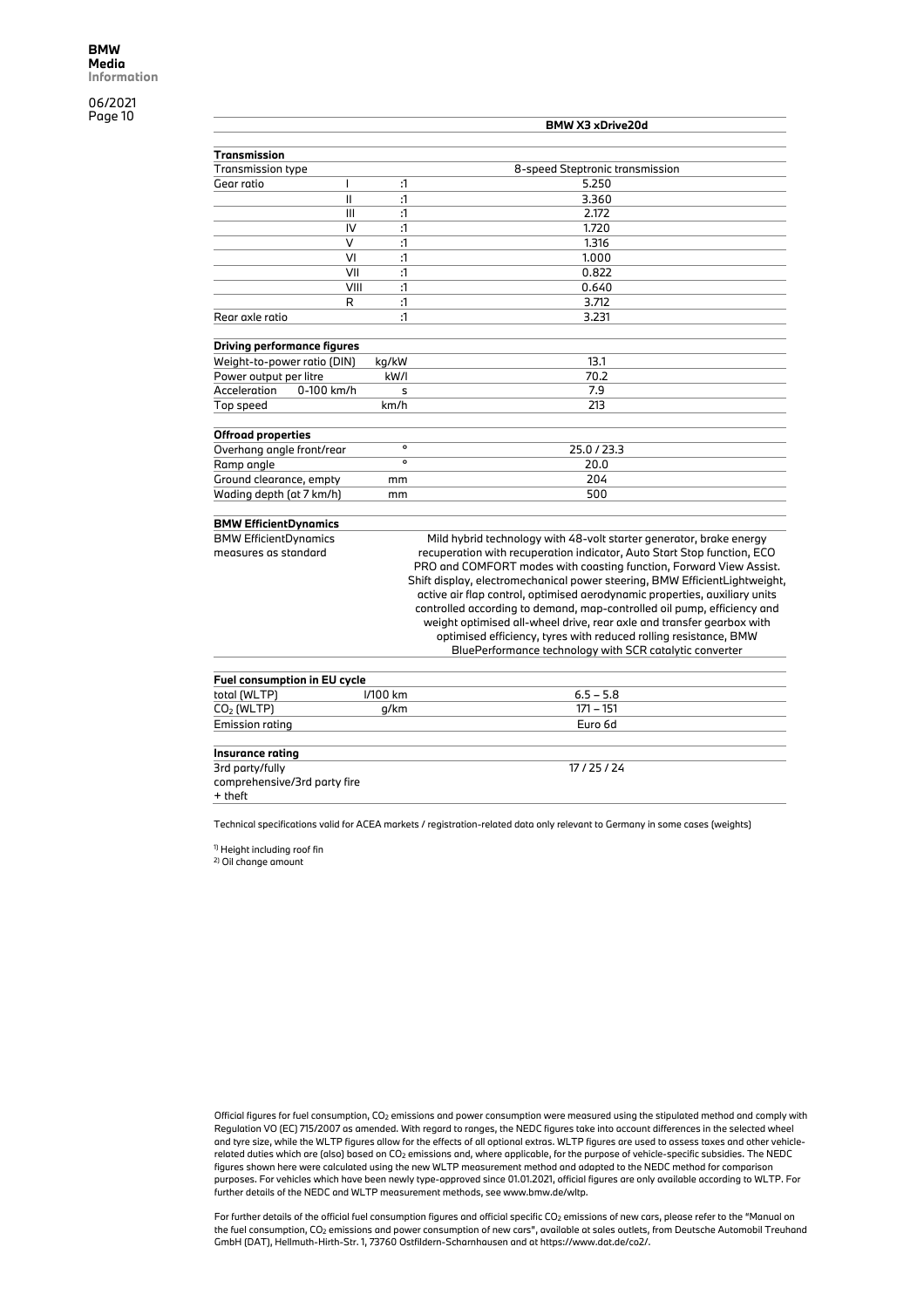## **BMW X3. X3 xDrive30d.**

|                                          |                | BMW X3 xDrive30d                                                            |
|------------------------------------------|----------------|-----------------------------------------------------------------------------|
| Body                                     |                |                                                                             |
| Number of doors/seats                    |                | 5/5                                                                         |
| Length/width/height <sup>1)</sup>        | mm             | 4708 / 1891 / 1676                                                          |
| (empty)                                  |                |                                                                             |
| Wheelbase                                | mm             | 2864                                                                        |
| Track width, front/rear                  | mm             | 1620 / 1636                                                                 |
| Turning circle                           | m              | 12.0                                                                        |
| Fuel tank capacity                       | approx. I      | 68                                                                          |
| Engine oil <sup>2)</sup>                 |                | 7.0                                                                         |
| Unladen weight according to              | kg             | 1935 / 2010                                                                 |
| DIN/EU                                   |                |                                                                             |
| Payload according to DIN                 | kg             | 615                                                                         |
| Permitted total weight                   | kg             | 2550                                                                        |
| Permitted axle loads,                    | kg             | 1220 / 1415                                                                 |
| front/rear                               |                |                                                                             |
| Permitted trailer load                   | kg             |                                                                             |
| braked (12 %) / unbraked                 |                | 2400 / 750                                                                  |
| Permitted roof                           | kg             | 100/100                                                                     |
| load/permitted download                  |                |                                                                             |
| Luggage compartment                      | $\overline{1}$ | $550 - 1600$                                                                |
| capacity                                 |                |                                                                             |
| Drag coefficient                         | $c_X$          | $0.29 - 0.35$                                                               |
|                                          |                |                                                                             |
| Engine                                   |                |                                                                             |
| Type/no. of cylinders/valves             |                | inline $/6/4$                                                               |
| Engine technology                        |                | BMW TwinPower Turbo Technology: Multi-stage turbocharging, low-             |
|                                          |                | pressure charger with variable inlet geometry, common-rail direct           |
|                                          |                | injection with piezo injectors (max. injection pressure: 2700 bar)          |
| Capacity, effective                      | cc             | 2993                                                                        |
| Stroke/bore                              | mm             | 90.0 / 84.0                                                                 |
| Compression                              | :1             | 16.5                                                                        |
| Fuel                                     |                | Diesel                                                                      |
| Output                                   | kW/hp          | 210/286                                                                     |
| at engine speed                          | rpm            | 4000                                                                        |
| Torque                                   | Nm             | 650                                                                         |
| at engine speed                          | rpm            | 1500 - 2500                                                                 |
| 48 Volt mild hybrid technology           |                |                                                                             |
| output                                   | kW/hp          | 8/11                                                                        |
|                                          |                |                                                                             |
| <b>Electrical system</b>                 |                |                                                                             |
| 12 volt battery/installation<br>location | Ah $/ -$       | 90 / Luggage compartment                                                    |
|                                          | Ah $/ -$       |                                                                             |
| 48 volt battery/installation<br>location |                | 11 / engine compartment                                                     |
|                                          |                |                                                                             |
| Driving dynamics and safety              |                |                                                                             |
| Front wheel suspension                   |                | Double-joint tension strut axle in aluminium construction                   |
| Rear wheel suspension                    |                | Five-link axle in lightweight steel construction                            |
| Brakes, front                            |                | Single-piston, floating-caliper disc brakes, ventilated                     |
| Brakes, rear                             |                | Single-piston, floating-caliper disc brakes, ventilated                     |
| Driving stability systems                |                | Standard: DSC incl. ABS and DTC (Dynamic Traction Control), Cornering       |
|                                          |                | Brake Control CBC, brake assistant DBC, brake dry function, Fading Brake    |
|                                          |                | Support, Hill Start Control, Hill Descent Control, Performance Control, DSC |
|                                          |                | linked with xDrive all-wheel drive; optional: M sports suspension, adaptive |
|                                          |                | suspension                                                                  |
| Safety equipment                         |                | Standard: Airbags for driver and passenger, side airbags for driver and     |
|                                          |                | passenger, front and rear head airbags, 3-point automatic-reel belt on all  |
|                                          |                | seats, with seat belt stopper at front, seat belt tensioner and seat belt   |
|                                          |                | force limiter, crash sensors, tyre pressure display                         |
| Steering                                 |                | Electro-mechanical rack power steering (EPS) with Servotronic function,     |
|                                          |                | optional: Variable sports steering                                          |
| Overall steering ratio                   | :1             | 16.8                                                                        |
| Tyres, front/rear.                       |                | 225/60 R18 104W XL                                                          |
| Wheel rims, front/rear                   |                | 7J × 18 light alloy                                                         |
|                                          |                |                                                                             |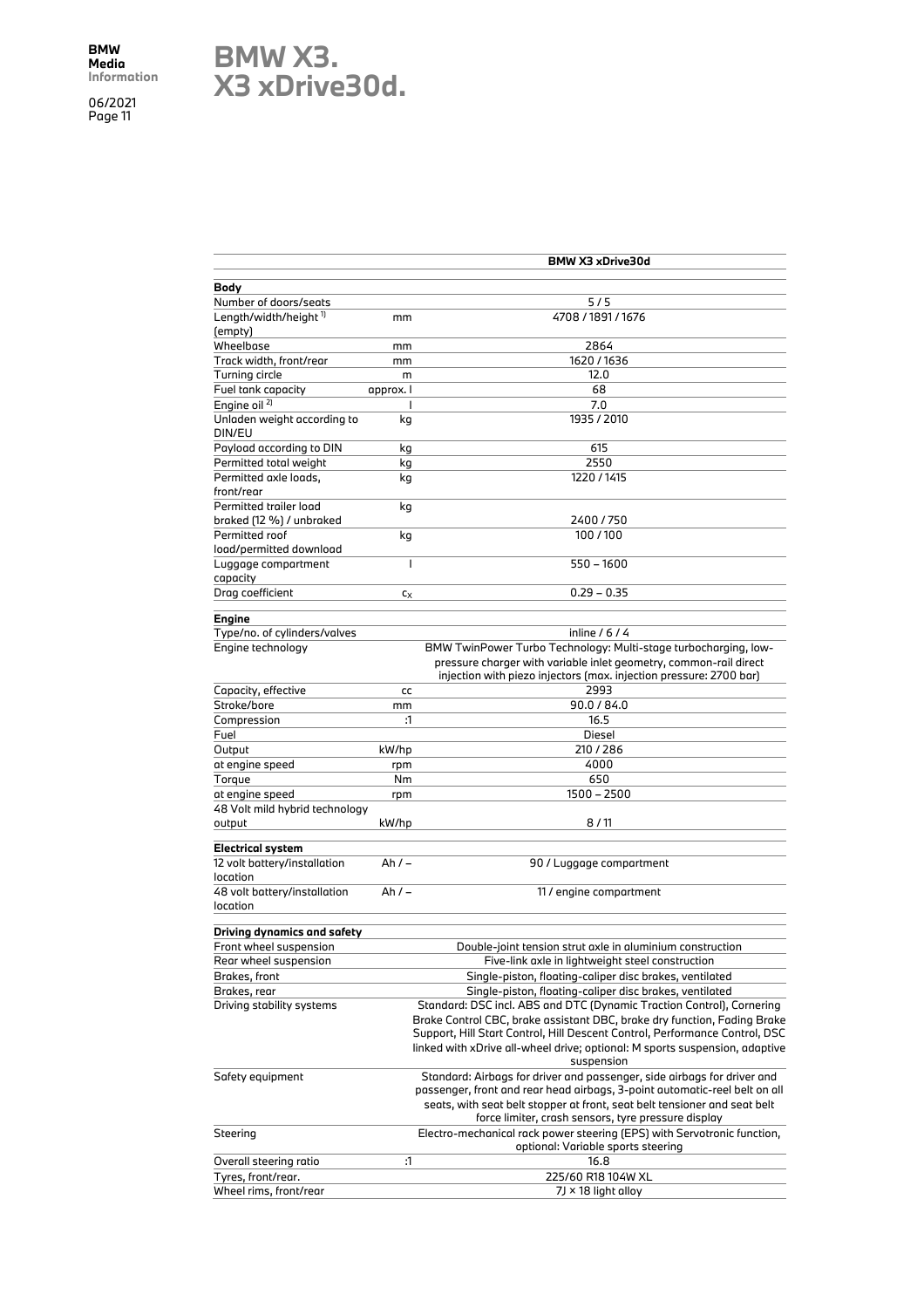|                                    |            |              | BMW X3 xDrive30d                |
|------------------------------------|------------|--------------|---------------------------------|
| Transmission                       |            |              |                                 |
| Transmission type                  |            |              | 8-speed Steptronic transmission |
| Gear ratio                         |            | :1           | 5.500                           |
|                                    | Ш          | :1           | 3.520                           |
|                                    | Ш          | :1           | 2.200                           |
|                                    | IV         | :1           | 1.720                           |
|                                    | $\vee$     | $\mathbf{1}$ | 1.317                           |
|                                    | VI         | $\mathbf{1}$ | 1.000                           |
|                                    | VII        | :1           | 0.823                           |
|                                    | VIII       | :1           | 0.640                           |
|                                    | R          | $\mathbf{1}$ | 3.993                           |
| Rear axle ratio                    |            | :1           | 2.813                           |
| <b>Driving performance figures</b> |            |              |                                 |
| Weight-to-power ratio (DIN)        |            | kg/kW        | 9.2                             |
| Power output per litre             |            | kW/I         | 70.2                            |
| Acceleration                       | 0-100 km/h | s            | 5.7                             |
| Top speed                          |            | km/h         | 245                             |
| <b>Offroad properties</b>          |            |              |                                 |
| Overhang angle front/rear          |            | $\circ$      | 25.0 / 23.3                     |
| Ramp angle                         |            | $\circ$      | 20.0                            |
| Ground clearance, empty            |            | mm           | 204                             |
| Wading depth (at 7 km/h)           |            | mm           | 500                             |
|                                    |            |              |                                 |

#### **BMW EfficientDynamics**

BMW EfficientDynamics measures as standard

Mild hybrid technology with 48-volt starter generator, brake energy recuperation with recuperation indicator, Auto Start Stop function, ECO PRO and COMFORT modes with coasting function, Forward View Assist, shift display, electromechanical power steering, optimised aerodynamic properties, BMW EfficientLightweight, active air flap control, auxiliary units controlled according to demand, map-controlled oil pump, efficiency and weight-optimised all-wheel drive, rear axle and transfer gearbox with optimised efficiency, tyres with reduced rolling resistance, Blue Performance technology with SCR catalytic converter

| Fuel consumption in EU cycle |          |             |  |
|------------------------------|----------|-------------|--|
| total (WLTP)                 | I/100 km | $7.0 - 6.2$ |  |
| CO2 (WLTP)                   | g/km     | $183 - 162$ |  |
| Emission rating              |          | Euro 6d     |  |
|                              |          |             |  |
| Insurance rating             |          |             |  |
| 3rd party/fully              |          | 17/26/26    |  |
| comprehensive/3rd party fire |          |             |  |
| + theft                      |          |             |  |

Technical specifications valid for ACEA markets / registration-related data only relevant to Germany in some cases (weights)

1) Height including roof fin

2) Oil change amount

Official figures for fuel consumption, CO2 emissions and power consumption were measured using the stipulated method and comply with Regulation VO (EC) 715/2007 as amended. With regard to ranges, the NEDC figures take into account differences in the selected wheel and tyre size, while the WLTP figures allow for the effects of all optional extras. WLTP figures are used to assess taxes and other vehiclerelated duties which are (also) based on CO2 emissions and, where applicable, for the purpose of vehicle-specific subsidies. The NEDC figures shown here were calculated using the new WLTP measurement method and adapted to the NEDC method for comparison purposes. For vehicles which have been newly type-approved since 01.01.2021, official figures are only available according to WLTP. For further details of the NEDC and WLTP measurement methods, see www.bmw.de/wltp.

For further details of the official fuel consumption figures and official specific CO<sub>2</sub> emissions of new cars, please refer to the "Manual on the fuel consumption, CO2 emissions and power consumption of new cars", available at sales outlets, from Deutsche Automobil Treuhand GmbH (DAT), Hellmuth-Hirth-Str. 1, 73760 Ostfildern-Scharnhausen and at https://www.dat.de/co2/free of charge.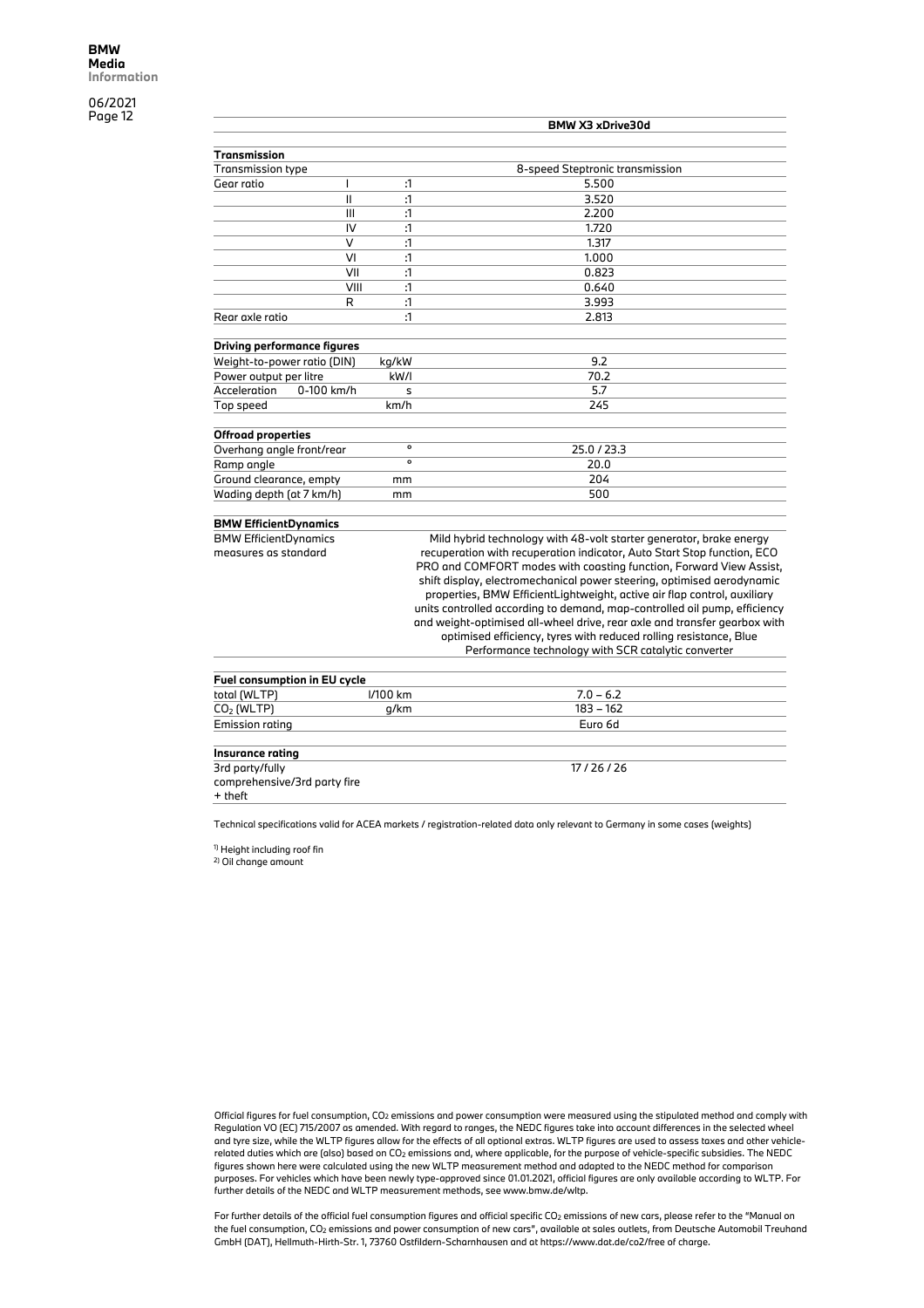**BMW X3. X3 M40d.**

|                                          |           | BMW X3 M40d                                                                             |
|------------------------------------------|-----------|-----------------------------------------------------------------------------------------|
| Body                                     |           |                                                                                         |
| Number of doors/seats                    |           | 5/5                                                                                     |
| Length/width/height <sup>1)</sup>        | mm        | 4713 / 1897 / 1676                                                                      |
| (empty)                                  |           |                                                                                         |
| Wheelbase                                | mm        | 2864                                                                                    |
| Track width, front/rear                  | mm        | 1615 / 1594                                                                             |
| Turning circle                           | m         | 12.0                                                                                    |
| Fuel tank capacity                       | approx. I | 68                                                                                      |
| Engine oil <sup>2)</sup>                 | I         | 7.0                                                                                     |
| Unladen weight according to              | kg        | 2005/2080                                                                               |
| DIN/EU                                   |           |                                                                                         |
| Payload according to DIN                 | kg        | 575                                                                                     |
| Permitted total weight                   | kg        | 2580                                                                                    |
| Permitted axle loads,                    | kg        | 1245 / 1450                                                                             |
| front/rear                               |           |                                                                                         |
| Permitted trailer load                   | kg        |                                                                                         |
| braked (12 %) / unbraked                 |           | 2400 / 750                                                                              |
| Permitted roof                           | kg        | 100/100                                                                                 |
| load/permitted download                  |           |                                                                                         |
| Luggage compartment                      | I         | $550 - 1600$                                                                            |
| capacity                                 |           |                                                                                         |
| Drag coefficient                         | $c_X$     | $0.31 - 0.35$                                                                           |
|                                          |           |                                                                                         |
| Engine                                   |           |                                                                                         |
| Type/no. of cylinders/valves             |           | inline $/ 6 / 4$<br>BMW TwinPower Turbo Technology: Multi-stage turbocharging, high and |
| Engine technology                        |           |                                                                                         |
|                                          |           | low-pressure charger with variable inlet geometry, common-rail direct                   |
|                                          |           | injection with piezo injectors (max. injection pressure: 2700 bar)<br>2993              |
| Capacity, effective                      | cc        | 90.0 / 84.0                                                                             |
| Stroke/bore                              | mm        |                                                                                         |
| Compression                              | :1        | 16.5                                                                                    |
| Fuel                                     |           | Diesel                                                                                  |
| Output                                   | kW/hp     | 250/340                                                                                 |
| at engine speed                          | rpm       | 4400                                                                                    |
| Torque                                   | Nm        | 700                                                                                     |
| at engine speed                          | rpm       | 1750 - 2250                                                                             |
| 48 Volt mild hybrid technology<br>output | kW/hp     | 8/11                                                                                    |
|                                          |           |                                                                                         |
| <b>Electrical system</b>                 |           |                                                                                         |
| 12 volt battery/installation             | Ah / –    | 90 / Luggage compartment                                                                |
| location                                 |           |                                                                                         |
| 48 volt battery/installation             | Ah / –    | 11 / engine compartment                                                                 |
| location                                 |           |                                                                                         |
| Driving dynamics and safety              |           |                                                                                         |
| Front wheel suspension                   |           | Double-joint tension strut axle in aluminium construction                               |
| Rear wheel suspension                    |           | Five-link axle in lightweight steel construction                                        |
| Brakes, front                            |           | Four-piston, fixed-caliper disc brakes, ventilated                                      |
| Brakes, rear                             |           | Two-piston, floating-caliper disc brakes, ventilated                                    |
| Driving stability systems                |           | Standard: DSC incl. ABS and DTC (Dynamic Traction Control), Cornering                   |
|                                          |           | Brake Control CBC, brake assistant DBC, brake dry function, Fading Brake                |
|                                          |           | Support, Hill Start Control, Performance Control, M sports suspension, M                |
|                                          |           | sports differential, DSC linked with xDrive all-wheel drive, optional:                  |
|                                          |           | Adaptive M suspension                                                                   |
| Safety equipment                         |           | Standard: Airbags for driver and passenger, side airbags for driver and                 |
|                                          |           | passenger, front and rear head airbags, 3-point automatic-reel belt on all              |
|                                          |           | seats, with seat belt stopper at front, seat belt tensioner and seat belt               |
|                                          |           | force limiter, crash sensors, tyre pressure display                                     |
| Steering                                 |           | Electromechanical rack power steering (EPS), variable sports steering                   |
|                                          |           | with Servotronic function                                                               |
| Overall steering ratio                   | :1        | 16.8                                                                                    |
| Tyres, front/rear.                       |           | 245/45 R20 103W XL                                                                      |
|                                          |           | 275/40 R20 106W XL                                                                      |
| Wheel rims, front/rear                   |           | $8$ J × 20 light alloy                                                                  |
|                                          |           | $9.5$ J × 20 light alloy                                                                |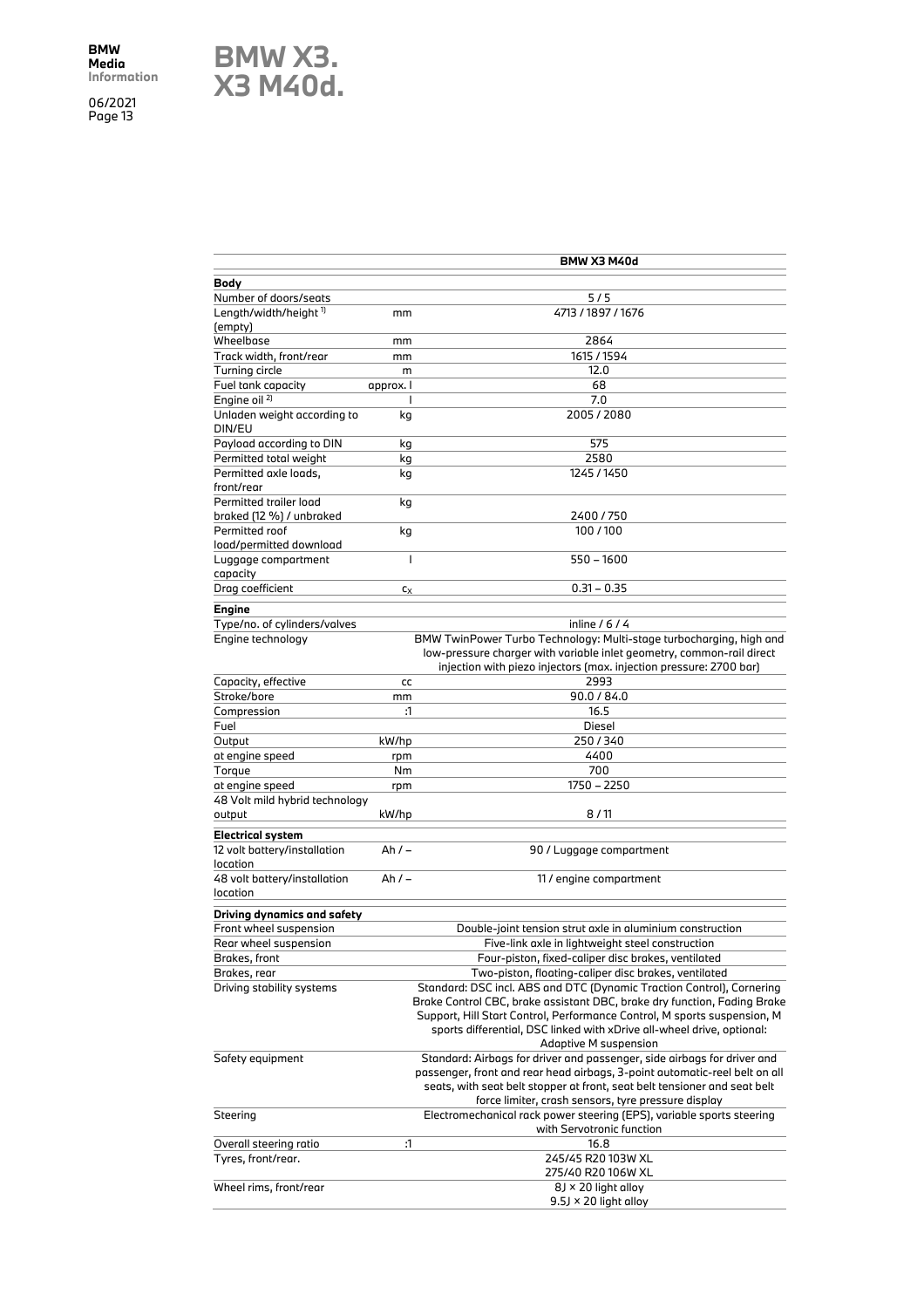|                                    |              | <b>BMW X3 M40d</b>                                                        |
|------------------------------------|--------------|---------------------------------------------------------------------------|
| <b>Transmission</b>                |              |                                                                           |
| <b>Transmission type</b>           |              | 8-speed Steptronic Sport transmission                                     |
| Gear ratio<br>I                    | :1           | 5.500                                                                     |
| $\mathbf{I}$                       | :1           | 3.520                                                                     |
| III                                | :1           | 2.200                                                                     |
| IV                                 | :1           | 1.720                                                                     |
| $\vee$                             | $\mathbf{1}$ | 1.317                                                                     |
| VI                                 | :1           | 1.000                                                                     |
| VII                                | :1           | 0.823                                                                     |
| VIII                               | :1           | 0.640                                                                     |
| R                                  | :1           | 3.993                                                                     |
| Rear axle ratio                    | :1           | 2.813                                                                     |
|                                    |              |                                                                           |
| <b>Driving performance figures</b> |              |                                                                           |
| Weight-to-power ratio (DIN)        | kg/kW        | 8.0                                                                       |
| Power output per litre             | kW/I         | 83.5                                                                      |
| Acceleration<br>0-100 km/h         | s            | 4.9                                                                       |
| Top speed                          | km/h         | 250                                                                       |
|                                    |              |                                                                           |
| Offroad properties                 |              |                                                                           |
| Overhang angle front/rear          | $\mathbf{o}$ | 25.0 / 23.1                                                               |
| Ramp angle                         | $\circ$      | 20.0                                                                      |
| Ground clearance, empty            | mm           | 204                                                                       |
| Wading depth (at 7 km/h)           | mm           | 500                                                                       |
|                                    |              |                                                                           |
| <b>BMW EfficientDynamics</b>       |              |                                                                           |
| <b>BMW EfficientDynamics</b>       |              | Mild hybrid technology with 48-volt starter generator, brake energy       |
| measures as standard               |              | recuperation with recuperation indicator, Auto Start Stop function, ECO   |
|                                    |              | PRO and COMFORT modes with coasting function, Forward View Assist,        |
|                                    |              | shift display, electromechanical power steering, optimised aerodynamic    |
|                                    |              | properties, BMW EfficientLightweight, active air flap control, auxiliary  |
|                                    |              | units controlled according to demand, map-controlled oil pump, efficiency |
|                                    |              | and weight-optimised all-wheel drive, rear axle and transfer gearbox with |
|                                    |              | optimised efficiency, tyres with reduced rolling resistance, Blue         |
|                                    |              | Performance technology with SCR catalytic converter                       |

| Fuel consumption in EU cycle |            |             |  |  |
|------------------------------|------------|-------------|--|--|
| total (WLTP)                 | $1/100$ km | $7.3 - 6.6$ |  |  |
| $CO2$ (WLTP)                 | a/km       | 192 – 173   |  |  |
| <b>Emission rating</b>       |            | Euro 6d     |  |  |

#### **Insurance rating**

3rd party/fully comprehensive/3rd party fire + theft

17 / 27 / 28

Technical specifications valid for ACEA markets / registration-related data only relevant to Germany in some cases (weights)

1) Height including roof fin

2) Oil change amount

Official figures for fuel consumption, CO2 emissions and power consumption were measured using the stipulated method and comply with Regulation VO (EC) 715/2007 as amended. With regard to ranges, the NEDC figures take into account differences in the selected wheel and tyre size, while the WLTP figures allow for the effects of all optional extras. WLTP figures are used to assess taxes and other vehiclerelated duties which are (also) based on CO2 emissions and, where applicable, for the purpose of vehicle-specific subsidies. The NEDC figures shown here were calculated using the new WLTP measurement method and adapted to the NEDC method for comparison purposes. For vehicles which have been newly type-approved since 01.01.2021, official figures are only available according to WLTP. For further details of the NEDC and WLTP measurement methods, see www.bmw.de/wltp.

For further details of the official fuel consumption figures and official specific  $CO_2$  emissions of new cars, please refer to the "Manual on the fuel consumption, CO2 emissions and power consumption of new cars", available at sales outlets, from Deutsche Automobil Treuhand GmbH (DAT), Hellmuth-Hirth-Str. 1, 73760 Ostfildern-Scharnhausen and at https://www.dat.de/co2/free of charge.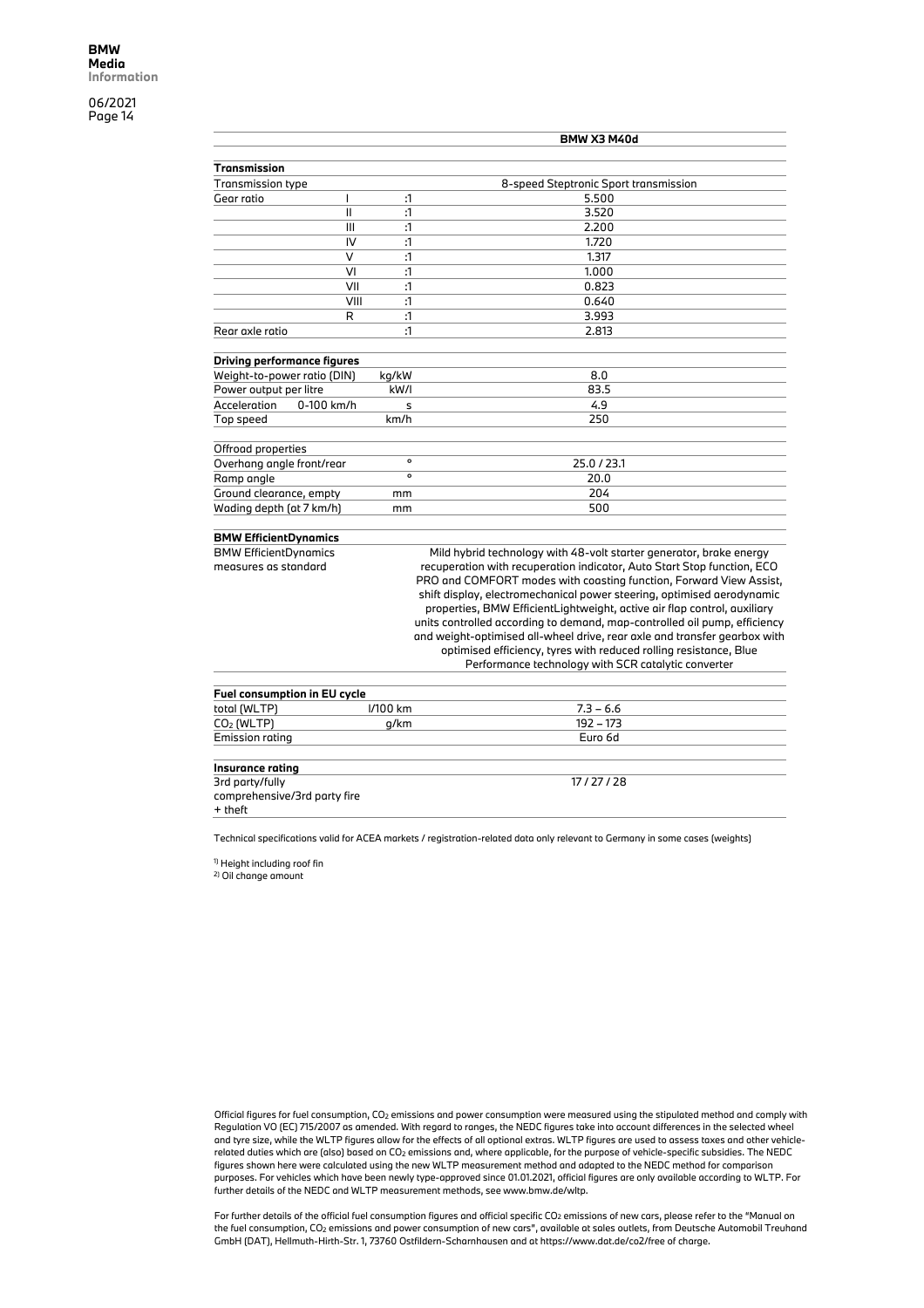## **Technical specifications.**

**The new BMW X4: X4 xDrive20i.**



|                                |                | <b>BMW X4 xDrive20i</b>                                                                                                                           |
|--------------------------------|----------------|---------------------------------------------------------------------------------------------------------------------------------------------------|
|                                |                |                                                                                                                                                   |
| Body<br>Number of doors/seats  |                | $5/5$                                                                                                                                             |
| Length/width/height 1)         | mm             | 4751/1918/1621                                                                                                                                    |
| (empty)                        |                |                                                                                                                                                   |
| Wheelbase                      | mm             | 2864                                                                                                                                              |
| Track width, front/rear        | mm             | 1620/1666                                                                                                                                         |
| Turning circle                 | m              | 12.1                                                                                                                                              |
| Fuel tank capacity             | approx.        | 65                                                                                                                                                |
|                                | J.             |                                                                                                                                                   |
| Engine oil <sup>2)</sup>       | $\overline{1}$ | 5.25                                                                                                                                              |
| Unladen weight according to    | kg             | 1800 / 1875                                                                                                                                       |
| DIN/EU                         |                |                                                                                                                                                   |
| Payload according to DIN       | kg             | 620                                                                                                                                               |
| Permitted total weight         | kg             | 2420                                                                                                                                              |
| Permitted axle loads,          | kg             | 1160/1400                                                                                                                                         |
| front/rear                     |                |                                                                                                                                                   |
| Permitted trailer load         |                |                                                                                                                                                   |
| braked (12 %) / unbraked       | kg             | 2400 / 750                                                                                                                                        |
| Permitted roof                 | kg             | 100/100                                                                                                                                           |
| load/permitted download        |                |                                                                                                                                                   |
| Luggage compartment            | $\overline{1}$ | 525 - 1430                                                                                                                                        |
| capacity                       |                | $0.29 - 0.35$                                                                                                                                     |
| Drag coefficient               | Cх             |                                                                                                                                                   |
| <b>Engine</b>                  |                |                                                                                                                                                   |
| Type/no. of cylinders/valves   |                | inline $/4/4$                                                                                                                                     |
| Engine technology              |                | BMW TwinPower Turbo Technology: Twin-scroll turbocharger, direct fuel                                                                             |
|                                |                | injection: High Precision Injection, fully variable valve control                                                                                 |
|                                |                | (VALVETRONIC), Double VANOS variable camshaft control                                                                                             |
| Capacity, effective            | cc             | 1998                                                                                                                                              |
| Stroke/bore                    | mm             | 94.6 / 82.0                                                                                                                                       |
| Compression                    | :1             | 11.0                                                                                                                                              |
| Fuel                           |                | min RON 91                                                                                                                                        |
| Output                         | kW/hp          | 135/184                                                                                                                                           |
| at engine speed                | rpm            | $5000 - 6500$                                                                                                                                     |
| Torque                         | Nm             | 300                                                                                                                                               |
| at engine speed                | rpm            | 1350 - 4000                                                                                                                                       |
| 48 Volt mild hybrid technology |                |                                                                                                                                                   |
| output                         | kW/hp          | 8/11                                                                                                                                              |
| <b>Electrical system</b>       |                |                                                                                                                                                   |
| Battery/installation           | Ah $/ -$       | 90 / Luggage compartment                                                                                                                          |
| 48 volt battery/installation   | Ah $/ -$       | 11 / engine compartment                                                                                                                           |
| location                       |                |                                                                                                                                                   |
|                                |                |                                                                                                                                                   |
| Driving dynamics and safety    |                |                                                                                                                                                   |
| Front wheel suspension         |                | Double-joint tension strut axle in aluminium construction                                                                                         |
| Rear wheel suspension          |                | Five-link axle in lightweight steel construction                                                                                                  |
| Brakes, front                  |                | Single-piston, floating-caliper disc brakes, ventilated                                                                                           |
| Brakes, rear                   |                | Single-piston, floating-caliper disc brakes, ventilated                                                                                           |
| Driving stability systems      |                | Standard: DSC incl. ABS and DTC (Dynamic Traction Control), Cornering<br>Brake Control CBC, brake assistant DBC, brake dry function, Fading Brake |
|                                |                | Support, Hill Start Control, Hill Descent Control, Performance Control, M                                                                         |
|                                |                | sports suspension, DSC linked with xDrive all-wheel drive; optional:                                                                              |
|                                |                | adaptive suspension                                                                                                                               |
| Safety equipment               |                | Standard: Airbags for driver and passenger, side airbags for driver and                                                                           |
|                                |                | passenger, front and rear head airbags, 3-point automatic-reel belt on all                                                                        |
|                                |                | seats, with seat belt stopper at front, seat belt tensioner and seat belt force                                                                   |
|                                |                | limiter, crash sensors, tyre pressure display                                                                                                     |
| Steering                       |                | Electromechanical rack power steering (EPS); variable sports steering with                                                                        |
|                                |                | Servotronic function                                                                                                                              |
| Overall steering ratio         | :1             | 16.8                                                                                                                                              |
| Tyres, front/rear.             |                | 225/60 R18 104W XL                                                                                                                                |
| Wheel rims, front/rear         |                | 7J × 18 light alloy                                                                                                                               |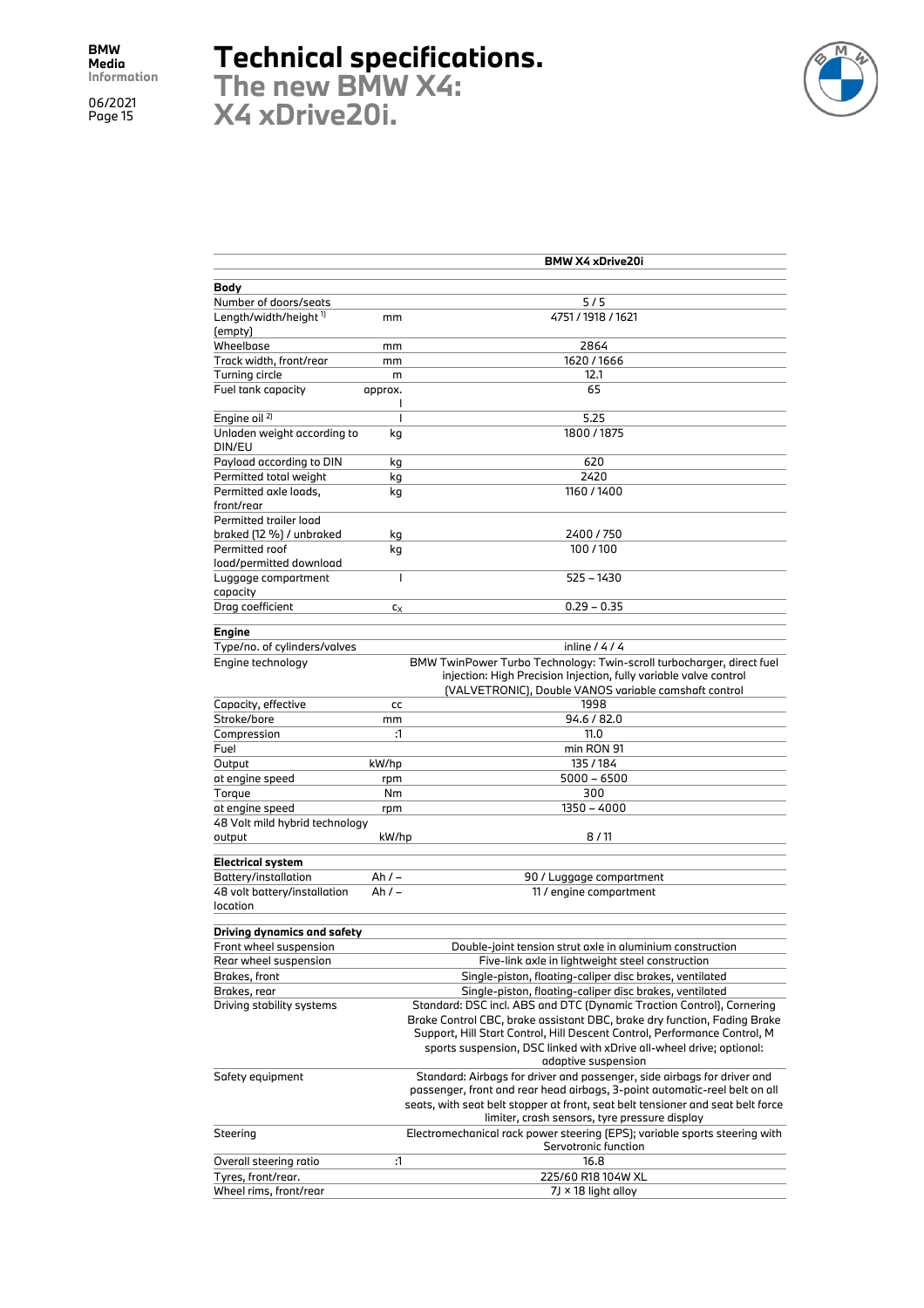|                                    |         | <b>BMW X4 xDrive20i</b>                                                     |
|------------------------------------|---------|-----------------------------------------------------------------------------|
| Transmission                       |         |                                                                             |
| <b>Transmission type</b>           |         | 8-speed Steptronic Sport transmission                                       |
| Gear ratio<br>ı                    | :1      | 5.250                                                                       |
| Ш                                  | :1      | 3.360                                                                       |
| III                                | :1      | 2.172                                                                       |
| IV                                 | :1      | 1.720                                                                       |
| $\vee$                             | :1      | 1.316                                                                       |
| VI                                 | :1      | 1.000                                                                       |
| VII                                |         |                                                                             |
|                                    | :1      | 0.822                                                                       |
| VIII                               | :1      | 0.640                                                                       |
| R                                  | :1      | 3.712                                                                       |
| Rear axle ratio                    | :1      | 3.385                                                                       |
| <b>Driving performance figures</b> |         |                                                                             |
| Weight-to-power ratio (DIN)        | kg/kW   | 13.3                                                                        |
| Power output per litre             | kW/I    | 67.6                                                                        |
| Acceleration<br>0-100 km/h         | s       | 8.4                                                                         |
| Top speed                          | km/h    | 215                                                                         |
|                                    |         |                                                                             |
| <b>Offroad properties</b>          | $\circ$ |                                                                             |
| Overhang angle front/rear          | $\circ$ | 25.0 / 22.2                                                                 |
| Ramp angle                         |         | 20.0                                                                        |
| Ground clearance, empty            | mm      | 204                                                                         |
| Wading depth (at 7 km/h)           | mm      | 500                                                                         |
| <b>BMW EfficientDynamics</b>       |         |                                                                             |
| <b>BMW EfficientDynamics</b>       |         | Mild hybrid technology with 48-volt starter generator, brake energy         |
| measures as standard               |         | recuperation with recuperation indicator, electromechanical power           |
|                                    |         | steering, Auto Start Stop function, shift display, ECO PRO and COMFORT      |
|                                    |         | modes with coasting function, BMW EfficientLightweight, optimised           |
|                                    |         | aerodynamic properties, active air flap control, auxiliary units controlled |

Technical specifications valid for ACEA markets / registration-related data only relevant to Germany in some cases (weights)

total (WLTP) l/100 km 8.4 – 7.5  $\frac{\text{CO}_2 \text{ (WLTP)}}{\text{Emission rating}}$  g/km 190 – 170<br>Emission rating Euro 6d

according to demand, map-controlled oil pump, efficiency and weightoptimised all-wheel drive, rear axle and transfer case with optimised efficiency, tyres with reduced rolling resistance

19 / 26 / 30

<sup>1)</sup> Height including roof fin

comprehensive/3rd party fire

**Fuel consumption in EU cycle**<br>total (WLTP) [/100 km

2) Oil change amount

Emission rating **Insurance rating** 3rd party/fully

+ theft

Official figures for fuel consumption, CO2 emissions and power consumption were measured using the stipulated method and comply with Regulation VO (EC) 715/2007 as amended. With regard to ranges, the NEDC figures take into account differences in the selected wheel and tyre size, while the WLTP figures allow for the effects of all optional extras. WLTP figures are used to assess taxes and other vehiclerelated duties which are (also) based on CO2 emissions and, where applicable, for the purpose of vehicle-specific subsidies. The NEDC figures shown here were calculated using the new WLTP measurement method and adapted to the NEDC method for comparison purposes. For vehicles which have been newly type-approved since 01.01.2021, official figures are only available according to WLTP. For further details of the NEDC and WLTP measurement methods, see www.bmw.de/wltp.

For further details of the official fuel consumption figures and official specific CO2 emissions of new cars, please refer to the "Manual on the fuel consumption, CO2 emissions and power consumption of new cars", available at sales outlets, from Deutsche Automobil Treuhand GmbH (DAT), Hellmuth-Hirth-Str. 1, 73760 Ostfildern-Scharnhausen and at https://www.dat.de/co2/ free of charge.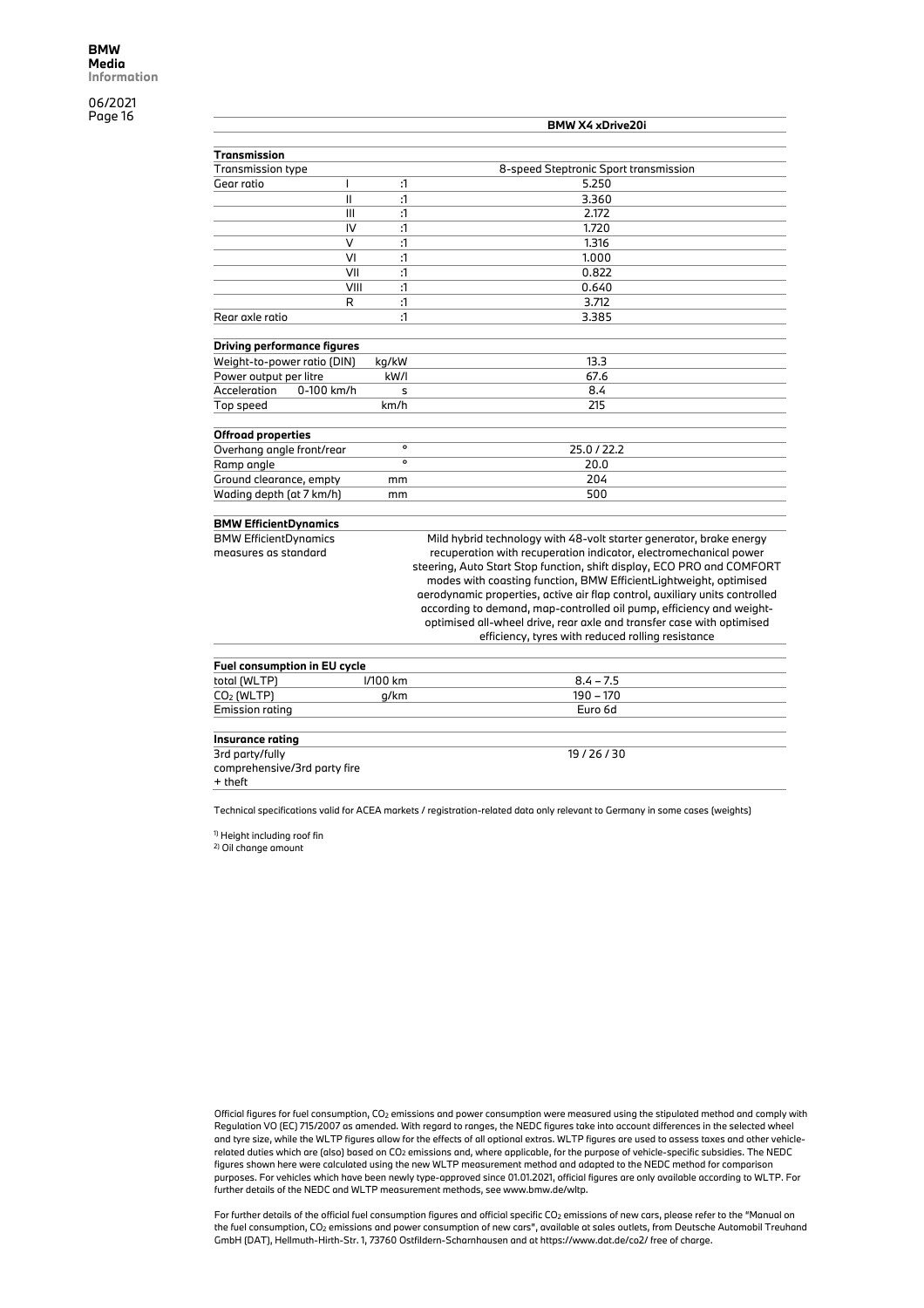### **BMW X4. X4 xDrive30i.**

|                                   |                | <b>BMW X4 xDrive30i</b>                                                                                                                    |
|-----------------------------------|----------------|--------------------------------------------------------------------------------------------------------------------------------------------|
| Body                              |                |                                                                                                                                            |
| Number of doors/seats             |                | $5/5$                                                                                                                                      |
| Length/width/height <sup>1)</sup> | mm             | 4751/1918/1621                                                                                                                             |
| (empty)                           |                |                                                                                                                                            |
| Wheelbase                         | mm             | 2864                                                                                                                                       |
| Track width, front/rear           | mm             | 1620 / 1666                                                                                                                                |
| Turning circle                    | m              | 12.1                                                                                                                                       |
| Fuel tank capacity                | approx.        | 65                                                                                                                                         |
|                                   | J              |                                                                                                                                            |
| Engine oil <sup>2)</sup>          | $\overline{1}$ | 5.75                                                                                                                                       |
| Unladen weight according to       | kg             | 1815 / 1890                                                                                                                                |
| DIN/EU                            |                |                                                                                                                                            |
| Payload according to DIN          | kg             | 635                                                                                                                                        |
| Permitted total weight            | kg             | 2400                                                                                                                                       |
| Permitted axle loads,             | kg             | 1160 / 1400                                                                                                                                |
| front/rear                        |                |                                                                                                                                            |
| Permitted trailer load            |                |                                                                                                                                            |
| braked (12 %) / unbraked          | kg             | 2400 / 750                                                                                                                                 |
| Permitted roof                    | kg             | 100/100                                                                                                                                    |
| load/permitted download           |                |                                                                                                                                            |
| Luggage compartment               | $\overline{1}$ | 525 - 1430                                                                                                                                 |
| capacity                          |                |                                                                                                                                            |
| Drag coefficient                  | $c_X$          | $0.29 - 0.35$                                                                                                                              |
|                                   |                |                                                                                                                                            |
| Engine                            |                | inline $/4/4$                                                                                                                              |
| Type/no. of cylinders/valves      |                |                                                                                                                                            |
| Engine technology                 |                | BMW TwinPower Turbo Technology: Twin-scroll turbocharger, direct fuel<br>injection: High Precision Injection, fully variable valve control |
|                                   |                | (VALVETRONIC), Double VANOS variable camshaft control                                                                                      |
| Capacity, effective               | cc             | 1998                                                                                                                                       |
| Stroke/bore                       |                | 94.6 / 82.0                                                                                                                                |
| Compression                       | mm<br>:1       | 10.2                                                                                                                                       |
| Fuel                              |                | min RON 91                                                                                                                                 |
| Output                            | kW/hp          | 180/245                                                                                                                                    |
| at engine speed                   |                | $5000 - 6500$                                                                                                                              |
| Torque                            | rpm<br>Nm      | 350                                                                                                                                        |
| at engine speed                   |                | 1560 - 4800                                                                                                                                |
| 48 Volt mild hybrid technology    | rpm            |                                                                                                                                            |
| output                            | kW/hp          | 8/11                                                                                                                                       |
|                                   |                |                                                                                                                                            |
| <b>Electrical system</b>          |                |                                                                                                                                            |
| Battery/installation              | Ah / –         | 90 / Luggage compartment                                                                                                                   |
| 48 volt battery/installation      | Ah / –         | 11 / engine compartment                                                                                                                    |
| location                          |                |                                                                                                                                            |
|                                   |                |                                                                                                                                            |
| Driving dynamics and safety       |                |                                                                                                                                            |
| Front wheel suspension            |                | Double-joint tension strut axle in aluminium construction                                                                                  |
| Rear wheel suspension             |                | Five-link axle in lightweight steel construction                                                                                           |
| Brakes, front                     |                | Single-piston, floating-caliper disc brakes, ventilated                                                                                    |
| Brakes, rear                      |                | Single-piston, floating-caliper disc brakes, ventilated                                                                                    |
| Driving stability systems         |                | Standard: DSC incl. ABS and DTC (Dynamic Traction Control), Cornering                                                                      |
|                                   |                | Brake Control CBC, brake assistant DBC, brake dry function, Fading Brake                                                                   |
|                                   |                | Support, Hill Start Control, Hill Descent Control, Performance Control, M                                                                  |
|                                   |                | sports suspension, DSC linked with xDrive all-wheel drive; optional:                                                                       |
| Safety equipment                  |                | adaptive suspension<br>Standard: Airbags for driver and passenger, side airbags for driver and                                             |
|                                   |                | passenger, front and rear head airbags, 3-point automatic-reel belt on all                                                                 |
|                                   |                | seats, with seat belt stopper at front, seat belt tensioner and seat belt force                                                            |
|                                   |                | limiter, crash sensors, tyre pressure display                                                                                              |
| Steering                          |                | Electro-mechanical rack power steering (EPS); variable sports steering with                                                                |
|                                   |                | Servotronic function                                                                                                                       |
| Overall steering ratio            | :1             | 16.8                                                                                                                                       |
| Tyres, front/rear.                |                | 225/60 R18 104W XL                                                                                                                         |
| Wheel rims, front/rear            |                | 7J × 18 light alloy                                                                                                                        |
|                                   |                |                                                                                                                                            |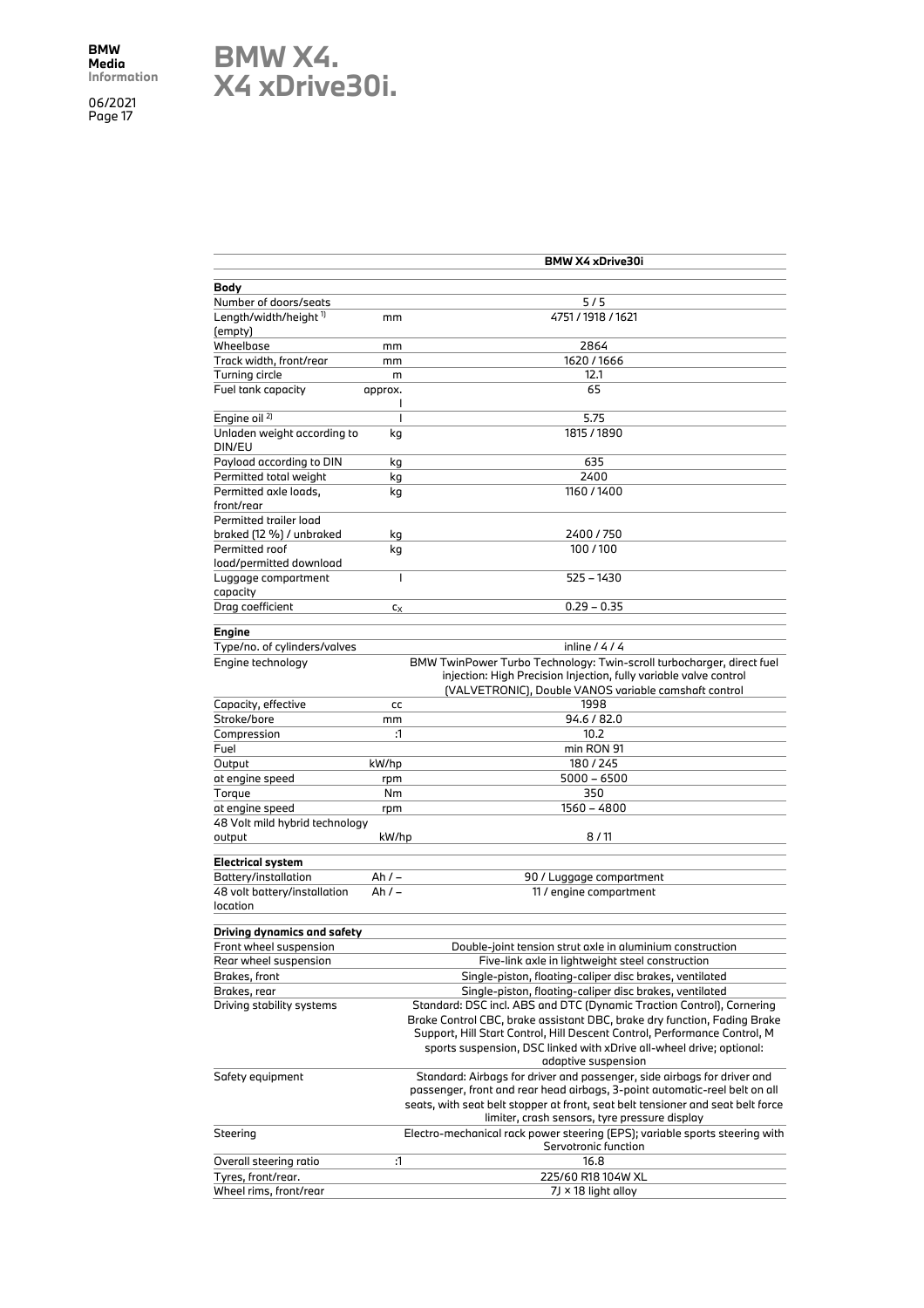|                                    |              | <b>BMW X4 xDrive30i</b>                                                |
|------------------------------------|--------------|------------------------------------------------------------------------|
| Transmission                       |              |                                                                        |
| <b>Transmission type</b>           |              | 8-speed Steptronic Sport transmission                                  |
| Gear ratio                         | :1           | 5.250                                                                  |
| $\mathbf{I}$                       | $\mathbf{1}$ | 3.360                                                                  |
| III                                | :1           | 2.172                                                                  |
| IV                                 | :1           | 1.720                                                                  |
| $\vee$                             | :1           | 1.316                                                                  |
| VI                                 | :1           | 1.000                                                                  |
|                                    |              |                                                                        |
| VII                                | :1           | 0.822                                                                  |
| VIII                               | :1           | 0.640                                                                  |
| R                                  | :1           | 3.712                                                                  |
| Rear axle ratio                    | :1           | 3.385                                                                  |
| <b>Driving performance figures</b> |              |                                                                        |
| Weight-to-power ratio (DIN)        | kg/kW        | 10.1                                                                   |
| Power output per litre             | kW/I         | 90.1                                                                   |
| Acceleration<br>0-100 km/h         | s            | 6.6                                                                    |
| Top speed                          | km/h         | 235                                                                    |
|                                    |              |                                                                        |
| Offroad properties                 |              |                                                                        |
| Overhang angle front/rear          | $\circ$      | 25.0 / 22.2                                                            |
| Ramp angle                         | $\circ$      | 20.0                                                                   |
| Ground clearance, empty            | mm           | 204                                                                    |
| Wading depth (at 7 km/h)           | mm           | 500                                                                    |
|                                    |              |                                                                        |
| <b>BMW EfficientDynamics</b>       |              |                                                                        |
| <b>BMW EfficientDynamics</b>       |              | Mild hybrid technology with 48-volt starter generator, brake energy    |
| measures as standard               |              | recuperation with recuperation indicator, electromechanical power      |
|                                    |              | steering, Auto Start Stop function, shift display, ECO PRO and COMFORT |
|                                    |              | modes with gliding function, BMW EfficientLightweight, optimised       |

aerodynamic properties, active air flap control, auxiliary units controlled according to demand, map-controlled oil pump, efficiency and weightoptimised all-wheel drive, rear axle and transfer case with optimised efficiency, tyres with reduced rolling resistance

19 / 26 / 30

Technical specifications valid for ACEA markets / registration-related data only relevant to Germany in some cases (weights)

total (WLTP) l/100 km 8.5 – 7.5  $\frac{\text{CO}_2 \text{ (WLTP)}}{\text{Emission rating}}$  g/km 192 – 171<br> $\frac{\text{Emission rating}}{\text{Euro 6d}}$ 

<sup>1)</sup> Height including roof fin

**Fuel consumption in EU cycle**

comprehensive/3rd party fire

2) Oil change amount

Emission rating **Insurance rating** 3rd party/fully

+ theft

Official figures for fuel consumption, CO2 emissions and power consumption were measured using the stipulated method and comply with Regulation VO (EC) 715/2007 as amended. With regard to ranges, the NEDC figures take into account differences in the selected wheel and tyre size, while the WLTP figures allow for the effects of all optional extras. WLTP figures are used to assess taxes and other vehiclerelated duties which are (also) based on CO2 emissions and, where applicable, for the purpose of vehicle-specific subsidies. The NEDC figures shown here were calculated using the new WLTP measurement method and adapted to the NEDC method for comparison purposes. For vehicles which have been newly type-approved since 01.01.2021, official figures are only available according to WLTP. For further details of the NEDC and WLTP measurement methods, see www.bmw.de/wltp.

For further details of the official fuel consumption figures and official specific CO<sub>2</sub> emissions of new cars, please refer to the "Manual on the fuel consumption, CO2 emissions and power consumption of new cars", available at sales outlets, from Deutsche Automobil Treuhand GmbH (DAT), Hellmuth-Hirth-Str. 1, 73760 Ostfildern-Scharnhausen and at https://www.dat.de/co2/ free of charge.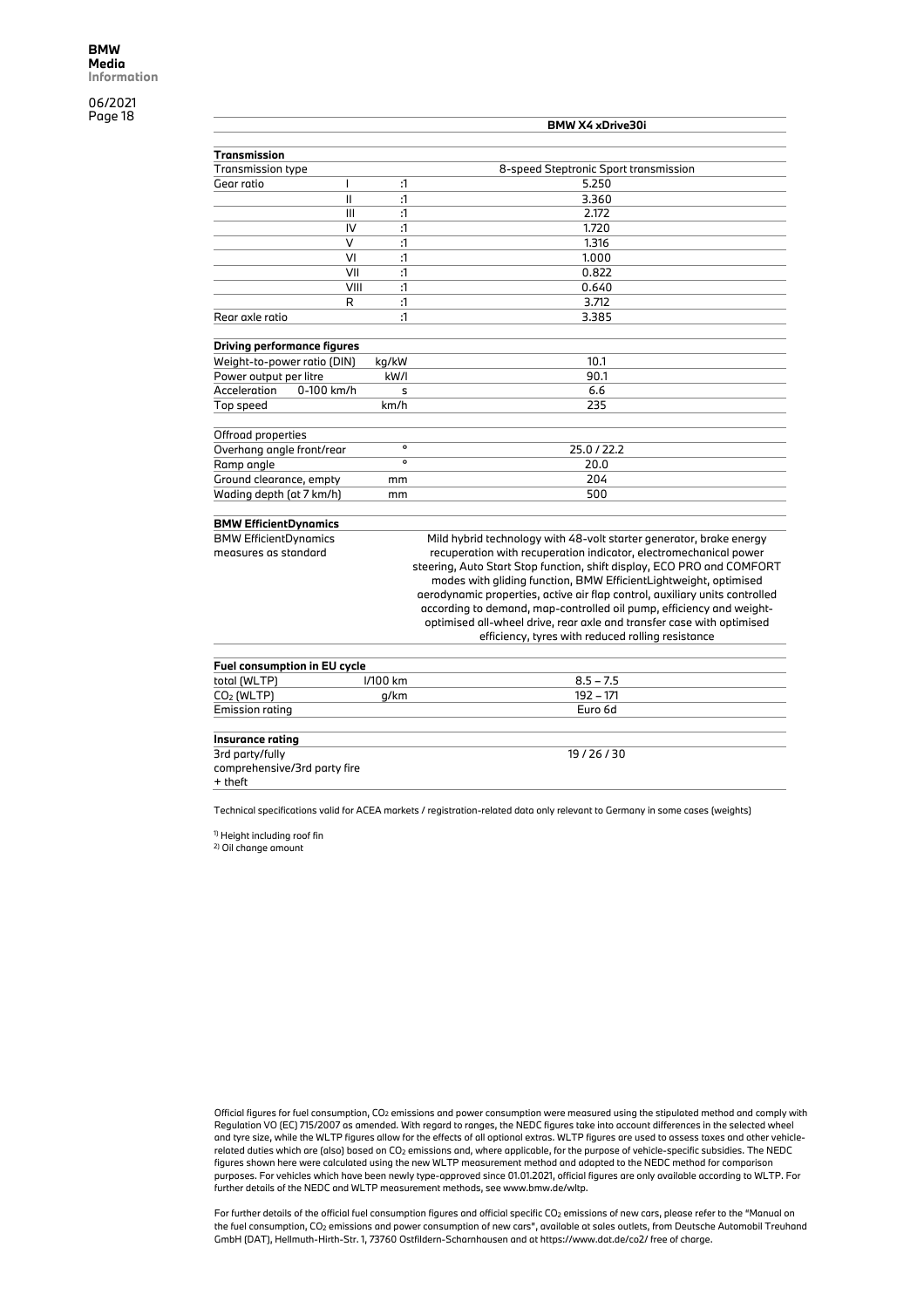**BMW X4. X4 M40i.**

| BMW X4 M40i<br>Body<br>Number of doors/seats<br>$5/5$<br>4752 / 1938 / 1621<br>Length/width/height <sup>1)</sup><br>mm<br>(empty)<br>Wheelbase<br>2864<br>mm<br>1615 / 1624<br>Track width, front/rear<br>mm<br>12.1<br>Turning circle<br>m |  |
|---------------------------------------------------------------------------------------------------------------------------------------------------------------------------------------------------------------------------------------------|--|
|                                                                                                                                                                                                                                             |  |
|                                                                                                                                                                                                                                             |  |
|                                                                                                                                                                                                                                             |  |
|                                                                                                                                                                                                                                             |  |
|                                                                                                                                                                                                                                             |  |
|                                                                                                                                                                                                                                             |  |
|                                                                                                                                                                                                                                             |  |
| Fuel tank capacity<br>65<br>approx.                                                                                                                                                                                                         |  |
| I                                                                                                                                                                                                                                           |  |
| Engine oil <sup>2)</sup><br>$\overline{1}$<br>7.2                                                                                                                                                                                           |  |
| Unladen weight according to<br>1920 / 1995<br>kg                                                                                                                                                                                            |  |
| DIN/EU                                                                                                                                                                                                                                      |  |
| Payload according to DIN<br>580<br>kg                                                                                                                                                                                                       |  |
| Permitted total weight<br>kg<br>2500                                                                                                                                                                                                        |  |
| Permitted axle loads,<br>1220 / 1425<br>kg                                                                                                                                                                                                  |  |
| front/rear                                                                                                                                                                                                                                  |  |
| Permitted trailer load                                                                                                                                                                                                                      |  |
| braked (12 %) / unbraked<br>2400/750<br>kg                                                                                                                                                                                                  |  |
| Permitted roof<br>100/100<br>kg                                                                                                                                                                                                             |  |
| load/permitted download<br>$\overline{1}$<br>525 - 1430                                                                                                                                                                                     |  |
| Luggage compartment<br>capacity                                                                                                                                                                                                             |  |
| Drag coefficient<br>$0.33 - 0.35$<br>$c_X$                                                                                                                                                                                                  |  |
|                                                                                                                                                                                                                                             |  |
| Engine                                                                                                                                                                                                                                      |  |
| Type/no. of cylinders/valves<br>inline $/6/4$                                                                                                                                                                                               |  |
|                                                                                                                                                                                                                                             |  |
| M Performance TwinPower Turbo Technology: Twin-scroll turbocharger,<br>Engine technology                                                                                                                                                    |  |
| direct fuel injection: High Precision Injection, fully variable valve control                                                                                                                                                               |  |
| VALVETRONIC, Double VANOS variable camshaft control                                                                                                                                                                                         |  |
| Capacity, effective<br>2998<br>cc                                                                                                                                                                                                           |  |
| Stroke/bore<br>94.6 / 82.0<br>mm                                                                                                                                                                                                            |  |
| Compression<br>:1<br>10.2                                                                                                                                                                                                                   |  |
| min RON 91<br>Fuel                                                                                                                                                                                                                          |  |
| Output<br>kW/hp<br>265/360                                                                                                                                                                                                                  |  |
| $5200 - 6500$<br>at engine speed<br>rpm                                                                                                                                                                                                     |  |
| Torque<br>Nm<br>500                                                                                                                                                                                                                         |  |
| at engine speed<br>1900 - 5000<br>rpm                                                                                                                                                                                                       |  |
| 48 Volt mild hybrid technology<br>8/11<br>kW/hp<br>output                                                                                                                                                                                   |  |
|                                                                                                                                                                                                                                             |  |
| <b>Electrical system</b>                                                                                                                                                                                                                    |  |
| Battery/installation<br>$Ah/-$<br>90 / Luggage compartment                                                                                                                                                                                  |  |
| 48 volt battery/installation<br>Ah $/ -$<br>11 / engine compartment                                                                                                                                                                         |  |
| location                                                                                                                                                                                                                                    |  |
| Driving dynamics and safety                                                                                                                                                                                                                 |  |
| Front wheel suspension<br>Double-joint tension strut axle in aluminium construction                                                                                                                                                         |  |
| Rear wheel suspension<br>Five-link axle in lightweight steel construction                                                                                                                                                                   |  |
| Four-piston, fixed-caliper disc brakes, ventilated<br>Brakes, front                                                                                                                                                                         |  |
| Two-piston, floating-caliper disc brakes, ventilated<br>Brakes, rear                                                                                                                                                                        |  |
| Driving stability systems<br>Standard: DSC incl. ABS and DTC (Dynamic Traction Control), Cornering                                                                                                                                          |  |
| Brake Control CBC, brake assistant DBC, brake dry function, Fading Brake                                                                                                                                                                    |  |
| Support, Hill Start Control, Hill Descent Control, Performance Control, M                                                                                                                                                                   |  |
| sports suspension, M sports differential, DSC linked with xDrive all-wheel                                                                                                                                                                  |  |
| drive, optional: Adaptive M suspension<br>Safety equipment                                                                                                                                                                                  |  |
| Standard: Airbags for driver and passenger, side airbags for driver and<br>passenger, front and rear head airbags, 3-point automatic-reel belt on all                                                                                       |  |
| seats, with seat belt stopper at front, seat belt tensioner and seat belt force                                                                                                                                                             |  |
| limiter, crash sensors, tyre pressure display                                                                                                                                                                                               |  |
| Electro-mechanical rack power steering (EPS); variable sports steering with<br>Steering                                                                                                                                                     |  |
| Servotronic function                                                                                                                                                                                                                        |  |
| :1<br>16.8<br>Overall steering ratio                                                                                                                                                                                                        |  |
| Tyres, front/rear.<br>245/45 R20 103W XL                                                                                                                                                                                                    |  |
| 275/40 R20 106W XL<br>8J x 20 LM<br>Wheel rims, front/rear                                                                                                                                                                                  |  |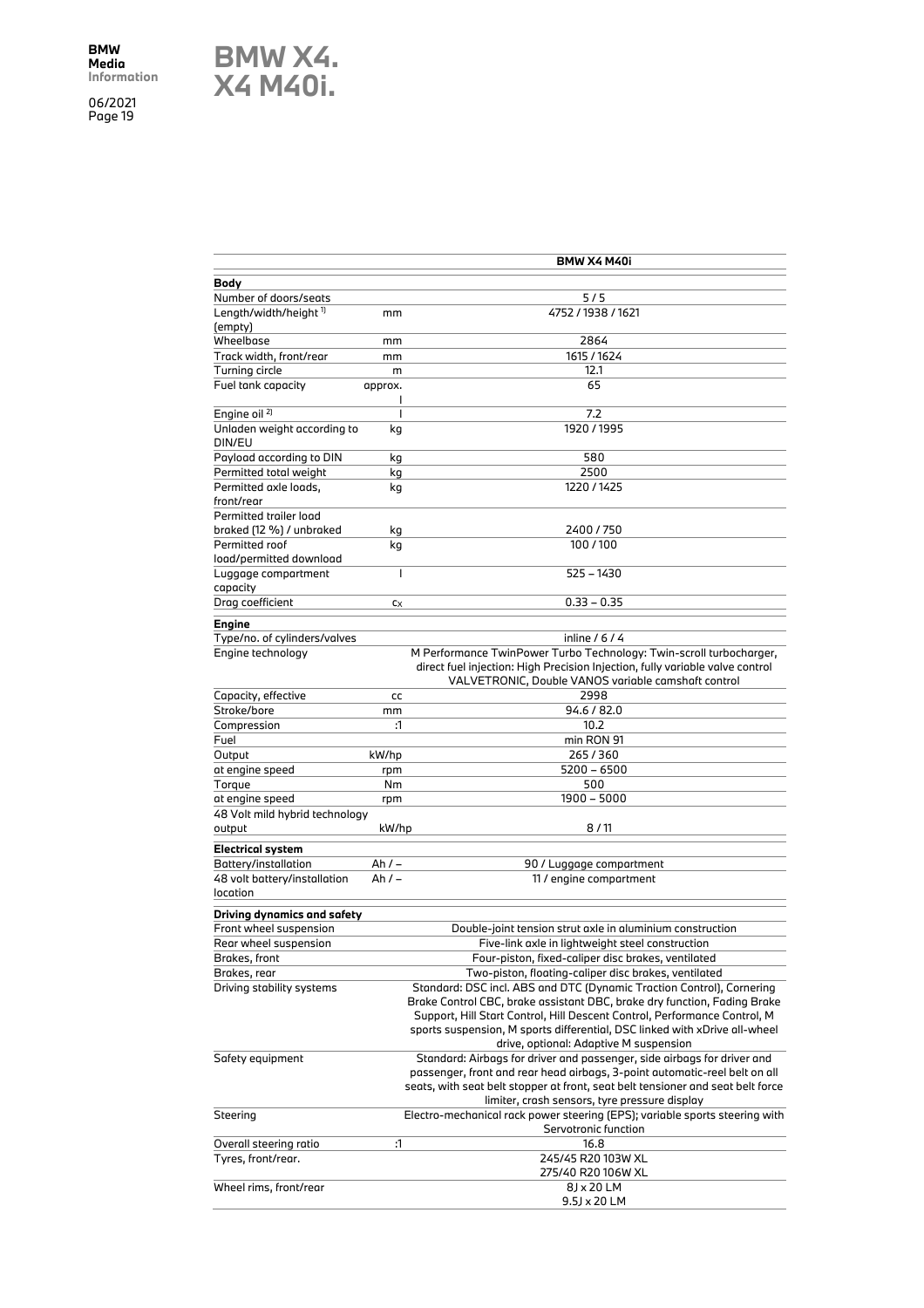|                                    |                        | BMW X4 M40i                                                                 |
|------------------------------------|------------------------|-----------------------------------------------------------------------------|
| Transmission                       |                        |                                                                             |
| <b>Transmission type</b>           |                        | 8-speed Steptronic Sport transmission                                       |
| Gear ratio<br>I                    | :1                     | 5.250                                                                       |
|                                    | $\mathbf{II}$<br>:1    | 3.360                                                                       |
|                                    | $\mathbf{1}$<br>III    | 2.172                                                                       |
|                                    | IV<br>$\mathbf{1}$     | 1.720                                                                       |
|                                    | $\vee$<br>$\mathbf{1}$ | 1.316                                                                       |
|                                    | $\mathbf{1}$<br>VI     | 1.000                                                                       |
|                                    | VII<br>$\mathbf{1}$    | 0.822                                                                       |
|                                    | VIII<br>:1             | 0.640                                                                       |
|                                    | $\mathbf{1}$<br>R      | 3.712                                                                       |
| Rear axle ratio                    | :1                     | 3.385                                                                       |
| <b>Driving performance figures</b> |                        |                                                                             |
| Weight-to-power ratio (DIN)        | kg/kW                  | 7.2                                                                         |
| Power output per litre             | kW/I                   | 88.4                                                                        |
| Acceleration<br>0-100 km/h         | s                      | 4.9                                                                         |
| Top speed                          | km/h                   | 250                                                                         |
| <b>Offroad properties</b>          |                        |                                                                             |
| Overhang angle front/rear          | $\mathbf{o}$           | 25.0 / 22.2                                                                 |
| Ramp angle                         | $\circ$                | 20.0                                                                        |
| Ground clearance, empty            | mm                     | 204                                                                         |
| Wading depth (at 7 km/h)           | mm                     | 500                                                                         |
| <b>BMW EfficientDynamics</b>       |                        |                                                                             |
| <b>BMW EfficientDynamics</b>       |                        | Mild hybrid technology with 48-volt starter generator, brake energy         |
| measures as standard               |                        | recuperation with recuperation indicator, electromechanical power           |
|                                    |                        | steering, Auto Start Stop function, shift display, ECO PRO and COMFORT      |
|                                    |                        | modes with coasting function, BMW EfficientLightweight, optimised           |
|                                    |                        | aerodynamic properties, active air flap control, auxiliary units controlled |
|                                    |                        | according to demand, map-controlled oil pump, efficiency and weight-        |
|                                    |                        | optimised all-wheel drive, rear axle and transfer case with optimised       |
|                                    |                        | efficiency                                                                  |
|                                    |                        |                                                                             |
| Fuel consumption in EU cycle       |                        |                                                                             |
| total (WLTP)                       | I/100 km               | $9.5 - 8.7$                                                                 |
| CO <sub>2</sub> (WI TP)            | n/km                   | 2150 - 198                                                                  |

| $9.5 - 8.7$<br>I/100 km<br>total (WLTP)<br>$2150 - 198$<br>$CO2$ (WLTP)<br>q/km<br>Emission rating<br>Euro 6d<br>Insurance rating<br>3rd party/fully<br>19/28/30<br>comprehensive/3rd party fire<br>+ theft |  |  |
|-------------------------------------------------------------------------------------------------------------------------------------------------------------------------------------------------------------|--|--|
|                                                                                                                                                                                                             |  |  |
|                                                                                                                                                                                                             |  |  |
|                                                                                                                                                                                                             |  |  |
|                                                                                                                                                                                                             |  |  |
|                                                                                                                                                                                                             |  |  |
|                                                                                                                                                                                                             |  |  |
|                                                                                                                                                                                                             |  |  |

Technical specifications valid for ACEA markets / registration-related data only relevant to Germany in some cases (weights)

1) Height including roof fin

2) Oil change amount

Official figures for fuel consumption, CO2 emissions and power consumption were measured using the stipulated method and comply with Regulation VO (EC) 715/2007 as amended. With regard to ranges, the NEDC figures take into account differences in the selected wheel and tyre size, while the WLTP figures allow for the effects of all optional extras. WLTP figures are used to assess taxes and other vehiclerelated duties which are (also) based on CO2 emissions and, where applicable, for the purpose of vehicle-specific subsidies. The NEDC figures shown here were calculated using the new WLTP measurement method and adapted to the NEDC method for comparison purposes. For vehicles which have been newly type-approved since 01.01.2021, official figures are only available according to WLTP. For<br>further details of the NEDC and WLTP measurement methods, see www.bmw.de/wltp.

For further details of the official fuel consumption figures and official specific CO<sub>2</sub> emissions of new cars, please refer to the "Manual on the fuel consumption, CO2 emissions and power consumption of new cars", available at sales outlets, from Deutsche Automobil Treuhand GmbH (DAT), Hellmuth-Hirth-Str. 1, 73760 Ostfildern-Scharnhausen and at https://www.dat.de/co2/ free of charge.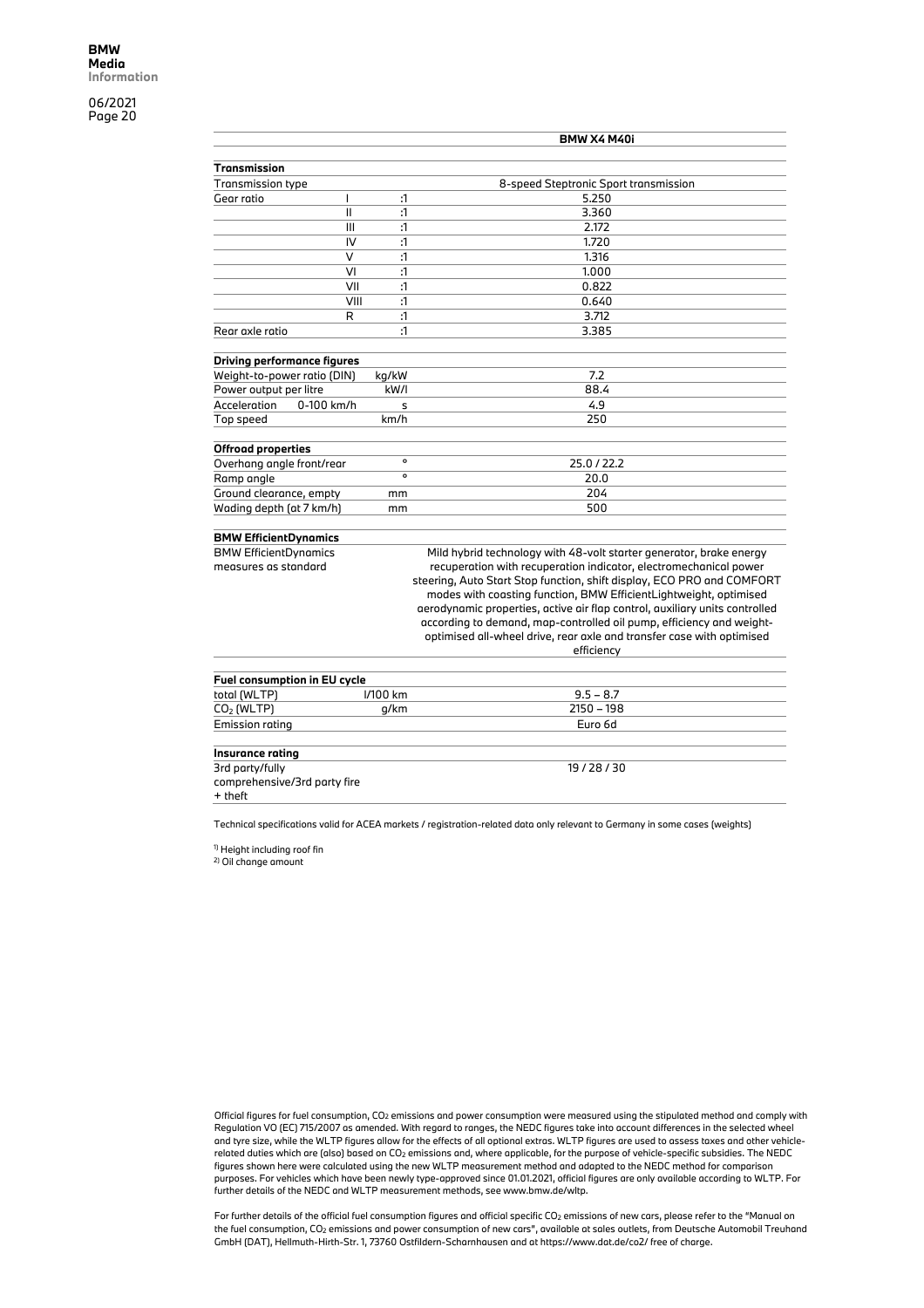

|                                          |           | <b>BMW X4 xDrive20d</b>                                                         |
|------------------------------------------|-----------|---------------------------------------------------------------------------------|
| Body                                     |           |                                                                                 |
| Number of doors/seats                    |           | 5/5                                                                             |
| Length/width/height <sup>1)</sup>        | mm        | 4751 / 1918 / 1621                                                              |
| (empty)                                  |           |                                                                                 |
| Wheelbase                                | mm        | 2864                                                                            |
| Track width, front/rear                  | mm        | 1620 / 1666                                                                     |
| Turning circle                           | m         | 12.1                                                                            |
| Fuel tank capacity                       | approx.   | 68                                                                              |
| Engine oil <sup>2)</sup>                 | ı<br>T    | 5.5                                                                             |
| Unladen weight according to              | kg        | 1840 / 1915                                                                     |
| DIN/EU                                   |           |                                                                                 |
| Payload according to DIN                 | kg        | 610                                                                             |
| Permitted total weight                   | kg        | 2450                                                                            |
| Permitted axle loads,<br>front/rear      | kg        | 1200/1420                                                                       |
| Permitted trailer load                   |           |                                                                                 |
| braked (12 %) / unbraked                 | kg        | 2400 / 750                                                                      |
| Permitted roof                           | kg        | 100/100                                                                         |
| load/permitted download                  |           |                                                                                 |
| Luggage compartment<br>capacity          | T         | 525 - 1430                                                                      |
| Drag coefficient                         | $c_X$     | $0.29 - 0.35$                                                                   |
| Engine                                   |           |                                                                                 |
| Type/no. of cylinders/valves             |           | inline $/$ 4 $/$ 4                                                              |
| Engine technology                        |           | BMW TwinPower Turbo Technology: Multi-stage turbocharging, low-                 |
|                                          |           | pressure charger with variable inlet geometry, common-rail direct injection     |
|                                          |           | with solenoid valve injectors (max. injection pressure: 2500 bar)               |
| Capacity, effective                      | cc        | 1995                                                                            |
| Stroke/bore                              | mm        | 90.0 / 84.0                                                                     |
| Compression                              | :1        | 16.5                                                                            |
| Fuel                                     |           | Diesel                                                                          |
| Output                                   | kW/hp     | 140/190                                                                         |
| at engine speed                          |           | 4000                                                                            |
| Torque                                   | rpm<br>Nm | 400                                                                             |
| at engine speed                          |           | 1750 - 2500                                                                     |
|                                          | rpm       |                                                                                 |
| 48 Volt mild hybrid technology           |           | 8/11                                                                            |
| output                                   | kW/hp     |                                                                                 |
| <b>Electrical system</b>                 |           |                                                                                 |
| 12 volt battery/installation<br>location | Ah / –    | 90 / Luggage compartment                                                        |
| 48 volt battery/installation             | Ah / –    | 11 / engine compartment                                                         |
| location                                 |           |                                                                                 |
| Driving dynamics and safety              |           |                                                                                 |
| Front wheel suspension                   |           | Double-joint tension strut axle in aluminium construction                       |
| Rear wheel suspension                    |           | Five-link axle in lightweight steel construction                                |
| Brakes, front                            |           | Single-piston, floating-caliper disc brakes, ventilated                         |
| Brakes, rear                             |           | Single-piston, floating-caliper disc brakes, ventilated                         |
| Driving stability systems                |           | Standard: DSC incl. ABS and DTC (Dynamic Traction Control), Cornering           |
|                                          |           | Brake Control CBC, brake assistant DBC, brake dry function, Fading Brake        |
|                                          |           | Support, Hill Start Control, Hill Descent Control, Performance Control, M       |
|                                          |           | sports suspension, DSC linked with xDrive all-wheel drive; optional:            |
|                                          |           | adaptive suspension                                                             |
| Safety equipment                         |           | Standard: Airbags for driver and passenger, side airbags for driver and         |
|                                          |           | passenger, front and rear head airbags, 3-point automatic-reel belt on all      |
|                                          |           | seats, with seat belt stopper at front, seat belt tensioner and seat belt force |
|                                          |           | limiter, crash sensors, tyre pressure display                                   |
| Steering                                 |           | Electromechanical rack power steering (EPS); variable sports steering with      |
|                                          |           | Servotronic function                                                            |
| Overall steering ratio                   | :1        | 16.8                                                                            |
| Tyres, front/rear.                       |           | 225/60 R18 104W XL                                                              |
| Wheel rims, front/rear                   |           | $7J \times 18$ light alloy                                                      |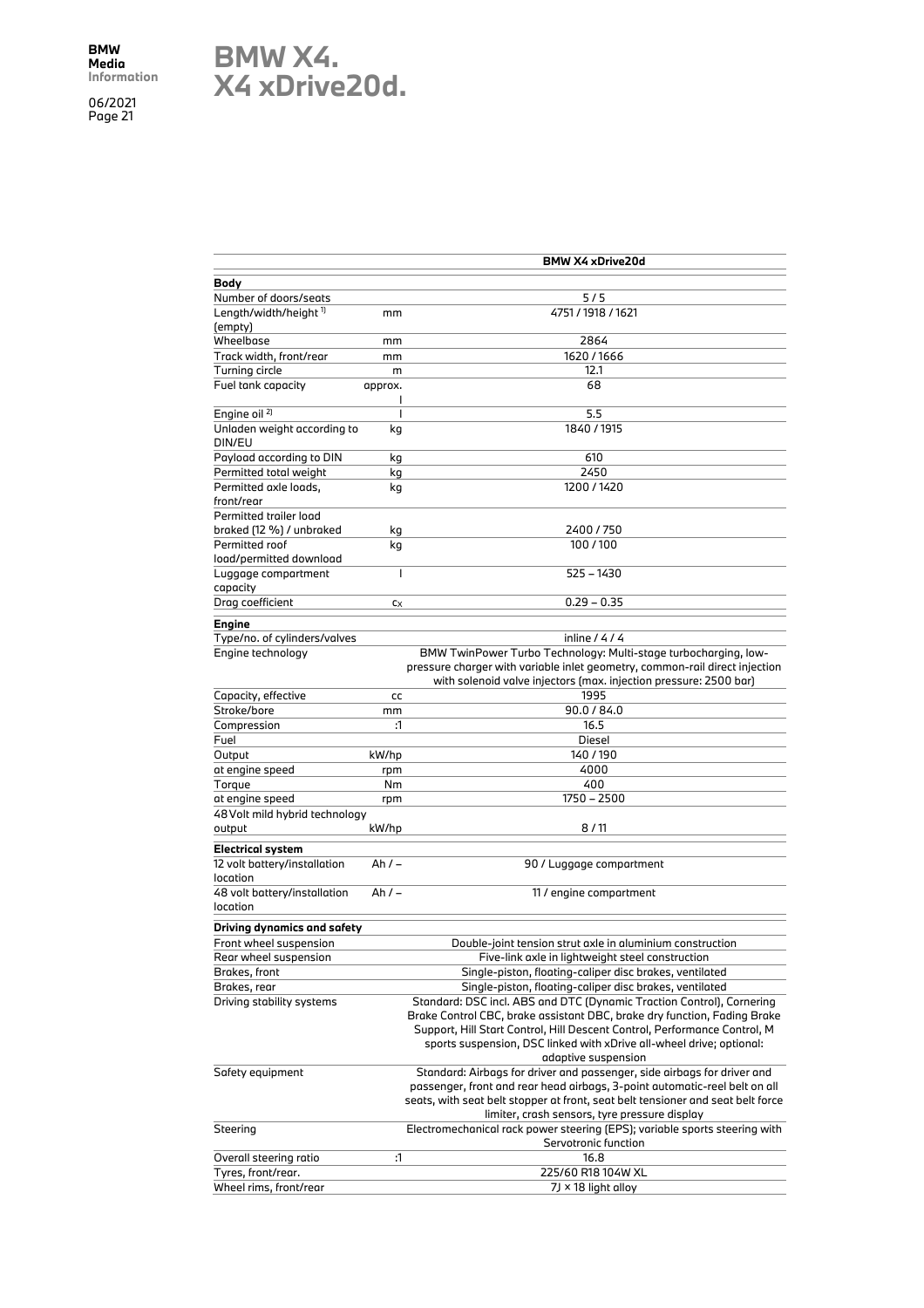|                                    |                     | <b>BMW X4 xDrive20d</b>               |
|------------------------------------|---------------------|---------------------------------------|
| Transmission                       |                     |                                       |
| <b>Transmission type</b>           |                     | 8-speed Steptronic Sport transmission |
| Gear ratio                         | $\mathbf{1}$        | 5.250                                 |
|                                    | $\cdot$ 1<br>Ш      | 3.360                                 |
|                                    | III<br>$\cdot$ 1    | 2.172                                 |
|                                    | IV<br>$\cdot$ 1     | 1.720                                 |
|                                    | v<br>$\mathbf{1}$   | 1.316                                 |
|                                    | VI<br>$\cdot$ 1     | 1.000                                 |
|                                    | VII<br>$\mathbf{1}$ | 0.822                                 |
|                                    | $\cdot$ 1<br>VIII   | 0.640                                 |
|                                    | $\mathbf{1}$<br>R   | 3.712                                 |
| Rear axle ratio                    | $\mathbf{A}$        | 3.231                                 |
| <b>Driving performance figures</b> |                     |                                       |
| Weight-to-power ratio (DIN)        | kg/kW               | 13.1                                  |
| Power output per litre             | kW/I                | 70.2                                  |
| Acceleration<br>0-100 km/h         | s                   | 7.9                                   |
| Top speed                          | km/h                | 213                                   |
| <b>Offroad properties</b>          |                     |                                       |
| Overhang angle front/rear          | $\circ$             | 25.0/22.2                             |
| Ramp angle                         | $\Omega$            | 20.0                                  |
| Ground clearance, empty            | mm                  | 204                                   |
| Wading depth (at 7 km/h)           | mm                  | 500                                   |

#### **BMW EfficientDynamics**

BMW EfficientDynamics

measures as standard

Mild hybrid technology with 48-volt starter generator, brake energy recuperation with recuperation indicator, Auto Start Stop function, ECO PRO and COMFORT modes with coasting function, Forward View Assist. Shift display, electromechanical power steering, BMW EfficientLightweight, active air flap control, optimised aerodynamic properties, auxiliary units controlled according to demand, map-controlled oil pump, efficiency and weight optimised all-wheel drive, rear axle and transfer gearbox with optimised efficiency, tyres with reduced rolling resistance, BMW BluePerformance technology with SCR catalytic converter

| <b>Fuel consumption in EU cycle</b>                        |          |             |  |  |  |  |
|------------------------------------------------------------|----------|-------------|--|--|--|--|
| total (WLTP)                                               | I/100 km | $6.5 - 5.7$ |  |  |  |  |
| $CO2$ (WLTP)                                               | g/km     | 170 - 149   |  |  |  |  |
| <b>Emission rating</b>                                     |          | Euro 6d     |  |  |  |  |
| Insurance rating                                           |          |             |  |  |  |  |
| 3rd party/fully<br>comprehensive/3rd party fire<br>+ theft |          | 18/27/30    |  |  |  |  |

Technical specifications valid for ACEA markets / registration-related data only relevant to Germany in some cases (weights)

1) Height including roof fin

2) Oil change amount

Official figures for fuel consumption, CO2 emissions and power consumption were measured using the stipulated method and comply with Regulation VO (EC) 715/2007 as amended. With regard to ranges, the NEDC figures take into account differences in the selected wheel and tyre size, while the WLTP figures allow for the effects of all optional extras. WLTP figures are used to assess taxes and other vehiclerelated duties which are (also) based on CO2 emissions and, where applicable, for the purpose of vehicle-specific subsidies. The NEDC figures shown here were calculated using the new WLTP measurement method and adapted to the NEDC method for comparison purposes. For vehicles which have been newly type-approved since 01.01.2021, official figures are only available according to WLTP. For further details of the NEDC and WLTP measurement methods, see www.bmw.de/wltp.

For further details of the official fuel consumption figures and official specific CO<sub>2</sub> emissions of new cars, please refer to the "Manual on the fuel consumption, CO2 emissions and power consumption of new cars", available at sales outlets, from Deutsche Automobil Treuhand GmbH (DAT), Hellmuth-Hirth-Str. 1, 73760 Ostfildern-Scharnhausen and at https://www.dat.de/co2/ free of charge.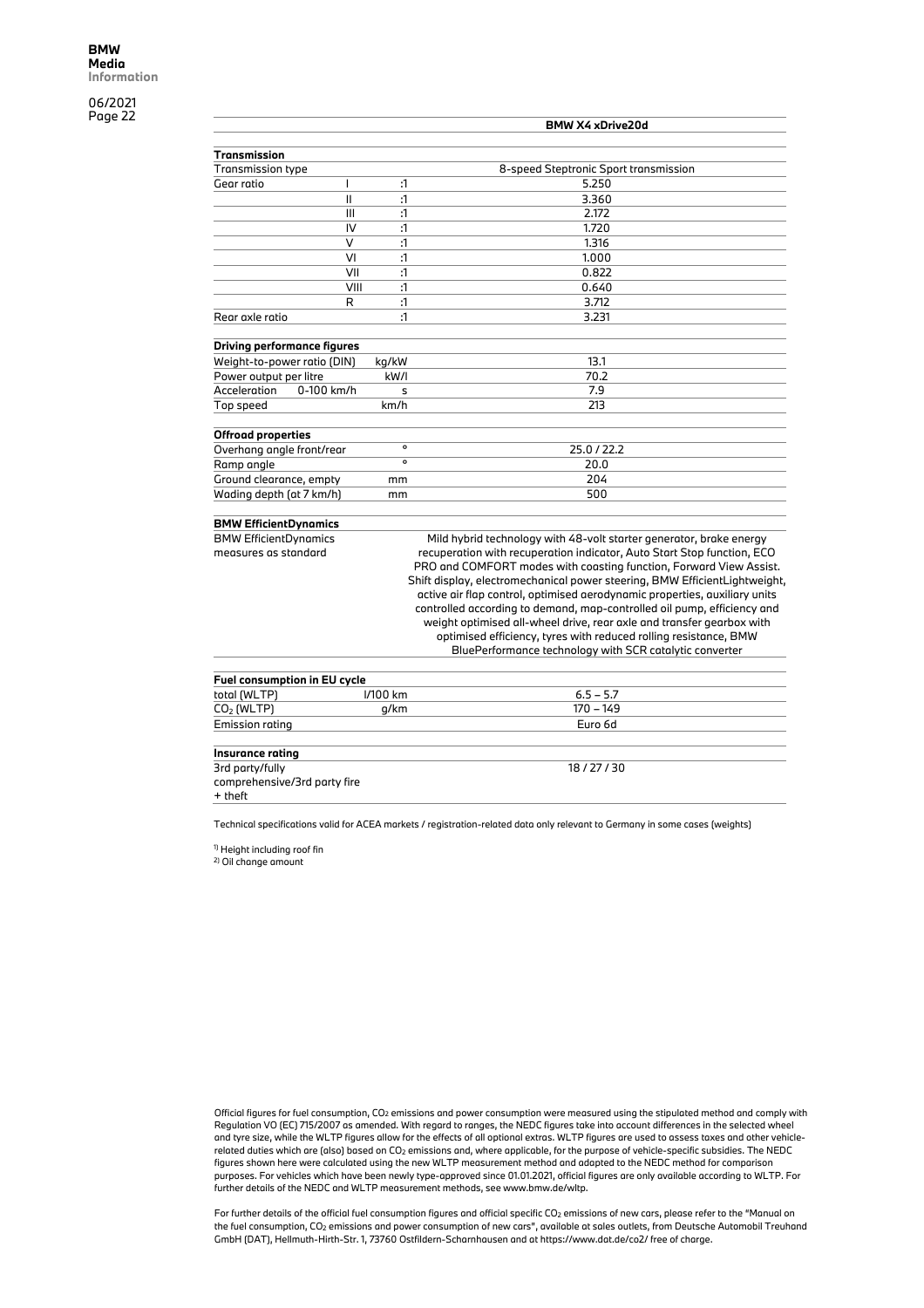### **BMW X4. X4 xDrive30d.**

|                                                    |                | BMW X4 xDrive30d                                                           |
|----------------------------------------------------|----------------|----------------------------------------------------------------------------|
| Body                                               |                |                                                                            |
| Number of doors/seats                              |                | 5/5                                                                        |
| Length/width/height <sup>1)</sup>                  | mm             | 4751 / 1918 / 1621                                                         |
| (empty)                                            |                |                                                                            |
| Wheelbase                                          | mm             | 2864                                                                       |
| Track width, front/rear                            | mm             | 1620/1666                                                                  |
| Turning circle                                     | m              | 12.1                                                                       |
| Fuel tank capacity                                 | approx. I      | 68                                                                         |
| Engine oil <sup>2)</sup>                           | I              | 7.0                                                                        |
| Unladen weight according to<br>DIN/EU              | kg             | 1935 / 2010                                                                |
| Payload according to DIN                           | kg             | 595                                                                        |
| Permitted total weight                             | kg             | 2530                                                                       |
| Permitted axle loads,<br>front/rear                | kg             | 1220 / 1415                                                                |
| Permitted trailer load<br>braked (12 %) / unbraked | kg             | 2400/750                                                                   |
| Permitted roof                                     | kg             | 100/100                                                                    |
| load/permitted download<br>Luggage compartment     | $\overline{1}$ | 525 - 1430                                                                 |
| capacity                                           |                |                                                                            |
| Drag coefficient                                   | $c_X$          | $0.29 - 0.36$                                                              |
| Engine                                             |                |                                                                            |
| Type/no. of cylinders/valves                       |                | inline $/ 6 / 4$                                                           |
| Engine technology                                  |                | BMW TwinPower Turbo Technology: Multi-stage turbocharging, low-            |
|                                                    |                | pressure charger with variable inlet geometry, common-rail direct          |
|                                                    |                | injection with piezo injectors (max. injection pressure: 2700 bar)         |
| Capacity, effective                                | cc             | 2993                                                                       |
| Stroke/bore                                        | mm             | 90.0 / 84.0                                                                |
| Compression                                        | :1             | 16.5                                                                       |
| Fuel                                               |                | Diesel                                                                     |
| Output                                             | kW/hp          | 210/286                                                                    |
| at engine speed                                    | rpm            | 4000                                                                       |
| Torque                                             | Nm             | 650                                                                        |
| at engine speed                                    | rpm            | 1500 - 2500                                                                |
| 48 Volt mild hybrid technology                     |                |                                                                            |
| output                                             | kW/hp          | 8/11                                                                       |
| <b>Electrical system</b>                           |                |                                                                            |
| 12 volt battery/installation<br>location           | Ah $/ -$       | 90 / Luggage compartment                                                   |
| 48 volt battery/installation                       | Ah $/ -$       | 11 / engine compartment                                                    |
| location                                           |                |                                                                            |
| Driving dynamics and safety                        |                |                                                                            |
| Front wheel suspension                             |                | Double-joint tension strut axle in aluminium construction                  |
| Rear wheel suspension                              |                | Five-link axle in lightweight steel construction                           |
| Brakes, front                                      |                | Single-piston, floating-caliper disc brakes, ventilated                    |
| Brakes, rear                                       |                | Single-piston, floating-caliper disc brakes, ventilated                    |
| Driving stability systems                          |                | Standard: DSC incl. ABS and DTC (Dynamic Traction Control), Cornering      |
|                                                    |                | Brake Control CBC, brake assistant DBC, brake dry function, Fading Brake   |
|                                                    |                | Support, Hill Start Control, Hill Descent Control, Performance Control, M  |
|                                                    |                | sports suspension, DSC linked with xDrive all-wheel drive; optional:       |
|                                                    |                | adaptive suspension                                                        |
| Safety equipment                                   |                | Standard: Airbags for driver and passenger, side airbags for driver and    |
|                                                    |                | passenger, front and rear head airbags, 3-point automatic-reel belt on all |
|                                                    |                | seats, with seat belt stopper at front, seat belt tensioner and seat belt  |
|                                                    |                | force limiter, crash sensors, tyre pressure display                        |
| Steering                                           |                | Electro-mechanical rack power steering (EPS); variable sports steering     |
|                                                    |                | with Servotronic function                                                  |
| Overall steering ratio                             | :1             | 16.8                                                                       |
| Tyres, front/rear.                                 |                | 225/60 R18 104W XL                                                         |
| Wheel rims, front/rear                             |                | 7J × 18 light alloy                                                        |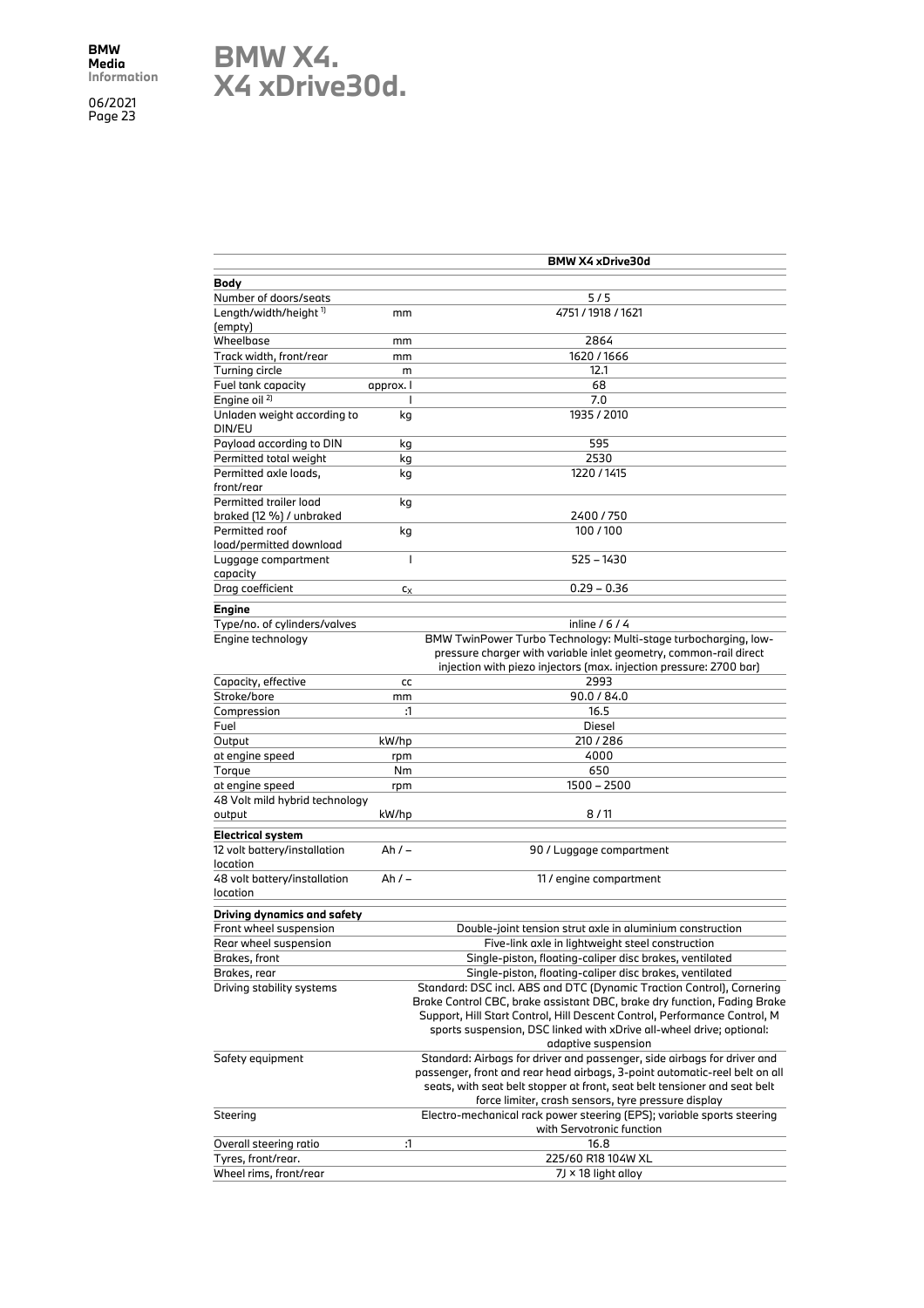|                             |                                    | <b>BMW X4 xDrive30d</b> |                                       |  |
|-----------------------------|------------------------------------|-------------------------|---------------------------------------|--|
| Transmission                |                                    |                         |                                       |  |
| <b>Transmission type</b>    |                                    |                         | 8-speed Steptronic Sport transmission |  |
| Gear ratio                  |                                    | :1                      | 5.500                                 |  |
|                             | Ш                                  | $\mathbf{1}$            | 3.520                                 |  |
|                             | III                                | $\mathbf{1}$            | 2.200                                 |  |
|                             | IV                                 | :1                      | 1.720                                 |  |
|                             | $\vee$                             | $\mathbf{1}$            | 1.317                                 |  |
|                             | VI                                 | :1                      | 1.000                                 |  |
|                             | VII                                | :1                      | 0.823                                 |  |
|                             | VIII                               | $\mathbf{1}$            | 0.640                                 |  |
|                             | R                                  | $\mathbf{1}$            | 3.993                                 |  |
| Rear axle ratio             |                                    | :1                      | 2.813                                 |  |
|                             | <b>Driving performance figures</b> |                         |                                       |  |
| Weight-to-power ratio (DIN) |                                    | kg/kW                   | 9.2                                   |  |
| Power output per litre      |                                    | $k$ W/I                 | 70.2                                  |  |
| Acceleration                | 0-100 km/h                         | s                       | 5.7                                   |  |
| Top speed                   |                                    | km/h                    | 245                                   |  |
| <b>Offroad properties</b>   |                                    |                         |                                       |  |
| Overhang angle front/rear   |                                    | $\circ$                 | 25.0/22.2                             |  |
| Ramp angle                  |                                    | $\circ$                 | 20.0                                  |  |
| Ground clearance, empty     |                                    | mm                      | 204                                   |  |
| Wading depth (at 7 km/h)    |                                    | mm                      | 500                                   |  |
|                             |                                    |                         |                                       |  |

#### **BMW EfficientDynamics**

BMW EfficientDynamics measures as standard

Mild hybrid technology with 48-volt starter generator, brake energy recuperation with recuperation indicator, Auto Start Stop function, ECO PRO and COMFORT modes with coasting function, Forward View Assist, shift display, electromechanical power steering, BMW EfficientLightweight, optimised aerodynamic properties, active air flap control, auxiliary units controlled according to demand, map-controlled oil pump, efficiency and weight-optimised all-wheel drive, rear axle and transfer gearbox with optimised efficiency, tyres with reduced rolling resistance, Blue Performance technology with SCR catalytic converter

| Fuel consumption in EU cycle |             |  |  |  |  |
|------------------------------|-------------|--|--|--|--|
|                              | $7.0 - 6.1$ |  |  |  |  |
| q/km                         | $182 - 161$ |  |  |  |  |
|                              | Euro 6d     |  |  |  |  |
|                              |             |  |  |  |  |
|                              |             |  |  |  |  |
|                              | 18/27/29    |  |  |  |  |
|                              |             |  |  |  |  |
|                              |             |  |  |  |  |
|                              | I/100 km    |  |  |  |  |

Technical specifications valid for ACEA markets / registration-related data only relevant to Germany in some cases (weights)

1) Height including roof fin

2) Oil change amount

Official figures for fuel consumption, CO2 emissions and power consumption were measured using the stipulated method and comply with Regulation VO (EC) 715/2007 as amended. With regard to ranges, the NEDC figures take into account differences in the selected wheel and tyre size, while the WLTP figures allow for the effects of all optional extras. WLTP figures are used to assess taxes and other vehiclerelated duties which are (also) based on CO2 emissions and, where applicable, for the purpose of vehicle-specific subsidies. The NEDC figures shown here were calculated using the new WLTP measurement method and adapted to the NEDC method for comparison purposes. For vehicles which have been newly type-approved since 01.01.2021, official figures are only available according to WLTP. For further details of the NEDC and WLTP measurement methods, see www.bmw.de/wltp.

For further details of the official fuel consumption figures and official specific CO<sub>2</sub> emissions of new cars, please refer to the "Manual on the fuel consumption, CO2 emissions and power consumption of new cars", available at sales outlets, from Deutsche Automobil Treuhand GmbH (DAT), Hellmuth-Hirth-Str. 1, 73760 Ostfildern-Scharnhausen and at https://www.dat.de/co2/ free of charge.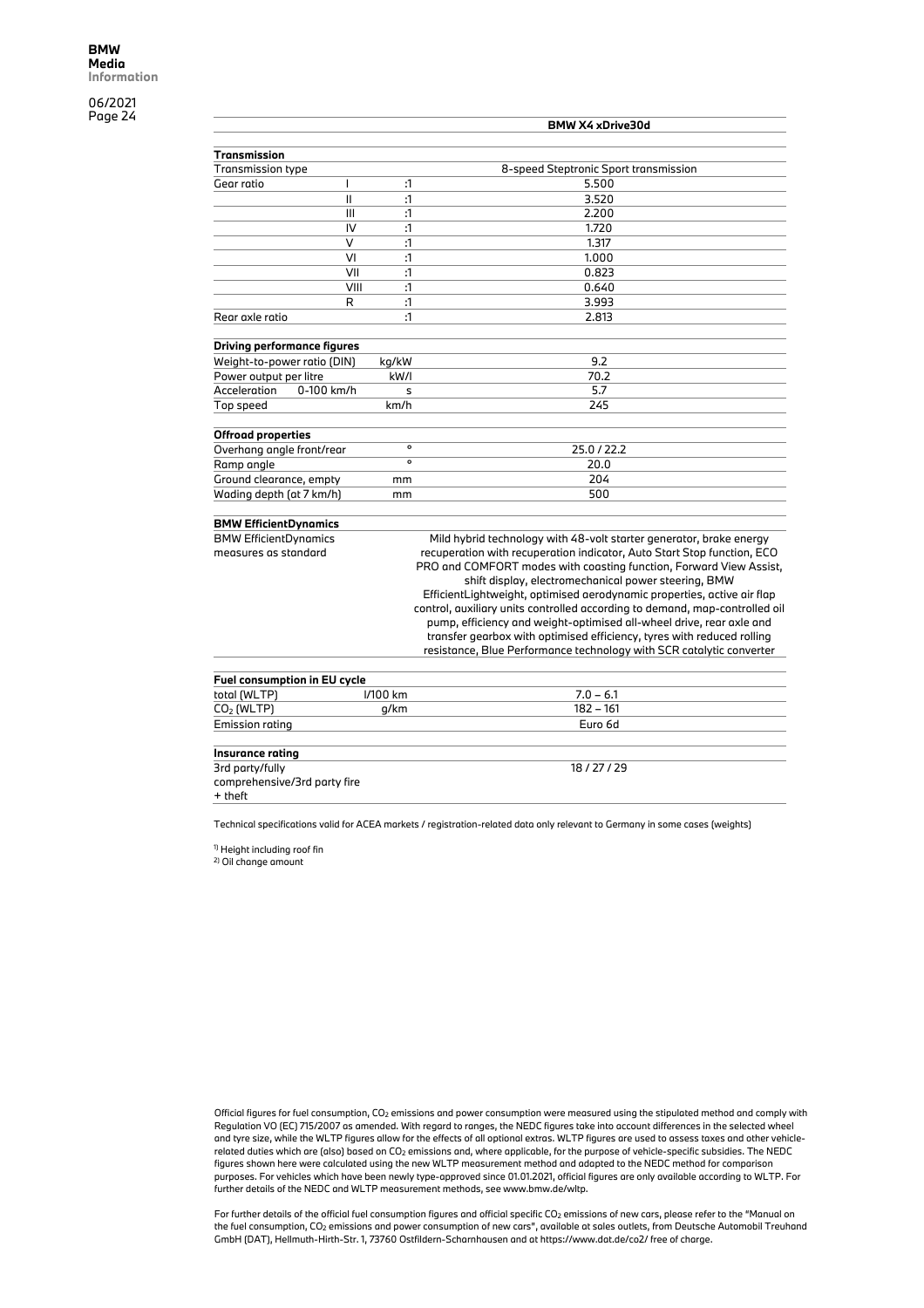**BMW X4. X4 M40d.**

| Body<br>Number of doors/seats<br>$5/5$<br>Length/width/height <sup>1)</sup><br>4752 / 1938 / 1621<br>mm<br>Wheelbase<br>2864<br>mm<br>1615 / 1624<br>Track width, front/rear<br>mm<br>Turning circle<br>12.1<br>m<br>68<br>Fuel tank capacity<br>approx. I<br>Engine oil <sup>2)</sup><br>7.0<br>ı<br>Unladen weight according to<br>2020 / 2095<br>kg<br>540<br>kg<br>Permitted total weight<br>2560<br>kg<br>1230 / 1430<br>kg<br>kg<br>braked (12 %) / unbraked<br>2400 / 750<br>100/100<br>Permitted roof<br>kg<br>load/permitted download<br>$\mathbf{I}$<br>525 - 1430<br>Luggage compartment<br>capacity<br>Drag coefficient<br>$0.33 - 0.35$<br>$c_X$<br>inline $/ 6 / 4$<br>BMW TwinPower Turbo Technology: Multi-stage turbocharging, high and<br>Engine technology<br>low-pressure charger with variable inlet geometry, common-rail direct<br>injection with piezo injectors (max. injection pressure: 2700 bar)<br>2993<br>Capacity, effective<br>cc<br>Stroke/bore<br>90.0 / 84.0<br>mm<br>Compression<br>:1<br>16.5<br>Fuel<br>Diesel<br>Output<br>kW/hp<br>250/340<br>4400<br>at engine speed<br>rpm<br>700<br>Torque<br>Nm<br>at engine speed<br>1750 - 2250<br>rpm<br>8/11<br>kW/hp<br>Electrical system<br>Ah $/ -$<br>90 / Luggage compartment<br>$Ah/-$<br>11 / engine compartment<br>Driving dynamics and safety<br>Front wheel suspension<br>Double-joint tension strut axle in aluminium construction<br>Rear wheel suspension<br>Five-link axle in lightweight steel construction<br>Four-piston, fixed-caliper disc brakes, ventilated<br>Brakes, front<br>Two-piston, floating-caliper disc brakes, ventilated<br>Brakes, rear<br>Driving stability systems<br>Standard: DSC incl. ABS and DTC (Dynamic Traction Control), Cornering<br>Brake Control CBC, brake assistant DBC, brake dry function, Fading Brake<br>Support, Hill Start Control, Performance Control, M sports suspension, M<br>sports differential, DSC linked with xDrive all-wheel drive, optional:<br><b>Adaptive M suspension</b><br>Standard: Airbags for driver and passenger, side airbags for driver and<br>passenger, front and rear head airbags, 3-point automatic-reel belt on all<br>seats, with seat belt stopper at front, seat belt tensioner and seat belt<br>force limiter, crash sensors, tyre pressure display<br>Electro-mechanical rack power steering (EPS), variable sports steering<br>with Servotronic function<br>:1<br>16.8<br>Tyres, front/rear.<br>245/45 R20 103W XL<br>275/40 R20 106W XL<br>8J x 20 LM<br>Wheel rims, front/rear<br>9.5J x 20 LM |                                          | BMW X4 M40d |
|-------------------------------------------------------------------------------------------------------------------------------------------------------------------------------------------------------------------------------------------------------------------------------------------------------------------------------------------------------------------------------------------------------------------------------------------------------------------------------------------------------------------------------------------------------------------------------------------------------------------------------------------------------------------------------------------------------------------------------------------------------------------------------------------------------------------------------------------------------------------------------------------------------------------------------------------------------------------------------------------------------------------------------------------------------------------------------------------------------------------------------------------------------------------------------------------------------------------------------------------------------------------------------------------------------------------------------------------------------------------------------------------------------------------------------------------------------------------------------------------------------------------------------------------------------------------------------------------------------------------------------------------------------------------------------------------------------------------------------------------------------------------------------------------------------------------------------------------------------------------------------------------------------------------------------------------------------------------------------------------------------------------------------------------------------------------------------------------------------------------------------------------------------------------------------------------------------------------------------------------------------------------------------------------------------------------------------------------------------------------------------------------------------------------------------------------------------------------------------------------------------------------------------------------------------------------------------|------------------------------------------|-------------|
|                                                                                                                                                                                                                                                                                                                                                                                                                                                                                                                                                                                                                                                                                                                                                                                                                                                                                                                                                                                                                                                                                                                                                                                                                                                                                                                                                                                                                                                                                                                                                                                                                                                                                                                                                                                                                                                                                                                                                                                                                                                                                                                                                                                                                                                                                                                                                                                                                                                                                                                                                                               |                                          |             |
|                                                                                                                                                                                                                                                                                                                                                                                                                                                                                                                                                                                                                                                                                                                                                                                                                                                                                                                                                                                                                                                                                                                                                                                                                                                                                                                                                                                                                                                                                                                                                                                                                                                                                                                                                                                                                                                                                                                                                                                                                                                                                                                                                                                                                                                                                                                                                                                                                                                                                                                                                                               |                                          |             |
|                                                                                                                                                                                                                                                                                                                                                                                                                                                                                                                                                                                                                                                                                                                                                                                                                                                                                                                                                                                                                                                                                                                                                                                                                                                                                                                                                                                                                                                                                                                                                                                                                                                                                                                                                                                                                                                                                                                                                                                                                                                                                                                                                                                                                                                                                                                                                                                                                                                                                                                                                                               |                                          |             |
|                                                                                                                                                                                                                                                                                                                                                                                                                                                                                                                                                                                                                                                                                                                                                                                                                                                                                                                                                                                                                                                                                                                                                                                                                                                                                                                                                                                                                                                                                                                                                                                                                                                                                                                                                                                                                                                                                                                                                                                                                                                                                                                                                                                                                                                                                                                                                                                                                                                                                                                                                                               | (empty)                                  |             |
|                                                                                                                                                                                                                                                                                                                                                                                                                                                                                                                                                                                                                                                                                                                                                                                                                                                                                                                                                                                                                                                                                                                                                                                                                                                                                                                                                                                                                                                                                                                                                                                                                                                                                                                                                                                                                                                                                                                                                                                                                                                                                                                                                                                                                                                                                                                                                                                                                                                                                                                                                                               |                                          |             |
|                                                                                                                                                                                                                                                                                                                                                                                                                                                                                                                                                                                                                                                                                                                                                                                                                                                                                                                                                                                                                                                                                                                                                                                                                                                                                                                                                                                                                                                                                                                                                                                                                                                                                                                                                                                                                                                                                                                                                                                                                                                                                                                                                                                                                                                                                                                                                                                                                                                                                                                                                                               |                                          |             |
|                                                                                                                                                                                                                                                                                                                                                                                                                                                                                                                                                                                                                                                                                                                                                                                                                                                                                                                                                                                                                                                                                                                                                                                                                                                                                                                                                                                                                                                                                                                                                                                                                                                                                                                                                                                                                                                                                                                                                                                                                                                                                                                                                                                                                                                                                                                                                                                                                                                                                                                                                                               |                                          |             |
|                                                                                                                                                                                                                                                                                                                                                                                                                                                                                                                                                                                                                                                                                                                                                                                                                                                                                                                                                                                                                                                                                                                                                                                                                                                                                                                                                                                                                                                                                                                                                                                                                                                                                                                                                                                                                                                                                                                                                                                                                                                                                                                                                                                                                                                                                                                                                                                                                                                                                                                                                                               |                                          |             |
|                                                                                                                                                                                                                                                                                                                                                                                                                                                                                                                                                                                                                                                                                                                                                                                                                                                                                                                                                                                                                                                                                                                                                                                                                                                                                                                                                                                                                                                                                                                                                                                                                                                                                                                                                                                                                                                                                                                                                                                                                                                                                                                                                                                                                                                                                                                                                                                                                                                                                                                                                                               |                                          |             |
|                                                                                                                                                                                                                                                                                                                                                                                                                                                                                                                                                                                                                                                                                                                                                                                                                                                                                                                                                                                                                                                                                                                                                                                                                                                                                                                                                                                                                                                                                                                                                                                                                                                                                                                                                                                                                                                                                                                                                                                                                                                                                                                                                                                                                                                                                                                                                                                                                                                                                                                                                                               | DIN/EU                                   |             |
|                                                                                                                                                                                                                                                                                                                                                                                                                                                                                                                                                                                                                                                                                                                                                                                                                                                                                                                                                                                                                                                                                                                                                                                                                                                                                                                                                                                                                                                                                                                                                                                                                                                                                                                                                                                                                                                                                                                                                                                                                                                                                                                                                                                                                                                                                                                                                                                                                                                                                                                                                                               | Payload according to DIN                 |             |
|                                                                                                                                                                                                                                                                                                                                                                                                                                                                                                                                                                                                                                                                                                                                                                                                                                                                                                                                                                                                                                                                                                                                                                                                                                                                                                                                                                                                                                                                                                                                                                                                                                                                                                                                                                                                                                                                                                                                                                                                                                                                                                                                                                                                                                                                                                                                                                                                                                                                                                                                                                               |                                          |             |
|                                                                                                                                                                                                                                                                                                                                                                                                                                                                                                                                                                                                                                                                                                                                                                                                                                                                                                                                                                                                                                                                                                                                                                                                                                                                                                                                                                                                                                                                                                                                                                                                                                                                                                                                                                                                                                                                                                                                                                                                                                                                                                                                                                                                                                                                                                                                                                                                                                                                                                                                                                               | Permitted axle loads,                    |             |
|                                                                                                                                                                                                                                                                                                                                                                                                                                                                                                                                                                                                                                                                                                                                                                                                                                                                                                                                                                                                                                                                                                                                                                                                                                                                                                                                                                                                                                                                                                                                                                                                                                                                                                                                                                                                                                                                                                                                                                                                                                                                                                                                                                                                                                                                                                                                                                                                                                                                                                                                                                               | front/rear                               |             |
|                                                                                                                                                                                                                                                                                                                                                                                                                                                                                                                                                                                                                                                                                                                                                                                                                                                                                                                                                                                                                                                                                                                                                                                                                                                                                                                                                                                                                                                                                                                                                                                                                                                                                                                                                                                                                                                                                                                                                                                                                                                                                                                                                                                                                                                                                                                                                                                                                                                                                                                                                                               | Permitted trailer load                   |             |
|                                                                                                                                                                                                                                                                                                                                                                                                                                                                                                                                                                                                                                                                                                                                                                                                                                                                                                                                                                                                                                                                                                                                                                                                                                                                                                                                                                                                                                                                                                                                                                                                                                                                                                                                                                                                                                                                                                                                                                                                                                                                                                                                                                                                                                                                                                                                                                                                                                                                                                                                                                               |                                          |             |
|                                                                                                                                                                                                                                                                                                                                                                                                                                                                                                                                                                                                                                                                                                                                                                                                                                                                                                                                                                                                                                                                                                                                                                                                                                                                                                                                                                                                                                                                                                                                                                                                                                                                                                                                                                                                                                                                                                                                                                                                                                                                                                                                                                                                                                                                                                                                                                                                                                                                                                                                                                               |                                          |             |
|                                                                                                                                                                                                                                                                                                                                                                                                                                                                                                                                                                                                                                                                                                                                                                                                                                                                                                                                                                                                                                                                                                                                                                                                                                                                                                                                                                                                                                                                                                                                                                                                                                                                                                                                                                                                                                                                                                                                                                                                                                                                                                                                                                                                                                                                                                                                                                                                                                                                                                                                                                               |                                          |             |
|                                                                                                                                                                                                                                                                                                                                                                                                                                                                                                                                                                                                                                                                                                                                                                                                                                                                                                                                                                                                                                                                                                                                                                                                                                                                                                                                                                                                                                                                                                                                                                                                                                                                                                                                                                                                                                                                                                                                                                                                                                                                                                                                                                                                                                                                                                                                                                                                                                                                                                                                                                               |                                          |             |
|                                                                                                                                                                                                                                                                                                                                                                                                                                                                                                                                                                                                                                                                                                                                                                                                                                                                                                                                                                                                                                                                                                                                                                                                                                                                                                                                                                                                                                                                                                                                                                                                                                                                                                                                                                                                                                                                                                                                                                                                                                                                                                                                                                                                                                                                                                                                                                                                                                                                                                                                                                               |                                          |             |
|                                                                                                                                                                                                                                                                                                                                                                                                                                                                                                                                                                                                                                                                                                                                                                                                                                                                                                                                                                                                                                                                                                                                                                                                                                                                                                                                                                                                                                                                                                                                                                                                                                                                                                                                                                                                                                                                                                                                                                                                                                                                                                                                                                                                                                                                                                                                                                                                                                                                                                                                                                               |                                          |             |
|                                                                                                                                                                                                                                                                                                                                                                                                                                                                                                                                                                                                                                                                                                                                                                                                                                                                                                                                                                                                                                                                                                                                                                                                                                                                                                                                                                                                                                                                                                                                                                                                                                                                                                                                                                                                                                                                                                                                                                                                                                                                                                                                                                                                                                                                                                                                                                                                                                                                                                                                                                               |                                          |             |
|                                                                                                                                                                                                                                                                                                                                                                                                                                                                                                                                                                                                                                                                                                                                                                                                                                                                                                                                                                                                                                                                                                                                                                                                                                                                                                                                                                                                                                                                                                                                                                                                                                                                                                                                                                                                                                                                                                                                                                                                                                                                                                                                                                                                                                                                                                                                                                                                                                                                                                                                                                               | Engine                                   |             |
|                                                                                                                                                                                                                                                                                                                                                                                                                                                                                                                                                                                                                                                                                                                                                                                                                                                                                                                                                                                                                                                                                                                                                                                                                                                                                                                                                                                                                                                                                                                                                                                                                                                                                                                                                                                                                                                                                                                                                                                                                                                                                                                                                                                                                                                                                                                                                                                                                                                                                                                                                                               | Type/no. of cylinders/valves             |             |
|                                                                                                                                                                                                                                                                                                                                                                                                                                                                                                                                                                                                                                                                                                                                                                                                                                                                                                                                                                                                                                                                                                                                                                                                                                                                                                                                                                                                                                                                                                                                                                                                                                                                                                                                                                                                                                                                                                                                                                                                                                                                                                                                                                                                                                                                                                                                                                                                                                                                                                                                                                               |                                          |             |
|                                                                                                                                                                                                                                                                                                                                                                                                                                                                                                                                                                                                                                                                                                                                                                                                                                                                                                                                                                                                                                                                                                                                                                                                                                                                                                                                                                                                                                                                                                                                                                                                                                                                                                                                                                                                                                                                                                                                                                                                                                                                                                                                                                                                                                                                                                                                                                                                                                                                                                                                                                               |                                          |             |
|                                                                                                                                                                                                                                                                                                                                                                                                                                                                                                                                                                                                                                                                                                                                                                                                                                                                                                                                                                                                                                                                                                                                                                                                                                                                                                                                                                                                                                                                                                                                                                                                                                                                                                                                                                                                                                                                                                                                                                                                                                                                                                                                                                                                                                                                                                                                                                                                                                                                                                                                                                               |                                          |             |
|                                                                                                                                                                                                                                                                                                                                                                                                                                                                                                                                                                                                                                                                                                                                                                                                                                                                                                                                                                                                                                                                                                                                                                                                                                                                                                                                                                                                                                                                                                                                                                                                                                                                                                                                                                                                                                                                                                                                                                                                                                                                                                                                                                                                                                                                                                                                                                                                                                                                                                                                                                               |                                          |             |
|                                                                                                                                                                                                                                                                                                                                                                                                                                                                                                                                                                                                                                                                                                                                                                                                                                                                                                                                                                                                                                                                                                                                                                                                                                                                                                                                                                                                                                                                                                                                                                                                                                                                                                                                                                                                                                                                                                                                                                                                                                                                                                                                                                                                                                                                                                                                                                                                                                                                                                                                                                               |                                          |             |
|                                                                                                                                                                                                                                                                                                                                                                                                                                                                                                                                                                                                                                                                                                                                                                                                                                                                                                                                                                                                                                                                                                                                                                                                                                                                                                                                                                                                                                                                                                                                                                                                                                                                                                                                                                                                                                                                                                                                                                                                                                                                                                                                                                                                                                                                                                                                                                                                                                                                                                                                                                               |                                          |             |
|                                                                                                                                                                                                                                                                                                                                                                                                                                                                                                                                                                                                                                                                                                                                                                                                                                                                                                                                                                                                                                                                                                                                                                                                                                                                                                                                                                                                                                                                                                                                                                                                                                                                                                                                                                                                                                                                                                                                                                                                                                                                                                                                                                                                                                                                                                                                                                                                                                                                                                                                                                               |                                          |             |
|                                                                                                                                                                                                                                                                                                                                                                                                                                                                                                                                                                                                                                                                                                                                                                                                                                                                                                                                                                                                                                                                                                                                                                                                                                                                                                                                                                                                                                                                                                                                                                                                                                                                                                                                                                                                                                                                                                                                                                                                                                                                                                                                                                                                                                                                                                                                                                                                                                                                                                                                                                               |                                          |             |
|                                                                                                                                                                                                                                                                                                                                                                                                                                                                                                                                                                                                                                                                                                                                                                                                                                                                                                                                                                                                                                                                                                                                                                                                                                                                                                                                                                                                                                                                                                                                                                                                                                                                                                                                                                                                                                                                                                                                                                                                                                                                                                                                                                                                                                                                                                                                                                                                                                                                                                                                                                               |                                          |             |
|                                                                                                                                                                                                                                                                                                                                                                                                                                                                                                                                                                                                                                                                                                                                                                                                                                                                                                                                                                                                                                                                                                                                                                                                                                                                                                                                                                                                                                                                                                                                                                                                                                                                                                                                                                                                                                                                                                                                                                                                                                                                                                                                                                                                                                                                                                                                                                                                                                                                                                                                                                               |                                          |             |
|                                                                                                                                                                                                                                                                                                                                                                                                                                                                                                                                                                                                                                                                                                                                                                                                                                                                                                                                                                                                                                                                                                                                                                                                                                                                                                                                                                                                                                                                                                                                                                                                                                                                                                                                                                                                                                                                                                                                                                                                                                                                                                                                                                                                                                                                                                                                                                                                                                                                                                                                                                               |                                          |             |
|                                                                                                                                                                                                                                                                                                                                                                                                                                                                                                                                                                                                                                                                                                                                                                                                                                                                                                                                                                                                                                                                                                                                                                                                                                                                                                                                                                                                                                                                                                                                                                                                                                                                                                                                                                                                                                                                                                                                                                                                                                                                                                                                                                                                                                                                                                                                                                                                                                                                                                                                                                               | 48 Volt mild hybrid technology           |             |
|                                                                                                                                                                                                                                                                                                                                                                                                                                                                                                                                                                                                                                                                                                                                                                                                                                                                                                                                                                                                                                                                                                                                                                                                                                                                                                                                                                                                                                                                                                                                                                                                                                                                                                                                                                                                                                                                                                                                                                                                                                                                                                                                                                                                                                                                                                                                                                                                                                                                                                                                                                               | output                                   |             |
|                                                                                                                                                                                                                                                                                                                                                                                                                                                                                                                                                                                                                                                                                                                                                                                                                                                                                                                                                                                                                                                                                                                                                                                                                                                                                                                                                                                                                                                                                                                                                                                                                                                                                                                                                                                                                                                                                                                                                                                                                                                                                                                                                                                                                                                                                                                                                                                                                                                                                                                                                                               |                                          |             |
|                                                                                                                                                                                                                                                                                                                                                                                                                                                                                                                                                                                                                                                                                                                                                                                                                                                                                                                                                                                                                                                                                                                                                                                                                                                                                                                                                                                                                                                                                                                                                                                                                                                                                                                                                                                                                                                                                                                                                                                                                                                                                                                                                                                                                                                                                                                                                                                                                                                                                                                                                                               |                                          |             |
|                                                                                                                                                                                                                                                                                                                                                                                                                                                                                                                                                                                                                                                                                                                                                                                                                                                                                                                                                                                                                                                                                                                                                                                                                                                                                                                                                                                                                                                                                                                                                                                                                                                                                                                                                                                                                                                                                                                                                                                                                                                                                                                                                                                                                                                                                                                                                                                                                                                                                                                                                                               | 12 volt battery/installation<br>location |             |
|                                                                                                                                                                                                                                                                                                                                                                                                                                                                                                                                                                                                                                                                                                                                                                                                                                                                                                                                                                                                                                                                                                                                                                                                                                                                                                                                                                                                                                                                                                                                                                                                                                                                                                                                                                                                                                                                                                                                                                                                                                                                                                                                                                                                                                                                                                                                                                                                                                                                                                                                                                               | 48 volt battery/installation             |             |
|                                                                                                                                                                                                                                                                                                                                                                                                                                                                                                                                                                                                                                                                                                                                                                                                                                                                                                                                                                                                                                                                                                                                                                                                                                                                                                                                                                                                                                                                                                                                                                                                                                                                                                                                                                                                                                                                                                                                                                                                                                                                                                                                                                                                                                                                                                                                                                                                                                                                                                                                                                               | location                                 |             |
|                                                                                                                                                                                                                                                                                                                                                                                                                                                                                                                                                                                                                                                                                                                                                                                                                                                                                                                                                                                                                                                                                                                                                                                                                                                                                                                                                                                                                                                                                                                                                                                                                                                                                                                                                                                                                                                                                                                                                                                                                                                                                                                                                                                                                                                                                                                                                                                                                                                                                                                                                                               |                                          |             |
|                                                                                                                                                                                                                                                                                                                                                                                                                                                                                                                                                                                                                                                                                                                                                                                                                                                                                                                                                                                                                                                                                                                                                                                                                                                                                                                                                                                                                                                                                                                                                                                                                                                                                                                                                                                                                                                                                                                                                                                                                                                                                                                                                                                                                                                                                                                                                                                                                                                                                                                                                                               |                                          |             |
|                                                                                                                                                                                                                                                                                                                                                                                                                                                                                                                                                                                                                                                                                                                                                                                                                                                                                                                                                                                                                                                                                                                                                                                                                                                                                                                                                                                                                                                                                                                                                                                                                                                                                                                                                                                                                                                                                                                                                                                                                                                                                                                                                                                                                                                                                                                                                                                                                                                                                                                                                                               |                                          |             |
|                                                                                                                                                                                                                                                                                                                                                                                                                                                                                                                                                                                                                                                                                                                                                                                                                                                                                                                                                                                                                                                                                                                                                                                                                                                                                                                                                                                                                                                                                                                                                                                                                                                                                                                                                                                                                                                                                                                                                                                                                                                                                                                                                                                                                                                                                                                                                                                                                                                                                                                                                                               |                                          |             |
|                                                                                                                                                                                                                                                                                                                                                                                                                                                                                                                                                                                                                                                                                                                                                                                                                                                                                                                                                                                                                                                                                                                                                                                                                                                                                                                                                                                                                                                                                                                                                                                                                                                                                                                                                                                                                                                                                                                                                                                                                                                                                                                                                                                                                                                                                                                                                                                                                                                                                                                                                                               |                                          |             |
|                                                                                                                                                                                                                                                                                                                                                                                                                                                                                                                                                                                                                                                                                                                                                                                                                                                                                                                                                                                                                                                                                                                                                                                                                                                                                                                                                                                                                                                                                                                                                                                                                                                                                                                                                                                                                                                                                                                                                                                                                                                                                                                                                                                                                                                                                                                                                                                                                                                                                                                                                                               |                                          |             |
|                                                                                                                                                                                                                                                                                                                                                                                                                                                                                                                                                                                                                                                                                                                                                                                                                                                                                                                                                                                                                                                                                                                                                                                                                                                                                                                                                                                                                                                                                                                                                                                                                                                                                                                                                                                                                                                                                                                                                                                                                                                                                                                                                                                                                                                                                                                                                                                                                                                                                                                                                                               |                                          |             |
|                                                                                                                                                                                                                                                                                                                                                                                                                                                                                                                                                                                                                                                                                                                                                                                                                                                                                                                                                                                                                                                                                                                                                                                                                                                                                                                                                                                                                                                                                                                                                                                                                                                                                                                                                                                                                                                                                                                                                                                                                                                                                                                                                                                                                                                                                                                                                                                                                                                                                                                                                                               |                                          |             |
|                                                                                                                                                                                                                                                                                                                                                                                                                                                                                                                                                                                                                                                                                                                                                                                                                                                                                                                                                                                                                                                                                                                                                                                                                                                                                                                                                                                                                                                                                                                                                                                                                                                                                                                                                                                                                                                                                                                                                                                                                                                                                                                                                                                                                                                                                                                                                                                                                                                                                                                                                                               |                                          |             |
|                                                                                                                                                                                                                                                                                                                                                                                                                                                                                                                                                                                                                                                                                                                                                                                                                                                                                                                                                                                                                                                                                                                                                                                                                                                                                                                                                                                                                                                                                                                                                                                                                                                                                                                                                                                                                                                                                                                                                                                                                                                                                                                                                                                                                                                                                                                                                                                                                                                                                                                                                                               |                                          |             |
|                                                                                                                                                                                                                                                                                                                                                                                                                                                                                                                                                                                                                                                                                                                                                                                                                                                                                                                                                                                                                                                                                                                                                                                                                                                                                                                                                                                                                                                                                                                                                                                                                                                                                                                                                                                                                                                                                                                                                                                                                                                                                                                                                                                                                                                                                                                                                                                                                                                                                                                                                                               |                                          |             |
|                                                                                                                                                                                                                                                                                                                                                                                                                                                                                                                                                                                                                                                                                                                                                                                                                                                                                                                                                                                                                                                                                                                                                                                                                                                                                                                                                                                                                                                                                                                                                                                                                                                                                                                                                                                                                                                                                                                                                                                                                                                                                                                                                                                                                                                                                                                                                                                                                                                                                                                                                                               | Safety equipment                         |             |
|                                                                                                                                                                                                                                                                                                                                                                                                                                                                                                                                                                                                                                                                                                                                                                                                                                                                                                                                                                                                                                                                                                                                                                                                                                                                                                                                                                                                                                                                                                                                                                                                                                                                                                                                                                                                                                                                                                                                                                                                                                                                                                                                                                                                                                                                                                                                                                                                                                                                                                                                                                               |                                          |             |
|                                                                                                                                                                                                                                                                                                                                                                                                                                                                                                                                                                                                                                                                                                                                                                                                                                                                                                                                                                                                                                                                                                                                                                                                                                                                                                                                                                                                                                                                                                                                                                                                                                                                                                                                                                                                                                                                                                                                                                                                                                                                                                                                                                                                                                                                                                                                                                                                                                                                                                                                                                               |                                          |             |
|                                                                                                                                                                                                                                                                                                                                                                                                                                                                                                                                                                                                                                                                                                                                                                                                                                                                                                                                                                                                                                                                                                                                                                                                                                                                                                                                                                                                                                                                                                                                                                                                                                                                                                                                                                                                                                                                                                                                                                                                                                                                                                                                                                                                                                                                                                                                                                                                                                                                                                                                                                               |                                          |             |
|                                                                                                                                                                                                                                                                                                                                                                                                                                                                                                                                                                                                                                                                                                                                                                                                                                                                                                                                                                                                                                                                                                                                                                                                                                                                                                                                                                                                                                                                                                                                                                                                                                                                                                                                                                                                                                                                                                                                                                                                                                                                                                                                                                                                                                                                                                                                                                                                                                                                                                                                                                               | Steering                                 |             |
|                                                                                                                                                                                                                                                                                                                                                                                                                                                                                                                                                                                                                                                                                                                                                                                                                                                                                                                                                                                                                                                                                                                                                                                                                                                                                                                                                                                                                                                                                                                                                                                                                                                                                                                                                                                                                                                                                                                                                                                                                                                                                                                                                                                                                                                                                                                                                                                                                                                                                                                                                                               |                                          |             |
|                                                                                                                                                                                                                                                                                                                                                                                                                                                                                                                                                                                                                                                                                                                                                                                                                                                                                                                                                                                                                                                                                                                                                                                                                                                                                                                                                                                                                                                                                                                                                                                                                                                                                                                                                                                                                                                                                                                                                                                                                                                                                                                                                                                                                                                                                                                                                                                                                                                                                                                                                                               | Overall steering ratio                   |             |
|                                                                                                                                                                                                                                                                                                                                                                                                                                                                                                                                                                                                                                                                                                                                                                                                                                                                                                                                                                                                                                                                                                                                                                                                                                                                                                                                                                                                                                                                                                                                                                                                                                                                                                                                                                                                                                                                                                                                                                                                                                                                                                                                                                                                                                                                                                                                                                                                                                                                                                                                                                               |                                          |             |
|                                                                                                                                                                                                                                                                                                                                                                                                                                                                                                                                                                                                                                                                                                                                                                                                                                                                                                                                                                                                                                                                                                                                                                                                                                                                                                                                                                                                                                                                                                                                                                                                                                                                                                                                                                                                                                                                                                                                                                                                                                                                                                                                                                                                                                                                                                                                                                                                                                                                                                                                                                               |                                          |             |
|                                                                                                                                                                                                                                                                                                                                                                                                                                                                                                                                                                                                                                                                                                                                                                                                                                                                                                                                                                                                                                                                                                                                                                                                                                                                                                                                                                                                                                                                                                                                                                                                                                                                                                                                                                                                                                                                                                                                                                                                                                                                                                                                                                                                                                                                                                                                                                                                                                                                                                                                                                               |                                          |             |
|                                                                                                                                                                                                                                                                                                                                                                                                                                                                                                                                                                                                                                                                                                                                                                                                                                                                                                                                                                                                                                                                                                                                                                                                                                                                                                                                                                                                                                                                                                                                                                                                                                                                                                                                                                                                                                                                                                                                                                                                                                                                                                                                                                                                                                                                                                                                                                                                                                                                                                                                                                               |                                          |             |